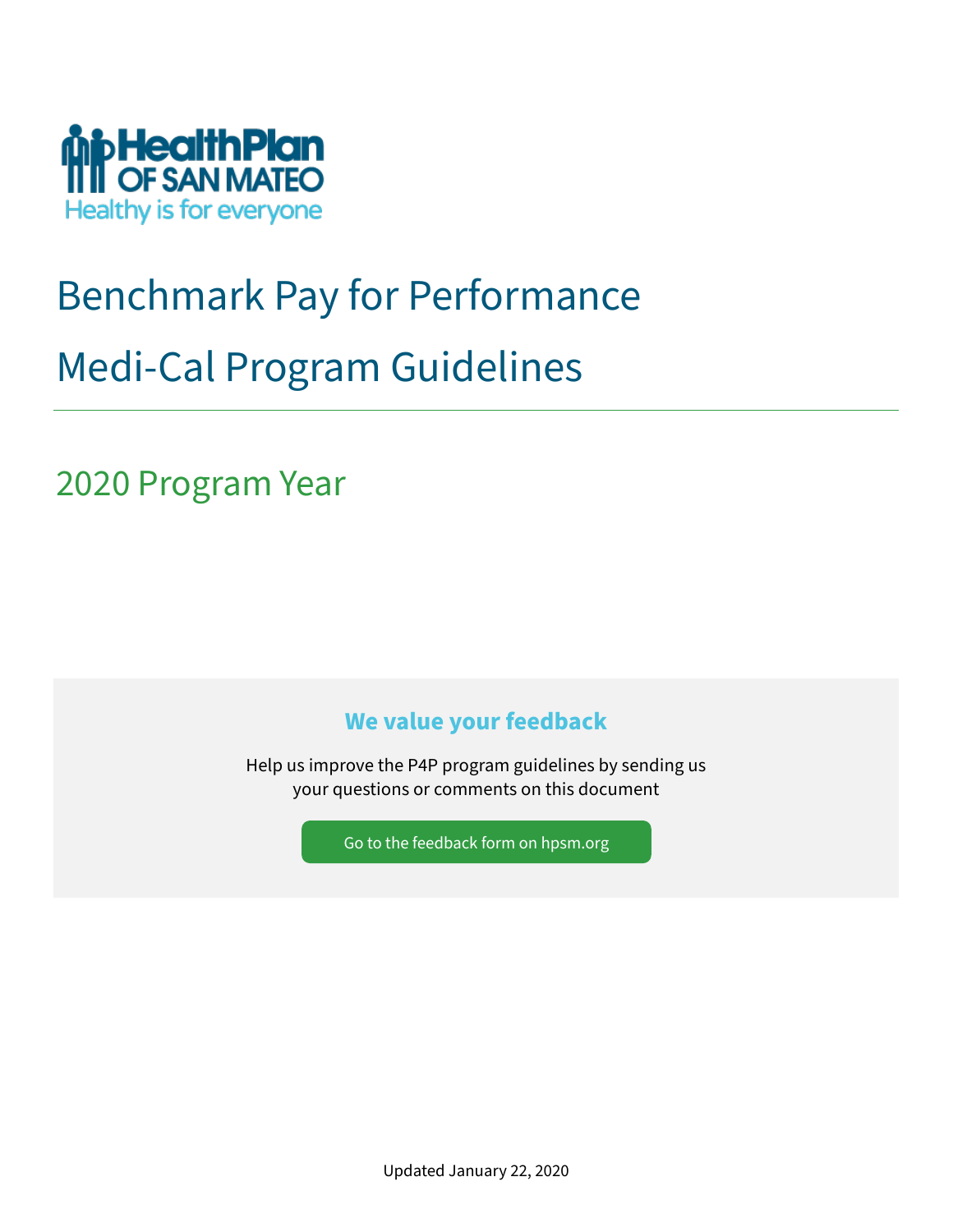### **Table of Contents**

| 1.  |  |
|-----|--|
| 2.  |  |
| 3.  |  |
|     |  |
|     |  |
| 4.  |  |
|     |  |
| 5.  |  |
|     |  |
| 6.  |  |
|     |  |
| 7.  |  |
|     |  |
| 8.  |  |
| 9.  |  |
|     |  |
| 10. |  |
| 11. |  |
| 12. |  |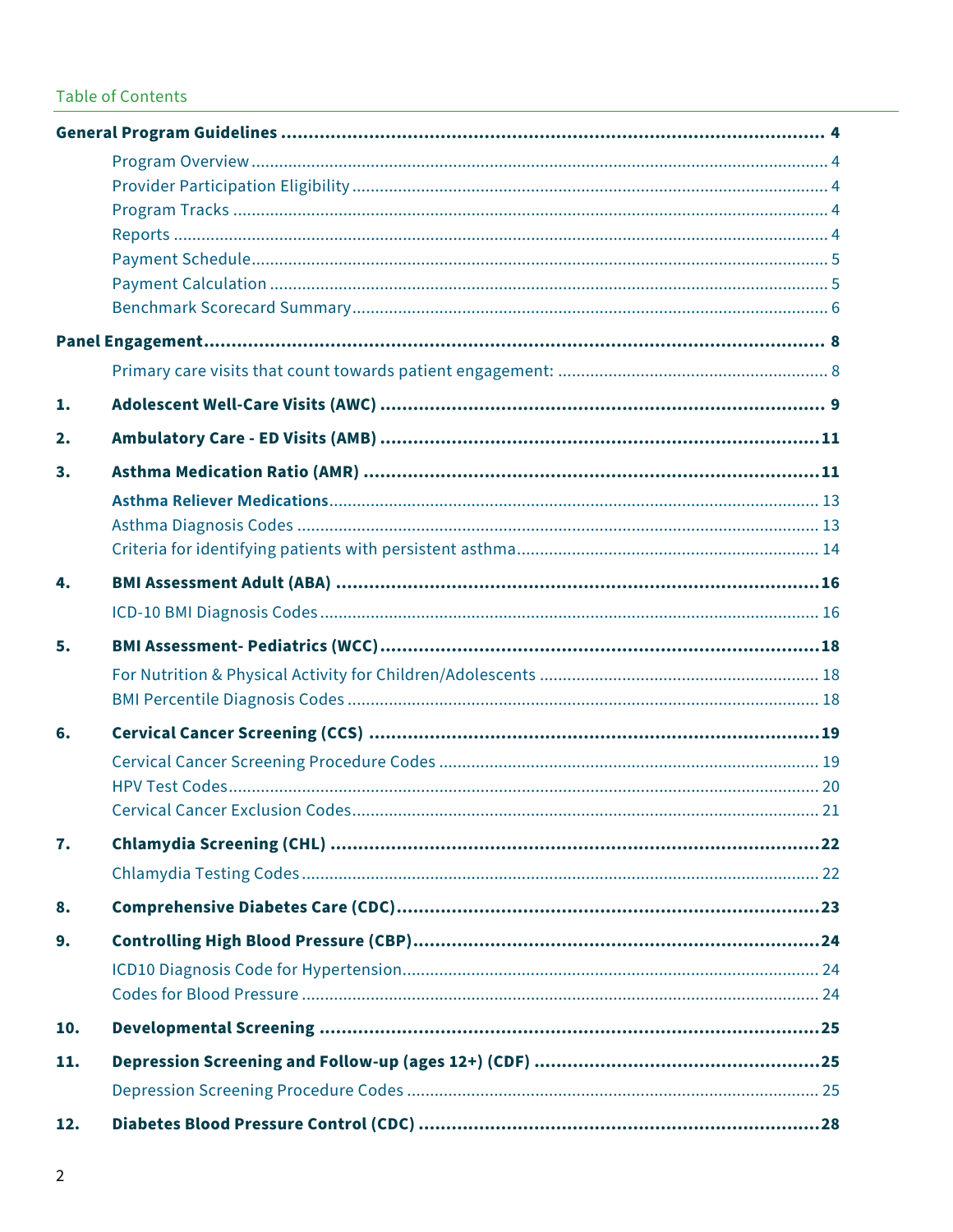| 13. |  |
|-----|--|
|     |  |
| 14. |  |
|     |  |
| 15. |  |
|     |  |
| 16. |  |
| 17. |  |
|     |  |
| 18. |  |
| 19. |  |
|     |  |
| 20. |  |
|     |  |
| 21. |  |
|     |  |
|     |  |
|     |  |
| 22. |  |
|     |  |
| 23. |  |
| 24. |  |
|     |  |
| 25. |  |
|     |  |
| 26. |  |
| 27. |  |
|     |  |
|     |  |

T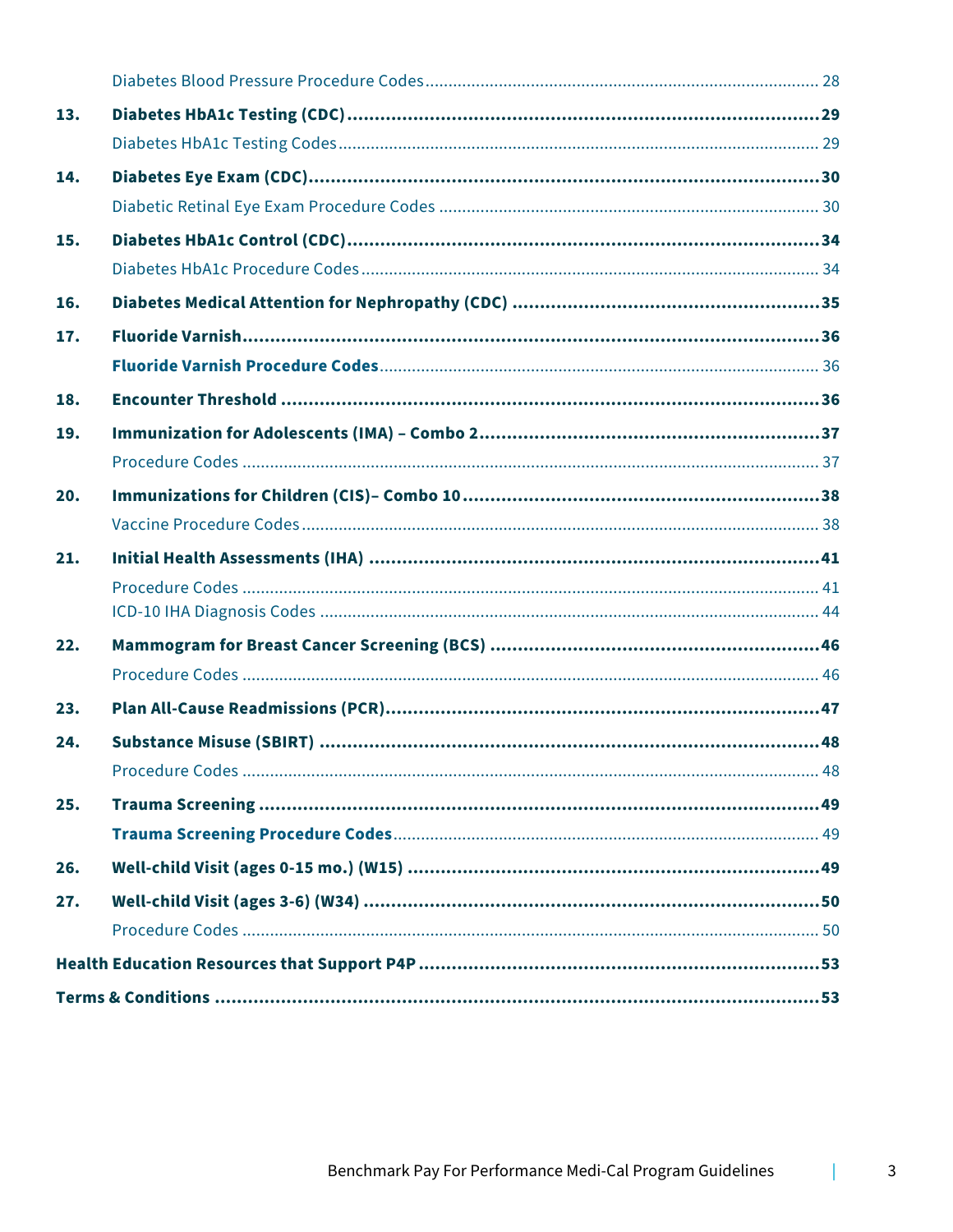## <span id="page-3-0"></span>General Program Guidelines

### <span id="page-3-1"></span>**Program Overview**

Health Plan of San Mateo's Benchmark Pay for Performance (Benchmark P4P) program offers performance bonus payments to in-network Medi-Cal providers for targeted quality measures to improve population health outcomes for HPSM members. The program is also designed to share data with HPSM providers on care information for their assigned HPSM patients. The targeted quality performance measure set focuses on member access and preventive care services.

If you would like to participate in the program evaluation and update process in partnership with the Health Plan or if you have questions about the program, please contact the HPSM Provider Services Department at [psinquiries@hpsm.org.](mailto:psinquiries@hpsm.org?subject=Benchmark%20P4P)

### <span id="page-3-2"></span>**Provider Participation Eligibility**

Providers must have an active Medi-Cal contract with HPSM and must have a specialty type designation as a primary care provider. The contract must be active as of the date of payment. Providers must have 100 HPSM Medi-Cal members assigned to their panel as of January  $1<sup>st</sup>$ , 2020 to be eligible to participate.

### <span id="page-3-3"></span>**Program Tracks**

Providers will be assigned one of three program tracks: Pediatrics, Family Practice or Adult, based on their practice. Each provider will be assigned metrics based on this track. All program metrics will be assigned for payment if there are at least 30 members who qualify in the denominator of that metric.

### <span id="page-3-4"></span>**Reports**

Performance bonus payment in the Benchmark P4P program is contingent on meeting the specified measure benchmarks for assigned patients who meet the measure criteria. Once the encounter information has been received and eligibility has been determined, providers will get credit towards the annual benchmark. Monthly member detail benchmark progress reports are available to providers through the HPSM eReports portal. The website for eReports login is[: https://reports.hpsm.org.](https://reports.hpsm.org/)

If you are unsure whether your organization has access, who in your organization has access, or would like to set up a log in to access the HPSM eReports system, please contact the HPSM Provider Services Department Monday 1 p.m. to 5 p.m., or Tuesday through Friday, 8 a.m. to 5 p.m. at **650-616-2106**, or email [psinquiries@hpsm.org.](mailto:psinquiries@hpsm.org?subject=Benchmark%20P4P) .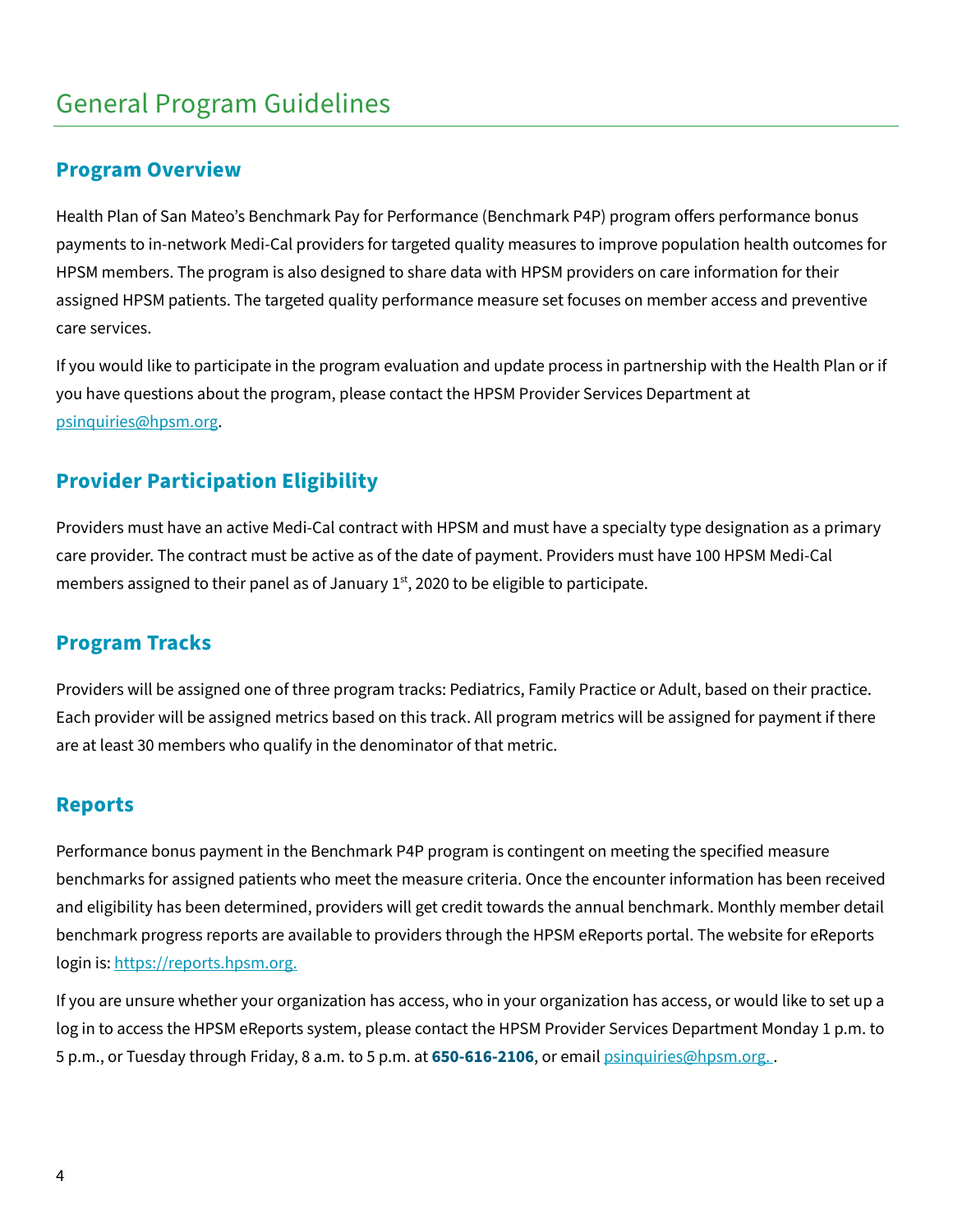### <span id="page-4-0"></span>**Payment Schedule**

Final payment calculations for the Benchmark P4P program will be determined by April 30 following the program calendar year. The deadline for Benchmark P4P claims submission is March  $31<sup>st</sup>$  following the program calendar year. This is to allow for a three month claims lag so that we capture as many encounters as possible to count towards meeting the quality benchmarks. Each participating provider will be eligible for performance bonuses calculated based on meeting benchmarks for assigned quality metrics in the program calendar year. Payment methodology is outlined in these guidelines. In addition to this, participating providers are eligible to receive the monthly engagement benchmark bonus payments made through capitation.

### <span id="page-4-1"></span>**Payment Calculation**

Final Benchmark P4P total payments will be calculated using the following equation:

- {(Member Points **\*** \$Benchmark P4P PMPM) **<sup>+</sup>** Full Credit Benchmark Bonus}
- **\*** # Assigned Metrics Factor Adjustment

#### **Term Definitions**

Member Points: Member Months \* Composite Quality Score

Member Months: Total of all member months for members assigned to the Medi-Cal PCP panel for at least 9 months out of 12 during the calendar year. Does not require the 9 months of assignment to be continuous. \*Members receiving hospice services are excluded from P4P performance and rate calculations.

Composite Quality Score: Average score for all earned quality points based on final April 1 progress report calculation following the program calendar year. For quality points to be attributed to an assigned measure the participating provider must have at least 30 patients who meet the denominator criteria.

\$Benchmark P4P PMPM: Specific per member per month rate determined by HPSM no later than April 30 following the program calendar year. Allocations will be determined based on the pool of funds allocated for Benchmark P4P program and number of members covered by the program.

Full Credit Benchmark Bonus: Potential additional bonus amount added if all full credit quality benchmarks are met in the program calendar year.

# Assigned Metrics Factor Adjustment: Adjustment made based on the number of assigned quality metrics for the program calendar year.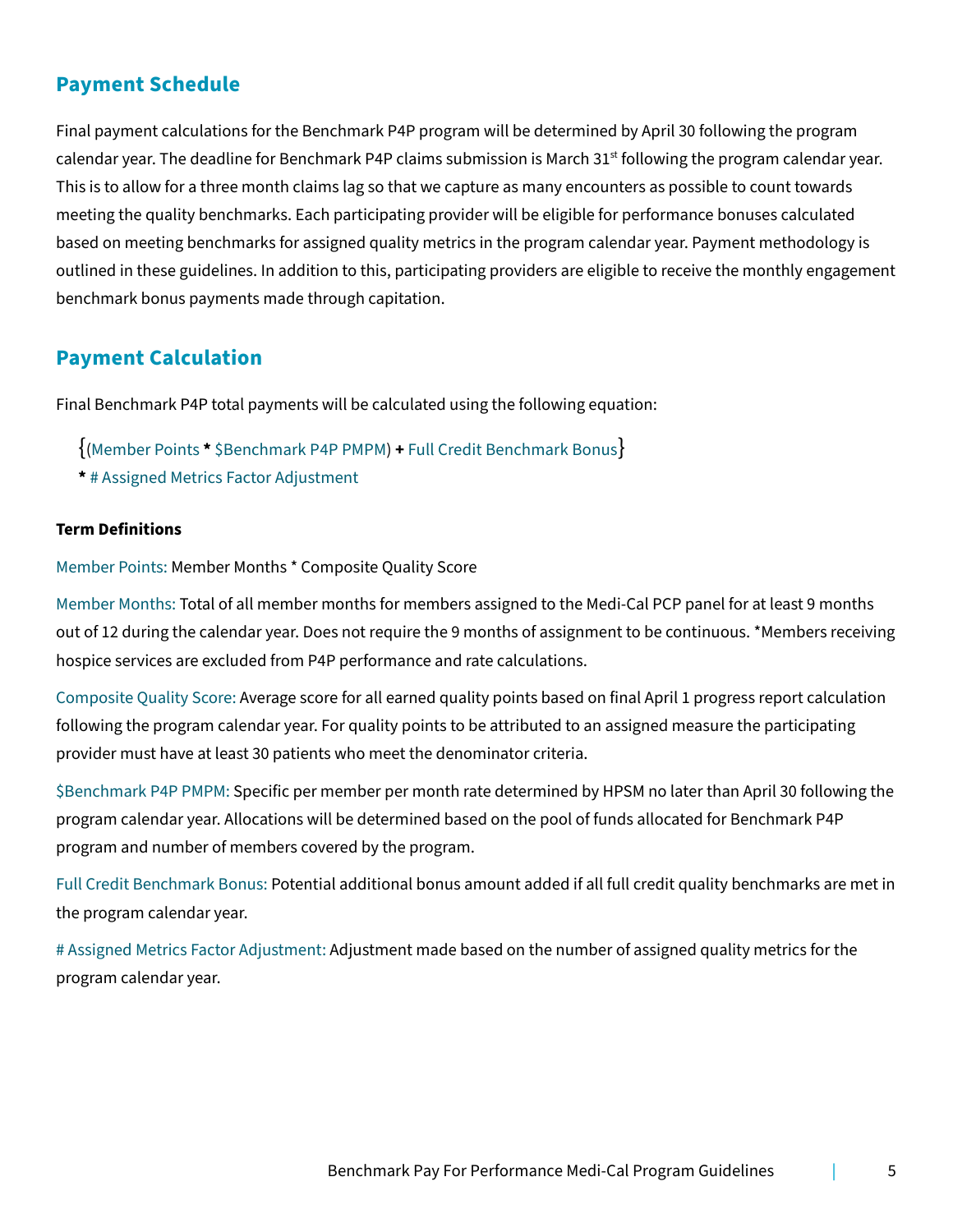## **Benchmark Scorecard Summary**

<span id="page-5-0"></span>

| <b>Performance</b>                                                                      | <b>Measure</b> | <b>Full Credit</b><br><b>Benchmark -</b> | <b>Partial Credit</b><br><b>Benchmark -</b> | <b>Full</b><br><b>Credit</b><br>Quality | <b>Partial</b><br><b>Credit</b><br>Quality |                |                  |
|-----------------------------------------------------------------------------------------|----------------|------------------------------------------|---------------------------------------------|-----------------------------------------|--------------------------------------------|----------------|------------------|
| <b>Measure</b>                                                                          | <b>Source</b>  | (2020)                                   | (2020)                                      | <b>Score</b>                            | <b>Score</b>                               | <b>Payment</b> | <b>Reporting</b> |
| <b>Adolescent Well-Care</b><br><b>Visits</b>                                            | NCQA/HEDIS     | 68.1%                                    | 62.8%                                       | $\overline{2}$                          | $\mathbf{1}$                               | F, P           |                  |
| <b>Ambulatory Care-ED</b><br><b>Visits</b>                                              | NCQA/HEDIS     | N/A                                      | N/A                                         | $\overline{2}$                          | $\mathbf{1}$                               |                | F, A             |
| <b>Asthma Medication</b><br>Ratio                                                       | NCQA/HEDIS     | 71.6%                                    | 68.5%                                       | $\overline{2}$                          | $\mathbf{1}$                               | F, A, P        |                  |
| <b>BMI Assessment-Adult</b>                                                             | NCQA/HEDIS     | 95.9%                                    | 93.7%                                       | $\overline{2}$                          | $1\,$                                      | F,A            |                  |
| <b>BMI Assessment-</b><br><b>Pediatrics</b>                                             | NCQA/HEDIS     | 90.4%                                    | 85.2%                                       | $\overline{2}$                          | $\,1\,$                                    | F, P           |                  |
| <b>Cervical Cancer</b><br>Screening                                                     | NCQA/HEDIS     | 72%                                      | 66.3%                                       | $\overline{2}$                          | $1\,$                                      |                | F,A              |
| <b>Chlamydia Screening</b>                                                              | NCQA/HEDIS     | 71.6%                                    | 66.2%                                       | $\overline{2}$                          | $\mathbf{1}$                               |                | F, A, P          |
| Comprehensive<br>Diabetes Care (at least<br>one reported for all 4<br>above)            | <b>HPSM</b>    | 60%                                      | 50%                                         | $\overline{4}$                          | $\overline{2}$                             | F,A            |                  |
| <b>Controlling High</b><br><b>Blood Pressure</b>                                        | NCQA/HEDIS     | 72.3%                                    | 66.9%                                       | $\overline{2}$                          | $\mathbf{1}$                               | F,A            |                  |
| Developmental<br>Screening                                                              | <b>HPSM</b>    | 75%                                      | 60%                                         | $\overline{2}$                          | $1\,$                                      |                | P                |
| <b>Depression Screening</b><br>and Follow-up<br>$(12 y/o + )$                           | <b>MCAS</b>    | 75%                                      | 60%                                         | $\overline{2}$                          | $1\,$                                      | F, A, P        |                  |
| <b>Diabetes Blood</b><br><b>Pressure Control</b>                                        | NCQA/HEDIS     | 77.2%                                    | 71.3%                                       | $\overline{a}$                          | $\mathbf{1}$                               |                |                  |
| <b>Diabetes A1c Testing</b>                                                             | NCQA/HEDIS     | 92.9%                                    | 90.5%                                       | $\overline{2}$                          | $\mathbf 1$                                |                | F,A              |
| Diabetes Retinal Eye<br>Exam                                                            | NCQA/HEDIS     | 69.5%                                    | 64.7%                                       | $\overline{2}$                          | $\mathbf 1$                                |                | $\mathsf A$      |
| Diabetes HbA1c<br>Control (<8.0%)                                                       | NCQA/HEDIS     | 60.8%                                    | 56%                                         | $\overline{2}$                          | $\,1$                                      | F,A            |                  |
| <b>Diabetes Medical</b><br><b>Attention for</b><br>Nephropathy<br>(including screening) | NCQA/HEDIS     | 93.4%                                    | 91.9%                                       | $\overline{2}$                          | $\mathbf{1}$                               |                | Α                |
| <b>Encounter Threshold</b>                                                              | <b>HPSM</b>    | 1.75/member<br>month/year                | 1.5/member<br>month/year                    | $\overline{2}$                          | $\,1\,$                                    | P, A           | $\mathsf F$      |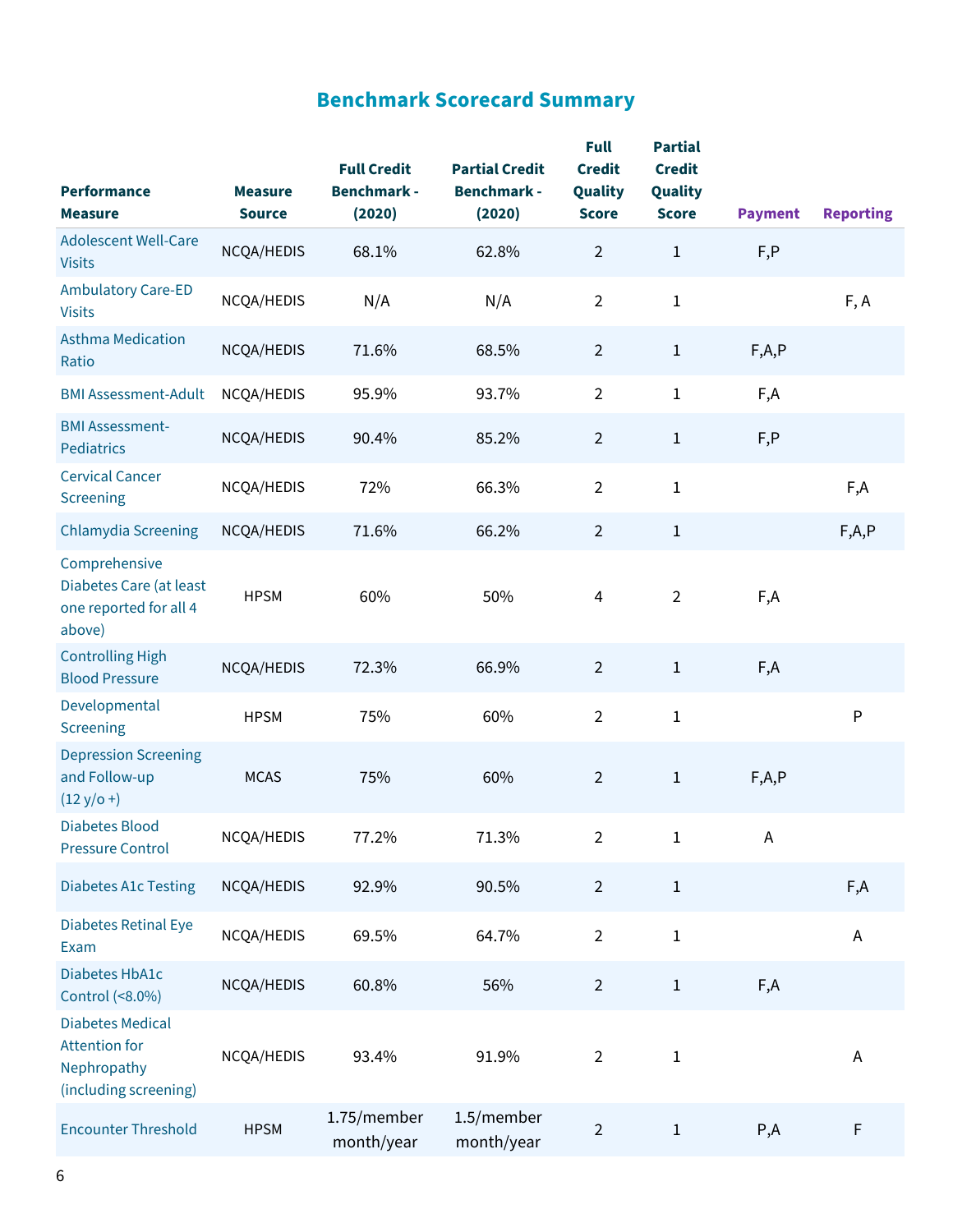| <b>Performance</b><br><b>Measure</b>                | <b>Measure</b><br><b>Source</b> | <b>Full Credit</b><br><b>Benchmark -</b><br>(2020) | <b>Partial Credit</b><br><b>Benchmark -</b><br>(2020) | <b>Full</b><br><b>Credit</b><br>Quality<br><b>Score</b> | <b>Partial</b><br><b>Credit</b><br>Quality<br><b>Score</b> | <b>Payment</b> | <b>Reporting</b> |
|-----------------------------------------------------|---------------------------------|----------------------------------------------------|-------------------------------------------------------|---------------------------------------------------------|------------------------------------------------------------|----------------|------------------|
| <b>Fluoride Varnish</b>                             | <b>HPSM</b>                     | 90%                                                | 70%                                                   | $\overline{2}$                                          | $\mathbf 1$                                                |                | $\mathsf{P}$     |
| <b>Immunization for</b><br>Adolescents -<br>Combo 2 | NCQA/HEDIS                      | 47.2%                                              | 40.4%                                                 | $\overline{2}$                                          | $\mathbf 1$                                                | $\mathsf{P}$   | F                |
| Immunizations for<br>Children - Combo 10            | NCQA/HEDIS                      | 49.3%                                              | 42%                                                   | $\overline{2}$                                          | $1\,$                                                      | $\mathsf{P}$   | $\mathsf F$      |
| <b>Initial Health</b><br><b>Assessments</b>         | <b>DHCS</b>                     | 75%                                                | 60%                                                   | $\overline{2}$                                          | $\,1\,$                                                    | F, A, P        |                  |
| Mammogram for<br>breast cancer<br>screening         | NCQA/HEDIS                      | 69.2%                                              | 64%                                                   | $\overline{2}$                                          | $\mathbf 1$                                                | $\overline{A}$ | $\mathsf F$      |
| <b>Panel Engagement</b>                             | <b>HPSM</b>                     | 60%                                                | 50%                                                   | 30% сар                                                 | 15% cap                                                    | F, A, P        |                  |
| <b>Plan All-Cause</b><br>Readmissions               | NCQA/HEDIS                      | 20.6%                                              | 17.3%                                                 | $\overline{2}$                                          | $\mathbf{1}$                                               |                | F,A              |
| <b>Substance Misuse</b><br>(SBIRT)                  | <b>HPSM</b>                     | 75%                                                | 60%                                                   | $\overline{2}$                                          | $\mathbf{1}$                                               | A, P           | F                |
| <b>Trauma Screening</b>                             | <b>HPSM</b>                     | 75%                                                | 60%                                                   |                                                         |                                                            |                | $\mathsf{P}$     |
| <b>Well Child Visit</b><br>$(0-15 \text{ mo.})$     | NCQA/HEDIS                      | 73.2%                                              | 69.8%                                                 | $\overline{2}$                                          | $\mathbf{1}$                                               | F, P           |                  |
| <b>Well Child Visit</b><br>$(3-6 y/o)$              | NCQA/HEDIS                      | 83.9%                                              | 78.5%                                                 | $\overline{2}$                                          | $\mathbf{1}$                                               | F, P           |                  |

**KEY: F =** Family Practice Track **A =** Adult Track **P =** Pediatric Track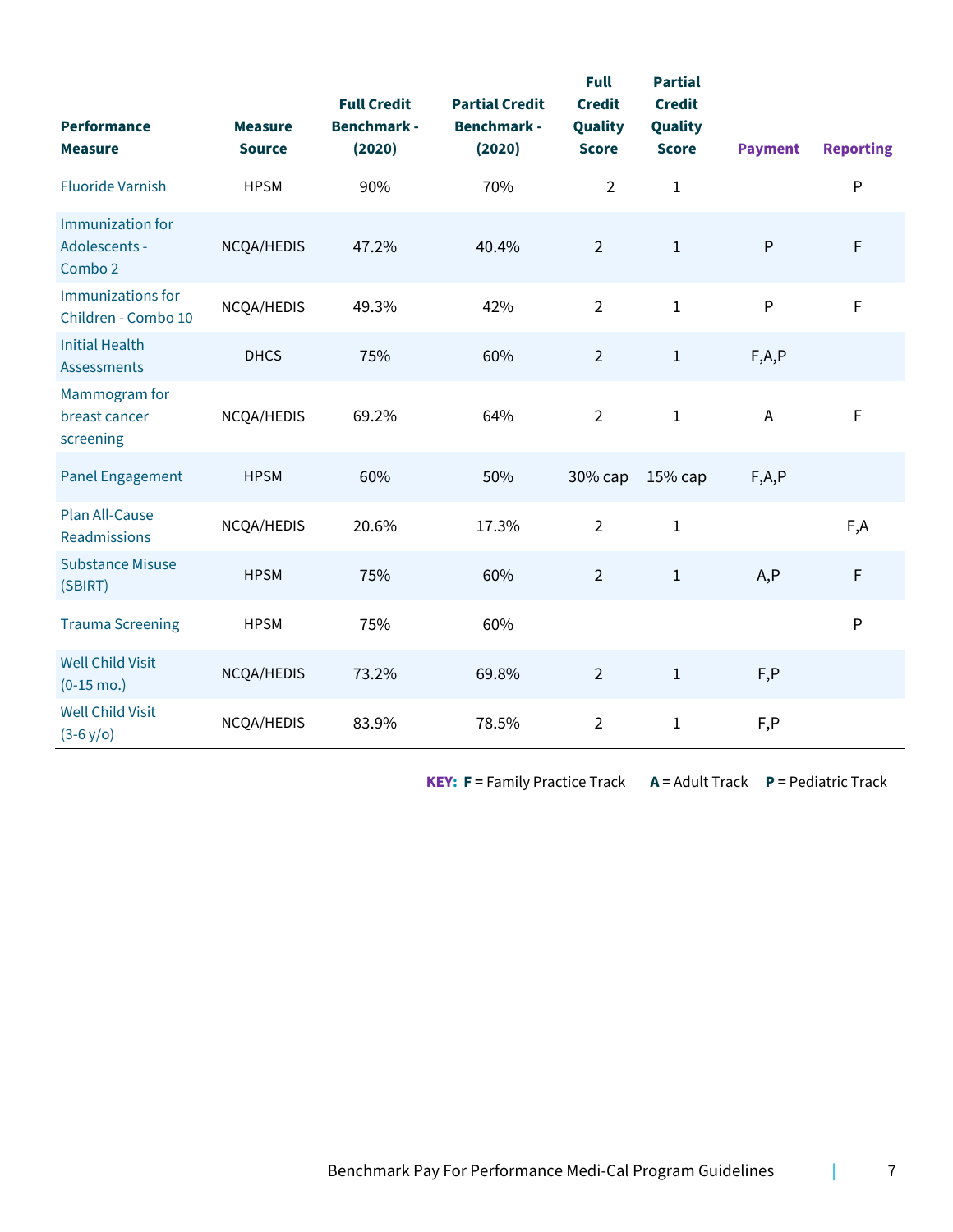## <span id="page-7-0"></span>Panel Engagement

Access to primary care is a key driver for managing the health of our shared patient population and we want to recognize the work our providers do to engage assigned HPSM patients at their clinics/offices. Capitated providers will be eligible to earn an additional 30% of capitation each month by meeting the engagement benchmark each quarter. The engagement benchmark is defined as follows:

- Full credit (30% additional capitation): Greater than or equal to 60% average panel engagement for continuously assigned members over a rolling 12 month timeline
- Partial credit (15% additional capitation): Greater than or equal to 50% and less than 60% average panel engagement for continuously assigned members over a rolling 12 month timeline
- No credit: Less than 50% average panel engagement for continuously assigned members over a rolling 12 month timeline

Patient engagement will be measured through our claims data.

### <span id="page-7-1"></span>**Primary care visits that count towards patient engagement:**

- Any claims received from rendering providers at the assigned primary care clinic that fall into any of the following primary care specialty designations – general medicine, internal medicine, family medicine, geriatrics, pediatrics, certified nurse practitioner, and physician assistant
- AND preventive services billed by non-PCP specialty types at assigned clinic (**99381-99387, 99391-99397, 99401-99429, G0402, G0438, G0439, S0612**; Codes for immunization: **99460-90749, G0008-G0010, Q2034-Q2039**)
- AND telemedicine based on billable definitions
- AND capitated encounters
- AND telephone visits- **(98966, 98967, 98968, 99441, 99442, 99443)**

Participating providers will receive monthly reports showing the benchmark performance calculation and member list for how the benchmark performance is calculated. The engagement performance benchmark will be averaged over the quarter and capitation bonus payments will be based on the quarter performance benchmark average. Payments will be made prospectively for the quarter following the performance measurement period.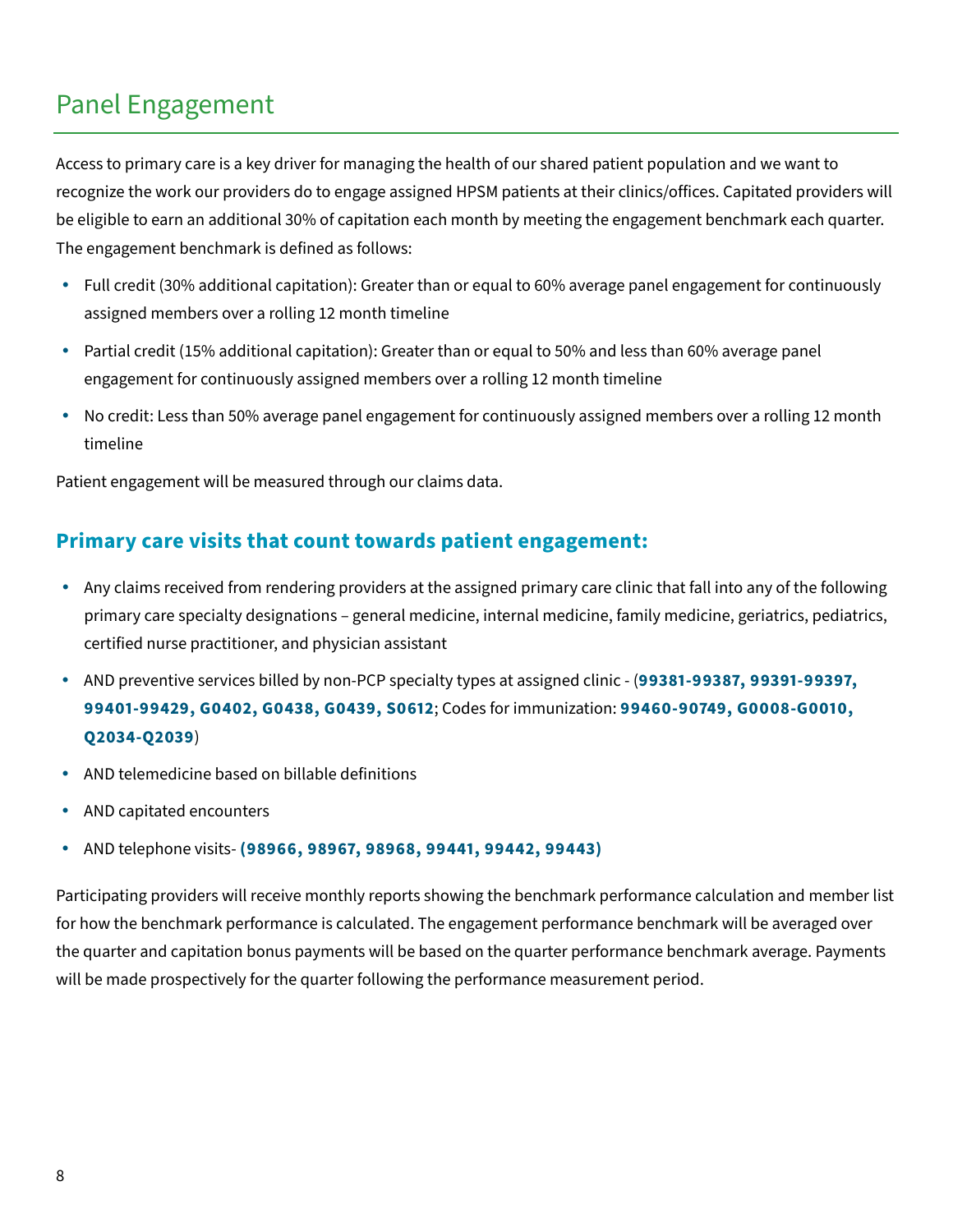## <span id="page-8-0"></span>1. Adolescent Well-Care Visits (AWC)

**Patient Eligibility:** Members 12–21 years of age

**Full Credit Benchmark:** 68.1%

**Partial Credit Benchmark:** 62.8%

**Measure Definition:** The percentage of enrolled eligible members who had at least one comprehensive well-care visit with a PCP or an OB/GYN practitioner during the measurement year.

Services provided via telehealth do not count towards this measure.

| <b>Code</b> | <b>Definition</b>                                                                                            | <b>Code System</b> |
|-------------|--------------------------------------------------------------------------------------------------------------|--------------------|
| 99381       | Well-Care                                                                                                    | <b>CPT</b>         |
| 99382       | Well-Care                                                                                                    | <b>CPT</b>         |
| 99383       | Well-Care                                                                                                    | <b>CPT</b>         |
| 99384       | Well-Care                                                                                                    | <b>CPT</b>         |
| 99385       | Well-Care                                                                                                    | <b>CPT</b>         |
| 99391       | Well-Care                                                                                                    | <b>CPT</b>         |
| 99392       | Well-Care                                                                                                    | <b>CPT</b>         |
| 99393       | Well-Care                                                                                                    | <b>CPT</b>         |
| 99394       | Well-Care                                                                                                    | <b>CPT</b>         |
| 99395       | Well-Care                                                                                                    | <b>CPT</b>         |
| 99461       | Well-Care                                                                                                    | <b>CPT</b>         |
| G0438       | Annual wellness visit; includes a personalized prevention plan of service (pps), initial visit<br>(G0438)    | <b>HCPCS</b>       |
| G0439       | Annual wellness visit, includes a personalized prevention plan of service (pps), subsequent<br>visit (G0439) | <b>HCPCS</b>       |
| Z00.00      | [Z00.00] Encounter for general adult medical examination without abnormal findings                           | ICD10CM            |
| Z00.01      | [Z00.01] Encounter for general adult medical examination with abnormal findings                              | ICD10CM            |
| Z00.110     | [Z00.110] Health examination for newborn under 8 days old                                                    | ICD10CM            |
| Z00.111     | [Z00.111] Health examination for newborn 8 to 28 days old                                                    | ICD10CM            |
| Z00.121     | [Z00.121] Encounter for routine child health examination with abnormal findings                              | ICD10CM            |
|             | Z00.129 [Z00.129] Encounter for routine child health examination without abnormal findings                   | ICD10CM            |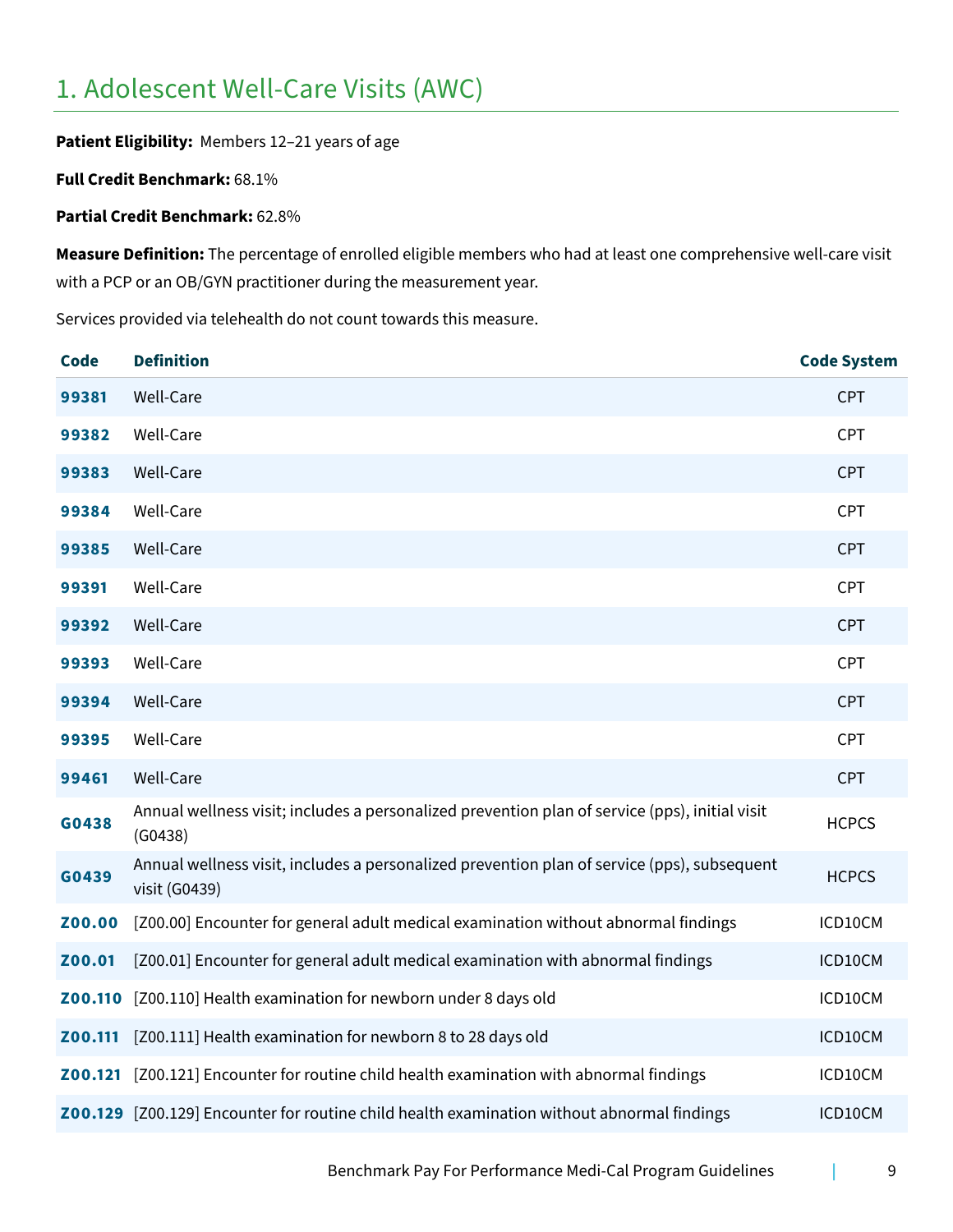| <b>Code</b> | <b>Definition</b>                                                                   | <b>Code System</b> |
|-------------|-------------------------------------------------------------------------------------|--------------------|
| Z00.5       | [Z00.5] Encounter for examination of potential donor of organ and tissue            | ICD10CM            |
| Z00.8       | [Z00.8] Encounter for other general examination                                     | ICD10CM            |
| Z02.0       | [Z02.0] Encounter for examination for admission to educational institution          | ICD10CM            |
| Z02.1       | [Z02.1] Encounter for pre-employment examination                                    | ICD10CM            |
| Z02.2       | [Z02.2] Encounter for examination for admission to residential institution          | ICD10CM            |
| Z02.3       | [Z02.3] Encounter for examination for recruitment to armed forces                   | ICD10CM            |
| Z02.4       | [Z02.4] Encounter for examination for driving license                               | ICD10CM            |
| Z02.5       | [Z02.5] Encounter for examination for participation in sport                        | ICD10CM            |
| Z02.6       | [Z02.6] Encounter for examination for insurance purposes                            | ICD10CM            |
| Z02.71      | [Z02.71] Encounter for disability determination                                     | ICD10CM            |
| Z02.82      | [Z02.82] Encounter for adoption services                                            | ICD10CM            |
| Z76.1       | [Z76.1] Encounter for health supervision and care of foundling                      | ICD10CM            |
| Z76.2       | [Z76.2] Encounter for health supervision and care of other healthy infant and child | ICD10CM            |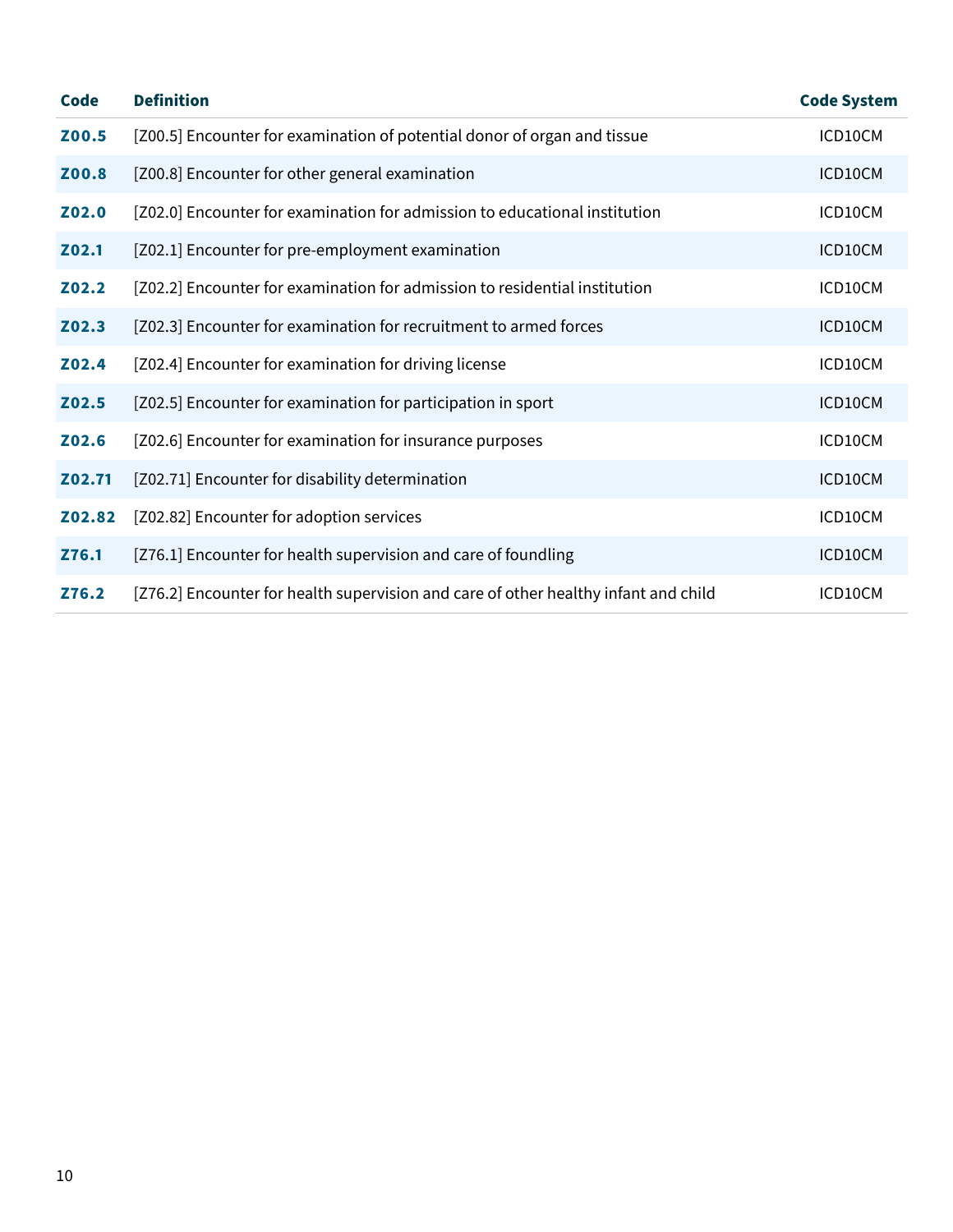## <span id="page-10-0"></span>2. Ambulatory Care - ED Visits (AMB)

**Patient Eligibility:** All members excluding those in hospice.

Do not include ED visits that result in an inpatient stay. Exclude visits for mental health or chemical dependency.

Full and partial credit benchmarks will not be applied for this measure. HPSM's network rates will be reported back to providers.

**Measure Definition:** This measure summarizes utilization of ambulatory care in the following categories: ED Visits. Count each visit to an ED once, regardless of the intensity or duration of the visit. Count multiple ED visits on the same date of service as one visit.

## <span id="page-10-1"></span>3. Asthma Medication Ratio (AMR)

**Patient Eligibility:** Patients 5–64 years of age who were identified as having persistent asthma.

**Full Credit Benchmark:** 71.6%

**Partial Credit Benchmark:** 68.5%

**Measure Definition:** The percentage of members 5–64 years of age who were identified as having persistent asthma and had a ratio of controller medications to total asthma medications of 0.50 or greater during the calendar year.

### **Asthma Controller Medications**

| <b>Generic Ingredient</b> | <b>Medication Name(s)</b>                        | <b>Description</b>                                         |
|---------------------------|--------------------------------------------------|------------------------------------------------------------|
| beclomethasone            | Qvar inhaler, Qvar Redihaler                     | glucocorticoids,<br>inhaled                                |
| benralizumab              | Fasenra syringe, Fasenra pen                     | interleukin-5 (IL-<br>5) receptor alpha<br>antagonist, MAB |
| budesonide                | <b>Pulmicort Flexhaler</b>                       | glucocorticoids,<br>inhaled                                |
| budesonide/formoterol     | Budesonide-Formoterol inhaler, Symbicort inhaler | beta-adrenergic<br>and<br>glucocorticoid<br>combo, inhaled |
| ciclesonide               | Alvesco inhaler                                  | glucocorticoids,<br>inhaled                                |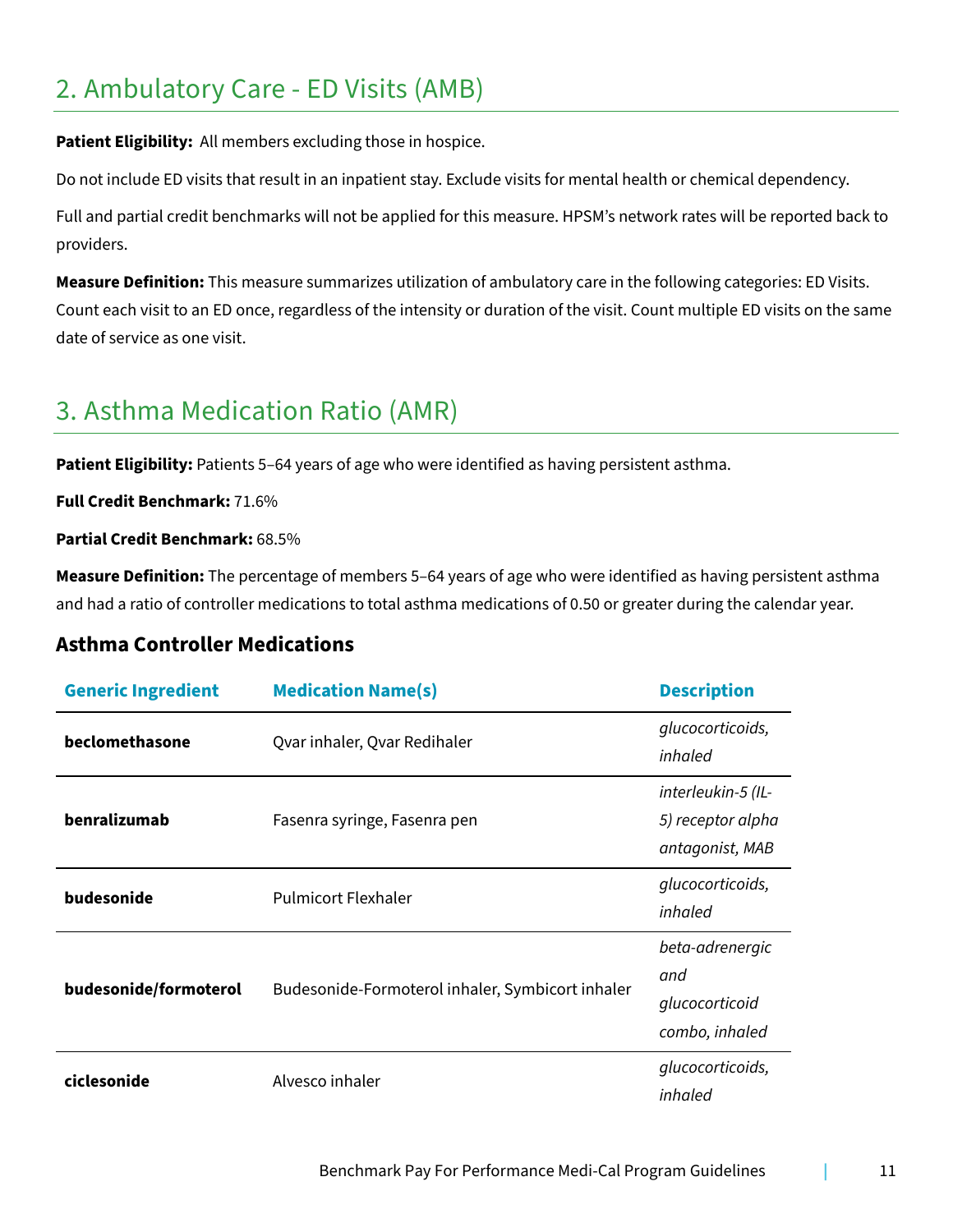| <b>Generic Ingredient</b> | <b>Medication Name(s)</b>                                                                           | <b>Description</b>                                         |
|---------------------------|-----------------------------------------------------------------------------------------------------|------------------------------------------------------------|
| flunisolide               | Aerospan inhaler                                                                                    | glucocorticoids,<br>inhaled                                |
| fluticasone               | Arnuity Ellipta inhaler                                                                             | glucocorticoids,<br>inhaled                                |
| fluticasone/vilanterol    | Breo Ellipta inhaler                                                                                | beta-adrenergic<br>and<br>glucocorticoid<br>combo, inhaled |
| fluticasone               | Armonair Respiclick,                                                                                | glucocorticoids,                                           |
|                           | Flovent (Diskus and HFA inhaler)                                                                    | inhaled                                                    |
| fluticasone/salmeterol    | Advair (Diskus and HFA inhaler), Airduo Respiclick,<br>Fluticasone-Salmeterol inhaler, Wixela Inhub | beta-adrenergic<br>and<br>glucocorticoid<br>combo, inhaled |
| mepolizumab               | Nucala (vial, auto-injector, syringe)                                                               | monoclonal<br>antibody -<br>interleukin-5<br>antagonists   |
| mometasone                | Asmanex Inhaler, Asmanex Twisthaler                                                                 | glucocorticoids,<br>inhaled                                |
| mometasone/formoterol     | Dulera inhaler                                                                                      | beta-adrenergic<br>and<br>glucocorticoid<br>combo, inhaled |
| montelukast               | Montelukast Sodium (tablet, granule, and chew)<br>Singulair (tablet, granule, and chew)             | leukotriene<br>receptor<br>antagonists                     |
| omalizumab                | Xolair (vial and syringe)                                                                           | monoclonal<br>antibodies to<br>immunoglobulin<br>$E$ (IGE) |
| reslizumab                | Cinqair vial                                                                                        | monoclonal<br>antibody -                                   |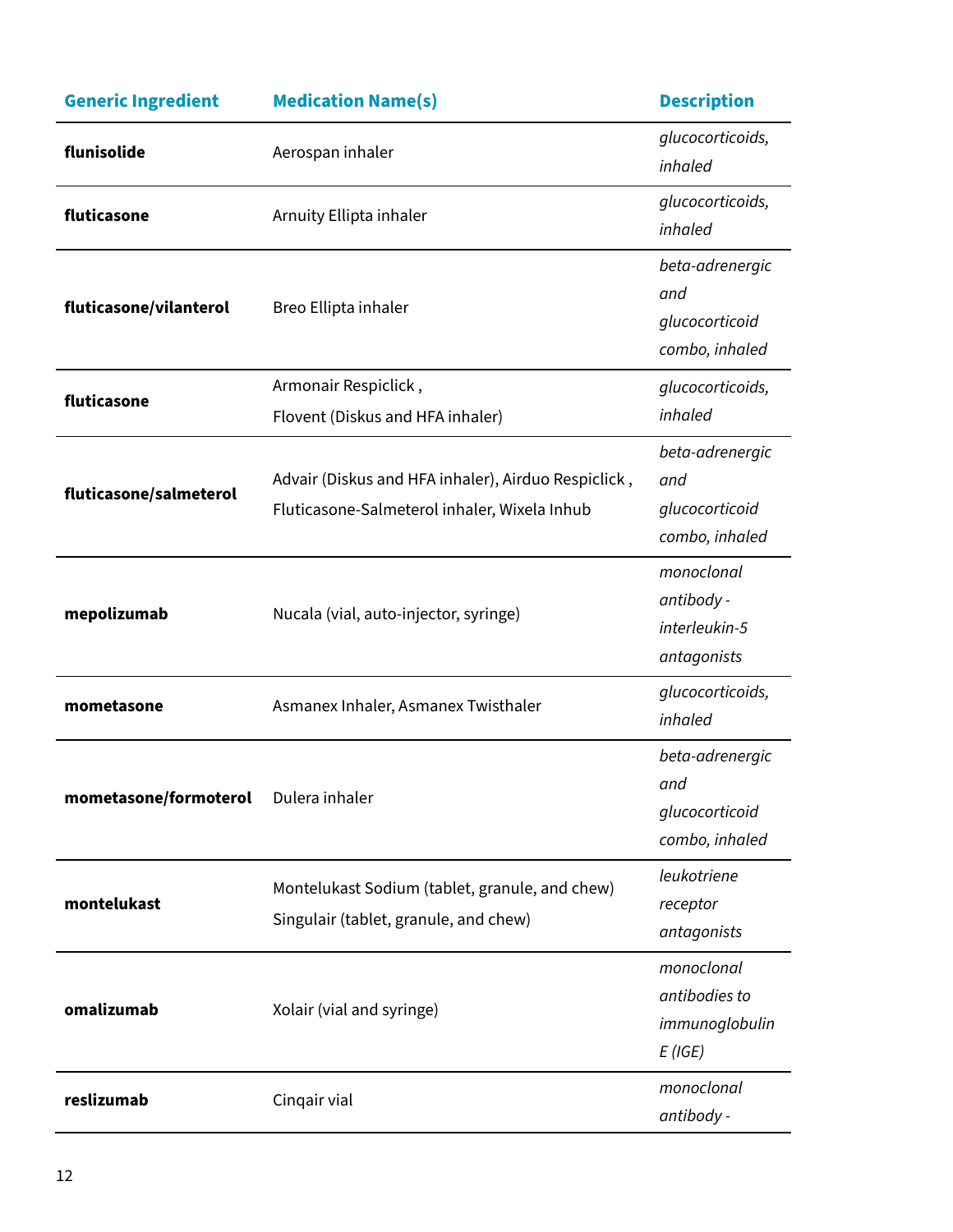| <b>Generic Ingredient</b> | <b>Medication Name(s)</b>                          | <b>Description</b> |  |
|---------------------------|----------------------------------------------------|--------------------|--|
|                           |                                                    | interleukin-5      |  |
|                           |                                                    | antagonists        |  |
|                           | Elixophyllin Elixir, Theo-24 ER capsule,           |                    |  |
| theophylline              | Theochron ER tablet,                               | xanthines          |  |
|                           | Theophylline (solution and ER tablets)             |                    |  |
|                           |                                                    | leukotriene        |  |
| zafirlukast               | Accolate tablet, Zafirlukast tablet                | receptor           |  |
|                           |                                                    | antagonists        |  |
| zileuton                  | Zileuton ER tablet, Zyflo filmtab, Zyflo CR tablet | 5-lipoxygenase     |  |
|                           |                                                    | <i>inhibitors</i>  |  |

### <span id="page-12-0"></span>**Asthma Reliever Medications**

| <b>Generic Ingredient</b> | <b>Medication Name(s)</b>                                                                                                                         | <b>Description</b>                          |
|---------------------------|---------------------------------------------------------------------------------------------------------------------------------------------------|---------------------------------------------|
| albuterol                 | Albuterol HFA inhaler, ProAir Digihaler inhaler,<br>ProAir HFA inhaler, ProAir Respiclick inhaler,<br>Proventil HFA inhaler, Ventolin HFA inhaler | short-acting,<br>inhaled<br>beta-2 agonists |
| levalbuterol              | Levalbuterol Tartrate HFA Inhaler,<br>Xopenex HFA Inhaler                                                                                         | short-acting,<br>inhaled<br>beta-2 agonists |

## <span id="page-12-1"></span>**Asthma Diagnosis Codes**

| <b>Definition</b>                                           | <b>Code System</b> |
|-------------------------------------------------------------|--------------------|
| [J45.20] Mild intermittent asthma, uncomplicated            | ICD10CM            |
| [J45.21] Mild intermittent asthma with (acute) exacerbation | ICD10CM            |
| [J45.22] Mild intermittent asthma with status asthmaticus   | ICD10CM            |
| [J45.30] Mild persistent asthma, uncomplicated              | ICD10CM            |
| [J45.31] Mild persistent asthma with (acute) exacerbation   | ICD10CM            |
| [J45.32] Mild persistent asthma with status asthmaticus     | ICD10CM            |
| [J45.40] Moderate persistent asthma, uncomplicated          | ICD10CM            |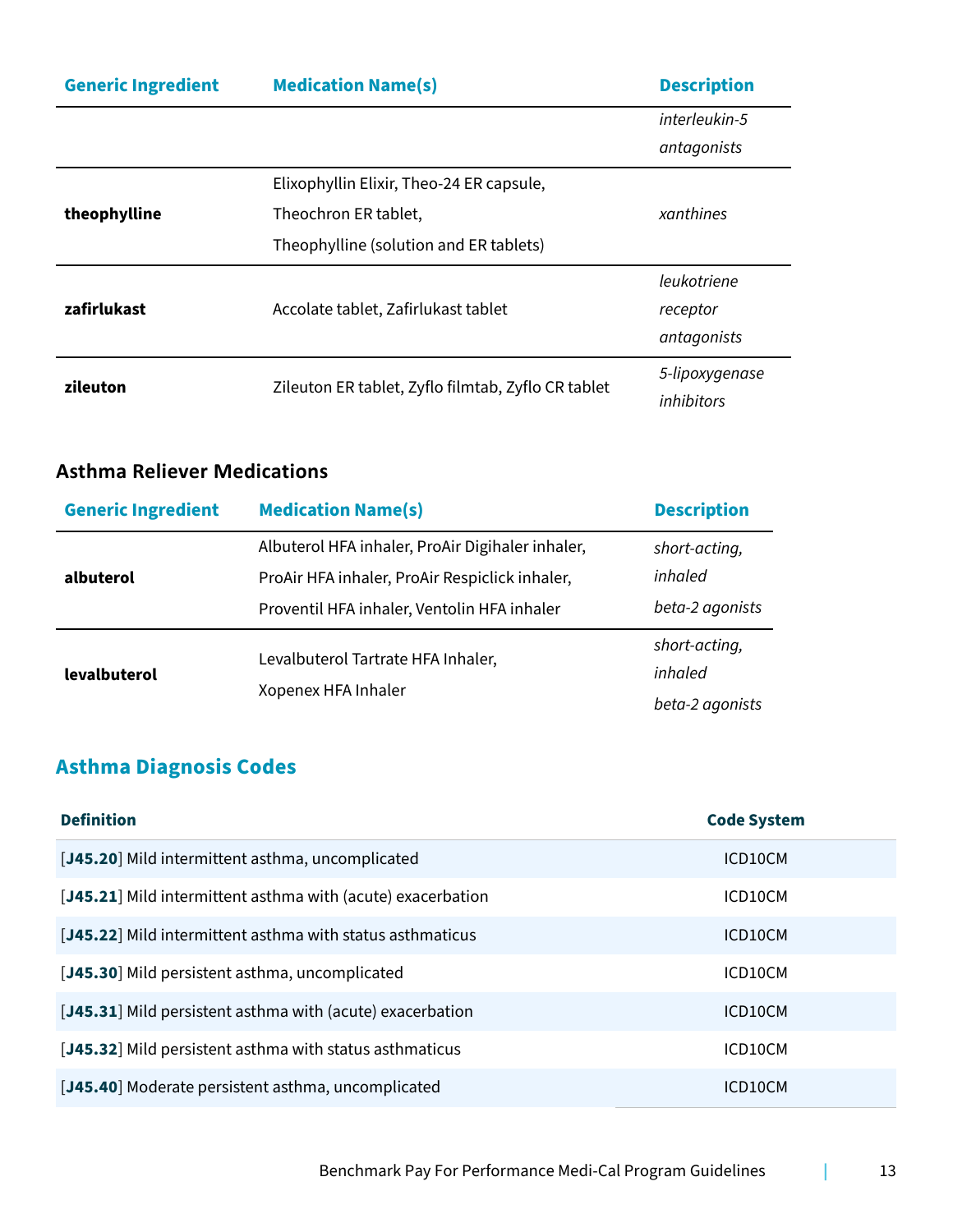| <b>Definition</b>                                             | <b>Code System</b> |
|---------------------------------------------------------------|--------------------|
| [J45.41] Moderate persistent asthma with (acute) exacerbation | ICD10CM            |
| [J45.42] Moderate persistent asthma with status asthmaticus   | ICD10CM            |
| [J45.50] Severe persistent asthma, uncomplicated              | ICD10CM            |
| [J45.51] Severe persistent asthma with (acute) exacerbation   | ICD10CM            |
| [J45.52] Severe persistent asthma with status asthmaticus     | ICD10CM            |
| [J45.901] Unspecified asthma with (acute) exacerbation        | ICD10CM            |
| [J45.902] Unspecified asthma with status asthmaticus          | ICD10CM            |
| [J45.909] Unspecified asthma, uncomplicated                   | ICD10CM            |
| [J45.990] Exercise induced bronchospasm                       | ICD10CM            |
| [J45.991] Cough variant asthma                                | ICD10CM            |
| [J45.998] Other asthma                                        | ICD10CM            |

## <span id="page-13-0"></span>**Criteria for identifying patients with persistent asthma**

- **Step 1**: Identify members as having persistent asthma who met at least one of the following criteria during both the current calendar year and the year prior to the current calendar year. Criteria need not be the same across both years.
	- At least one ED visit, with a principal diagnosis of asthma.
	- At least one acute inpatient encounter, with a principal diagnosis of asthma.
	- At least one acute inpatient discharge, with a principal diagnosis of asthma.
	- At least four outpatient visits, observation visits, telephone visits, or online assessments, on different dates of service, with any diagnosis of asthma and at least two asthma medication dispensing events for any controller medication (Asthma Controller Medications List) or reliever medication. Visit type need not be the same for the four visits. Only three of the four visits may be an outpatient telehealth visit, a telephone visit or an online assessment
	- At least four asthma medication dispensing events for any controller medication or reliever medication.
- **Step 2**: A member identified as having persistent asthma because of at least four asthma medication dispensing events, where leukotriene modifiers or antibody inhibitors were the sole asthma medication dispensed in that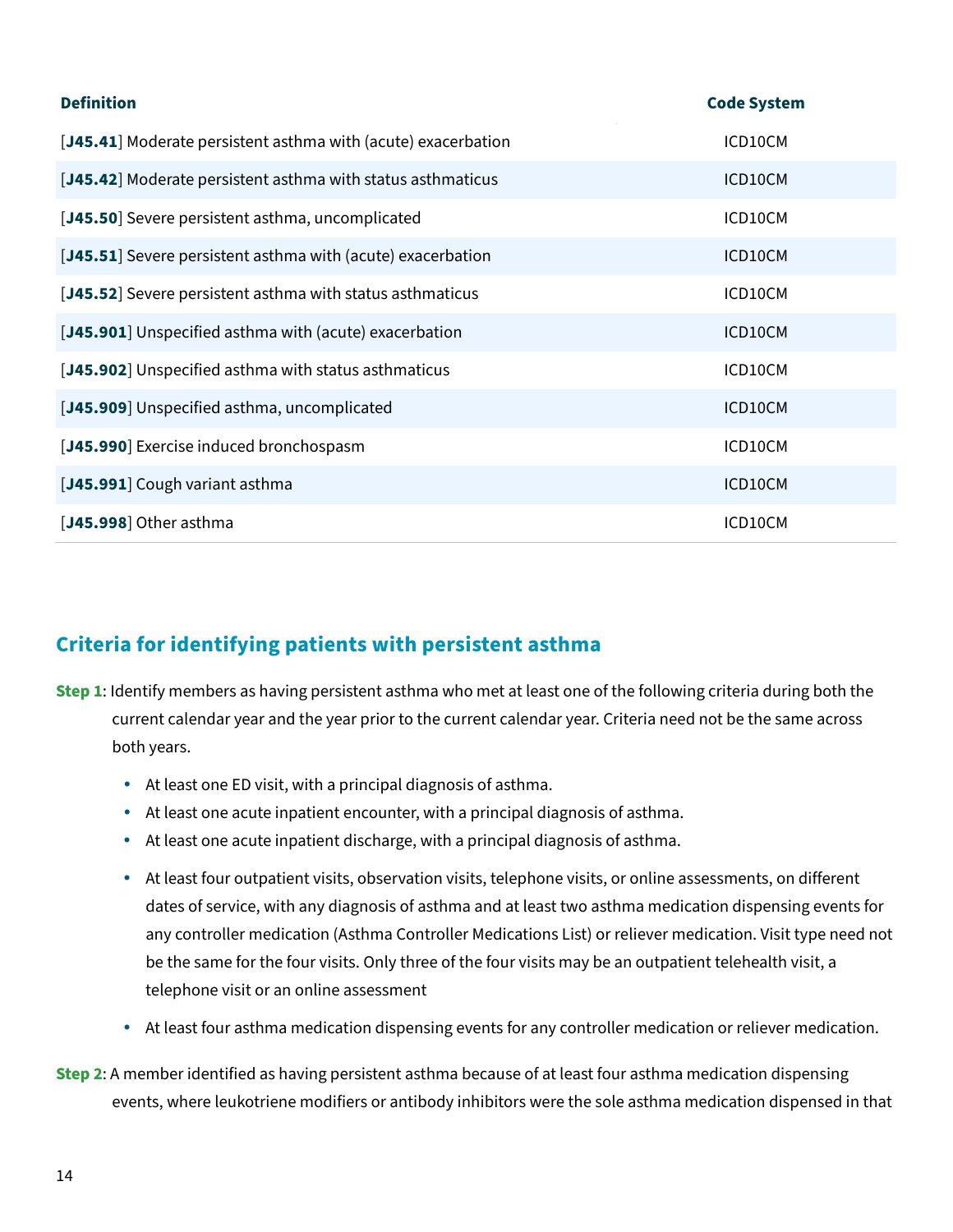year, must also have at least one diagnosis of asthma, in any setting, in the same year as the leukotriene modifier or antibody inhibitor.

Exclude members who had any of the following diagnoses at any time in their history through December 31 of the measurement year:

- Emphysema
- COPD
- Chronic Obstructive Bronchitis
- Chronic Respiratory Conditions due to Fumes or Vapors
- Cystic Fibrosis
- Acute Respiratory Failure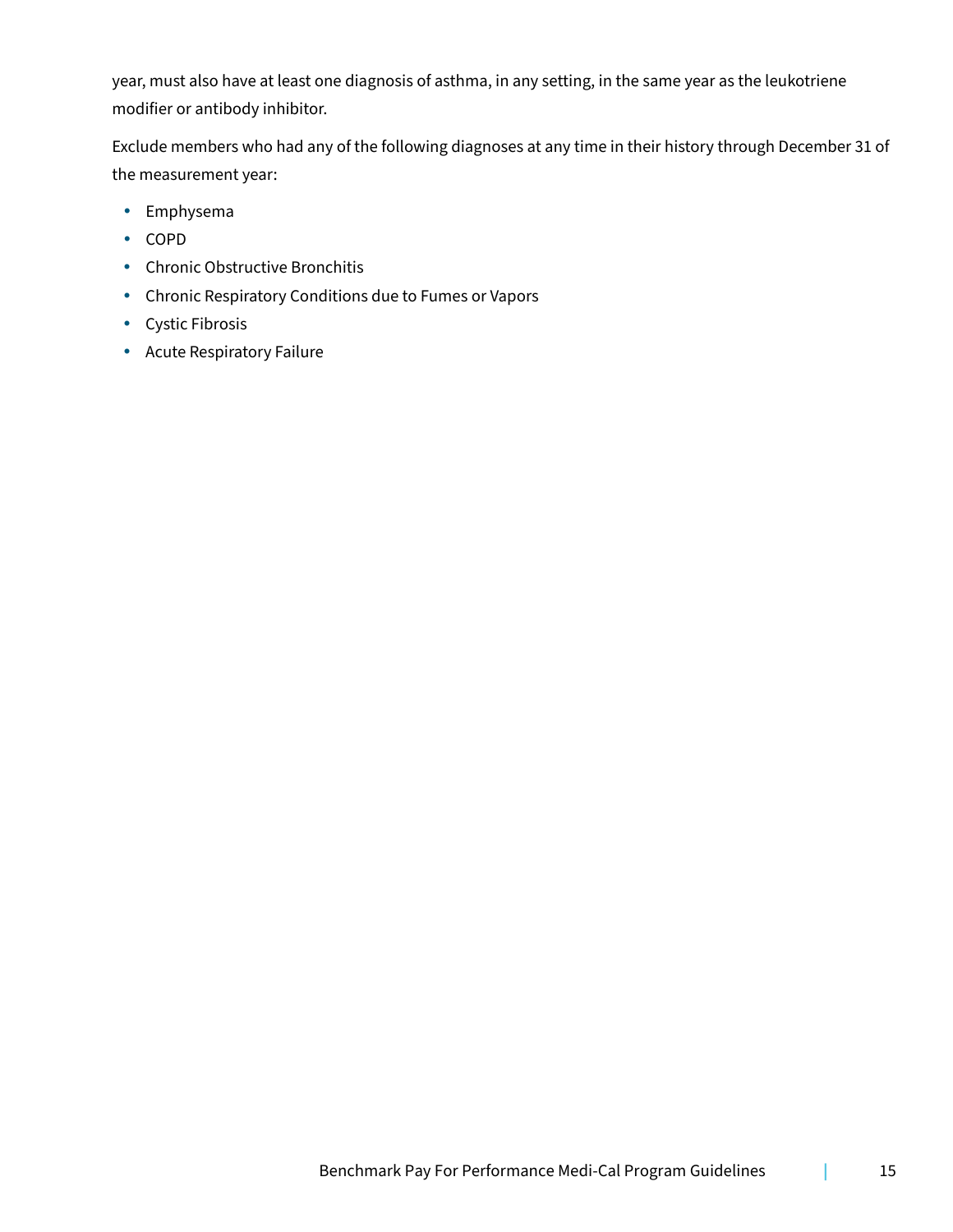## <span id="page-15-0"></span>4. BMI Assessment Adult (ABA)

Patient Eligibility: Patients 18-74 years old who had an **outpatient visit.** 

Exclude female members who have a diagnosis of pregnancy during the measurement year or the year prior to the measurement year.

**Full Credit Benchmark:** 95.9%

**Partial Credit Benchmark:** 93.7%

**Measure Definition:** The percentage of members 18–74 years of age who had an outpatient visit and whose body mass index (BMI) was documented during the measurement year or the year prior to the measurement year.

**BMI:** Body mass index. A statistical measure of the weight of a person scaled according to height

**BMI percentile:** The percentile ranking based on the Centers for Disease Control and Prevention's (CDC) BMI-for-age growth charts, which indicate the relative position of a patient's BMI number among those of the same sex and age.

### <span id="page-15-1"></span>**ICD-10 BMI Diagnosis Codes**

#### **18-19 years old**

| <b>Definition</b>                                                                              | <b>Code System</b> |
|------------------------------------------------------------------------------------------------|--------------------|
| [Z68.51] Body mass index (BMI) pediatric, less than 5th percentile for age                     | ICD10CM            |
| [Z68.52] Body mass index (BMI) pediatric, 5th percentile to less than 85th percentile for age  | ICD10CM            |
| [Z68.53] Body mass index (BMI) pediatric, 85th percentile to less than 95th percentile for age | ICD10CM            |
| [Z68.54] Body mass index (BMI) pediatric, greater than or equal to 95th percentile for age     | ICD10CM            |

#### **20+ years old**

| <b>Code</b> | <b>Definition</b>                                 |
|-------------|---------------------------------------------------|
| Z68.1       | [Z68.1] Body mass index (BMI) 19.9 or less, adult |
| Z68.20      | [Z68.20] Body mass index (BMI) 20.0-20.9, adult   |
| Z68.21      | [Z68.21] Body mass index (BMI) 21.0-21.9, adult   |
| Z68.22      | [Z68.22] Body mass index (BMI) 22.0-22.9, adult   |
| Z68.23      | [Z68.23] Body mass index (BMI) 23.0-23.9, adult   |
| Z68.24      | [Z68.24] Body mass index (BMI) 24.0-24.9, adult   |
| Z68.25      | [Z68.25] Body mass index (BMI) 25.0-25.9, adult   |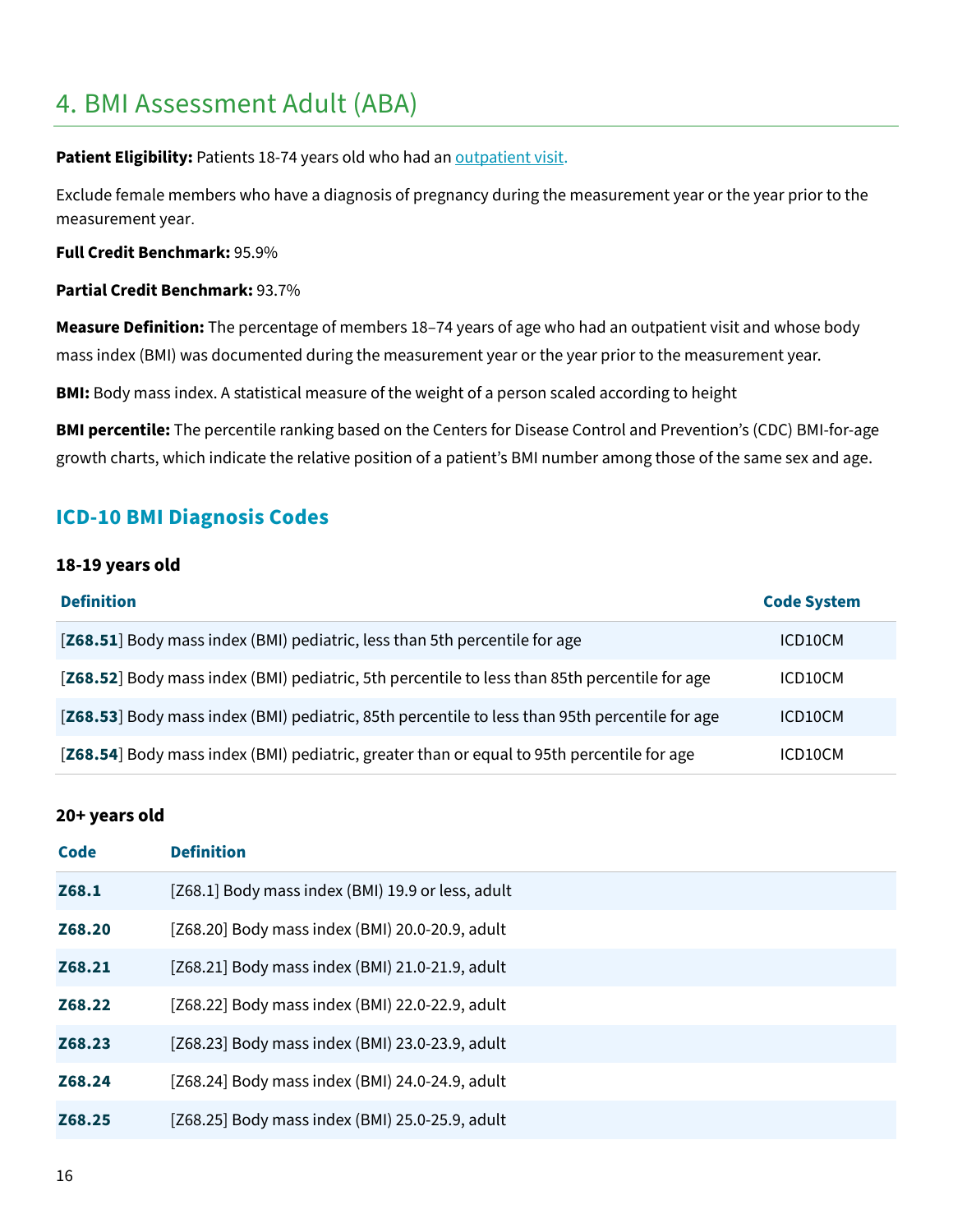| Z68.26 | [Z68.26] Body mass index (BMI) 26.0-26.9, adult     |
|--------|-----------------------------------------------------|
| Z68.27 | [Z68.27] Body mass index (BMI) 27.0-27.9, adult     |
| Z68.28 | [Z68.28] Body mass index (BMI) 28.0-28.9, adult     |
| Z68.29 | [Z68.29] Body mass index (BMI) 29.0-29.9, adult     |
| Z68.30 | [Z68.30] Body mass index (BMI) 30.0-30.9, adult     |
| Z68.31 | [Z68.31] Body mass index (BMI) 31.0-31.9, adult     |
| Z68.32 | [Z68.32] Body mass index (BMI) 32.0-32.9, adult     |
| Z68.33 | [Z68.33] Body mass index (BMI) 33.0-33.9, adult     |
| Z68.34 | [Z68.34] Body mass index (BMI) 34.0-34.9, adult     |
| Z68.35 | [Z68.35] Body mass index (BMI) 35.0-35.9, adult     |
| Z68.36 | [Z68.36] Body mass index (BMI) 36.0-36.9, adult     |
| Z68.37 | [Z68.37] Body mass index (BMI) 37.0-37.9, adult     |
| Z68.38 | [Z68.38] Body mass index (BMI) 38.0-38.9, adult     |
| Z68.39 | [Z68.39] Body mass index (BMI) 39.0-39.9, adult     |
| Z68.41 | [Z68.41] Body mass index (BMI) 40.0-44.9, adult     |
| Z68.42 | [Z68.42] Body mass index (BMI) 45.0-49.9, adult     |
| Z68.43 | [Z68.43] Body mass index (BMI) 50-59.9, adult       |
| Z68.44 | [Z68.44] Body mass index (BMI) 60.0-69.9, adult     |
| Z68.45 | [Z68.45] Body mass index (BMI) 70 or greater, adult |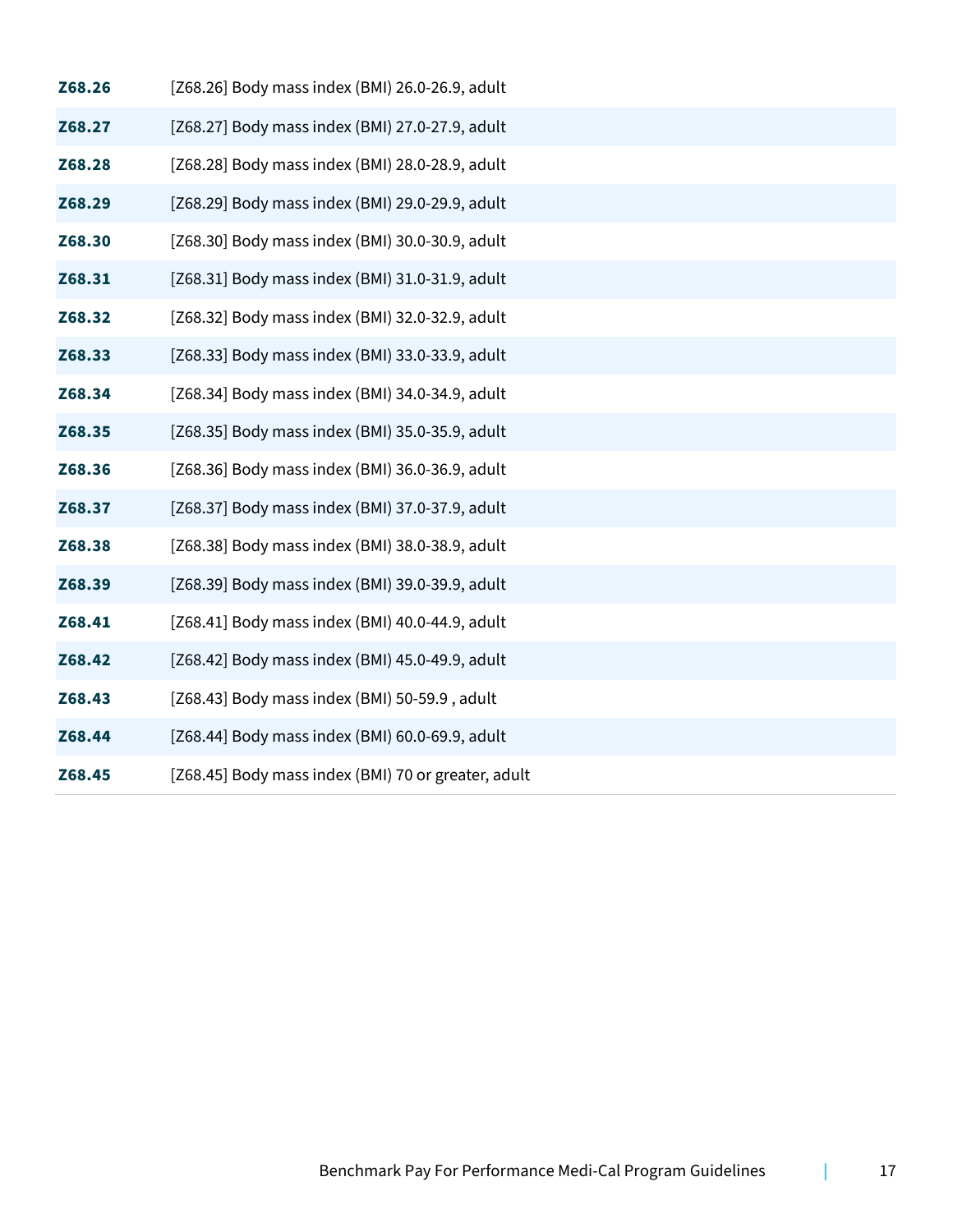## <span id="page-17-0"></span>5. BMI Assessment- Pediatrics (WCC)

### <span id="page-17-1"></span>**For Nutrition & Physical Activity for Children/Adolescents**

#### **Patient Eligibility:** Patients 3-17 years old

Exclude female members who have a diagnosis of pregnancy during the measurement year.

**Full Credit Benchmark:** 90.4%

#### **Partial Credit Benchmark:** 85.2%

**Measure Definition:** The percentage of members 3–17 years of age who had an **outpatient visit with a PCP** or OB/GYN and who had evidence of BMI percentile documentation during the measurement year.

\*Because BMI norms for youth vary with age and gender, this measure evaluates whether BMI percentile is assessed rather than an absolute BMI value.

**BMI percentile:** The percentile ranking based on the CDC's BMI-for-age growth charts, which indicates the relative position of the patient's BMI number among others of the same gender and age.

### <span id="page-17-2"></span>**BMI Percentile Diagnosis Codes**

| Code   | <b>Definition</b>                                                                              |
|--------|------------------------------------------------------------------------------------------------|
| Z68.51 | [Z68.51] Body mass index (BMI) pediatric, less than 5th percentile for age                     |
| Z68.52 | [Z68.52] Body mass index (BMI) pediatric, 5th percentile to less than 85th percentile for age  |
| Z68.53 | [Z68.53] Body mass index (BMI) pediatric, 85th percentile to less than 95th percentile for age |
| Z68.54 | [Z68.54] Body mass index (BMI) pediatric, greater than or equal to 95th percentile for age     |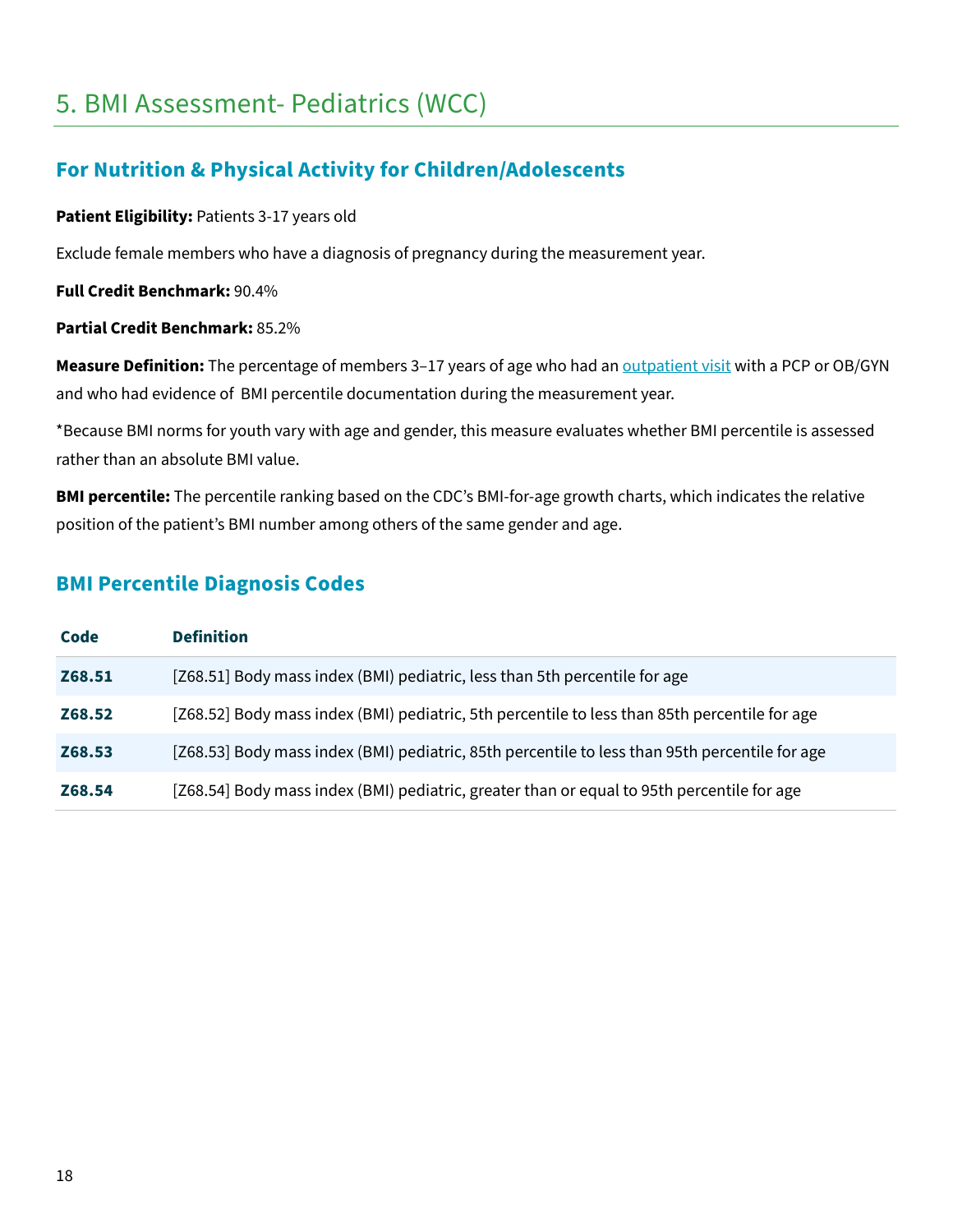## <span id="page-18-0"></span>6. Cervical Cancer Screening (CCS)

**Patient Eligibility:** Women 21-64 years old

**Full Credit Benchmark:** 72%

**Partial Credit Benchmark:** 66.3%

**Measure Definition:** The percentage of women 21–64 years of age who were screened for cervical cancer using either of the following criteria:

- Women 21–64 years of age who had cervical cytology performed every 3 years (36 calendar months).
- Women 30–64 years of age who had cervical cytology/human papillomavirus (HPV) co-testing performed every 5 years (72 calendar months).
- Women 30–64 years of age who had cervical cytology/high-risk human papillomavirus (hrHPV) co-testing every 5 years.

### <span id="page-18-1"></span>**Cervical Cancer Screening Procedure Codes**

| <b>Code</b> | <b>Definition</b>                                                                                                                                                                                               | <b>Code System</b> |
|-------------|-----------------------------------------------------------------------------------------------------------------------------------------------------------------------------------------------------------------|--------------------|
| 88141       | Cervical Cytology                                                                                                                                                                                               | <b>CPT</b>         |
| 88142       | Cervical Cytology                                                                                                                                                                                               | CPT                |
| 88143       | Cervical Cytology                                                                                                                                                                                               | <b>CPT</b>         |
| 88147       | Cervical Cytology                                                                                                                                                                                               | CPT                |
| 88148       | Cervical Cytology                                                                                                                                                                                               | <b>CPT</b>         |
| 88150       | Cervical Cytology                                                                                                                                                                                               | <b>CPT</b>         |
| 88152       | Cervical Cytology                                                                                                                                                                                               | CPT                |
| 88153       | Cervical Cytology                                                                                                                                                                                               | CPT                |
| 88154       | Cervical Cytology                                                                                                                                                                                               | <b>CPT</b>         |
| 88164       | Cervical Cytology                                                                                                                                                                                               | <b>CPT</b>         |
| 88165       | Cervical Cytology                                                                                                                                                                                               | <b>CPT</b>         |
| 88166       | Cervical Cytology                                                                                                                                                                                               | <b>CPT</b>         |
| 88167       | Cervical Cytology                                                                                                                                                                                               | CPT                |
| 88174       | Cervical Cytology                                                                                                                                                                                               | CPT                |
| 88175       | Cervical Cytology                                                                                                                                                                                               | <b>CPT</b>         |
| G0123       | Screening cytopathology, cervical or vaginal (any reporting system), collected in<br>preservative fluid, automated thin layer preparation, screening by cytotechnologist under<br>physician supervision (G0123) | <b>HCPCS</b>       |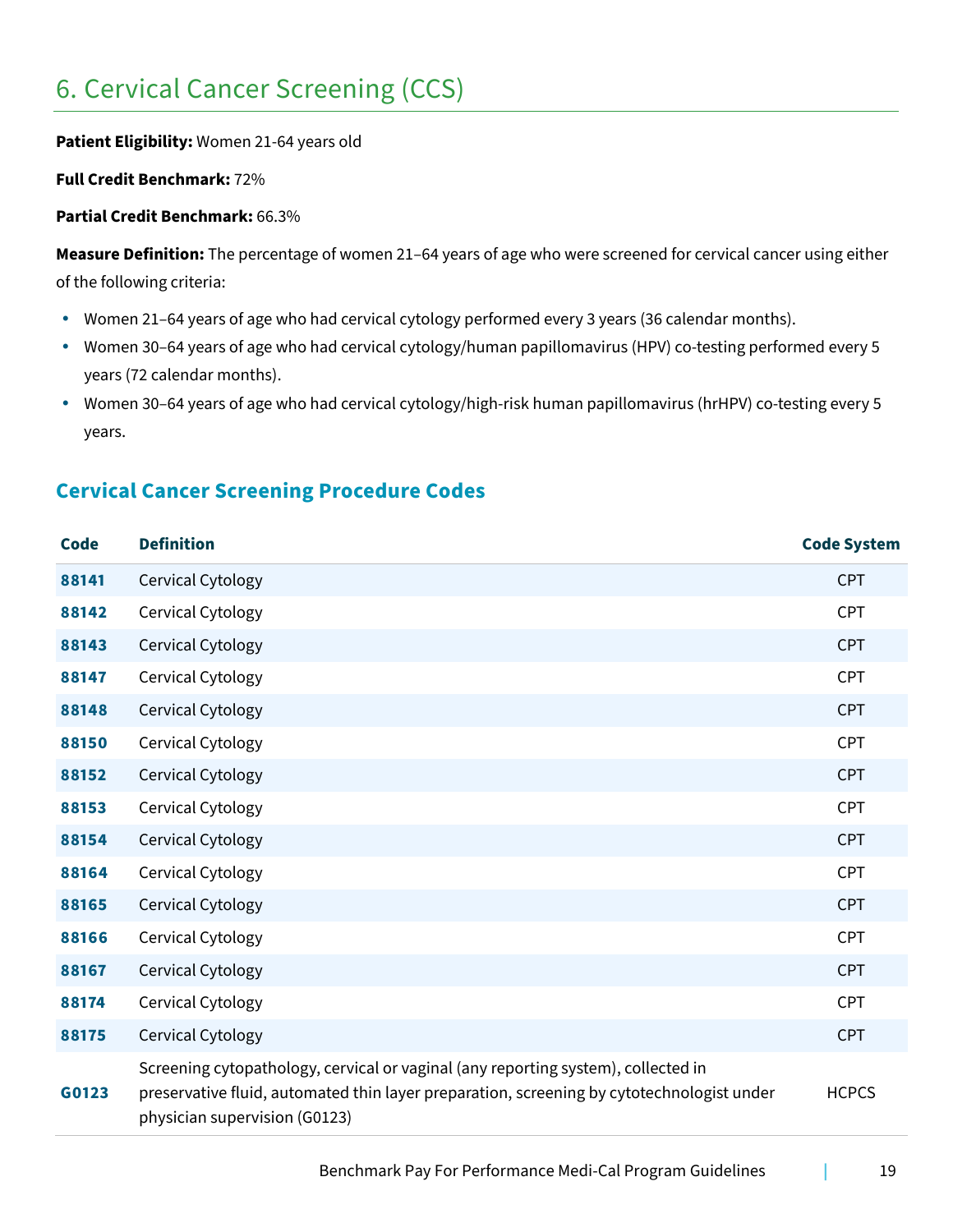| <b>Code</b>  | <b>Definition</b>                                                                                                                                                                                                                           | <b>Code System</b> |
|--------------|---------------------------------------------------------------------------------------------------------------------------------------------------------------------------------------------------------------------------------------------|--------------------|
| G0124        | Screening cytopathology, cervical or vaginal (any reporting system), collected in<br>preservative fluid, automated thin layer preparation, requiring interpretation by physician<br>(G0124)                                                 | <b>HCPCS</b>       |
| G0141        | Screening cytopathology smears, cervical or vaginal, performed by automated system, with<br>manual rescreening, requiring interpretation by physician (G0141)                                                                               | <b>HCPCS</b>       |
| G0143        | Screening cytopathology, cervical or vaginal (any reporting system), collected in<br>preservative fluid, automated thin layer preparation, with manual screening and<br>rescreening by cytotechnologist under physician supervision (G0143) | <b>HCPCS</b>       |
| G0144        | Screening cytopathology, cervical or vaginal (any reporting system), collected in<br>preservative fluid, automated thin layer preparation, with screening by automated system,<br>under physician supervision (G0144)                       | <b>HCPCS</b>       |
| G0145        | Screening cytopathology, cervical or vaginal (any reporting system), collected in<br>preservative fluid, automated thin layer preparation, with screening by automated system<br>and manual rescreening under physician supervision (G0145) | <b>HCPCS</b>       |
| G0147        | Screening cytopathology smears, cervical or vaginal, performed by automated system<br>under physician supervision (G0147)                                                                                                                   | <b>HCPCS</b>       |
| G0148        | Screening cytopathology smears, cervical or vaginal, performed by automated system with<br>manual rescreening (G0148)                                                                                                                       | <b>HCPCS</b>       |
| <b>P3000</b> | Screening papanicolaou smear, cervical or vaginal, up to three smears, by technician under<br>physician supervision (P3000)                                                                                                                 | <b>HCPCS</b>       |
| <b>P3001</b> | Screening papanicolaou smear, cervical or vaginal, up to three smears, requiring<br>interpretation by physician (P3001)                                                                                                                     | <b>HCPCS</b>       |
| Q0091        | Screening papanicolaou smear; obtaining, preparing and conveyance of cervical or vaginal<br>smear to laboratory (Q0091)                                                                                                                     | <b>HCPCS</b>       |
| 3015F        | Cervical cancer screening results documented and reviewed                                                                                                                                                                                   | CPT II             |

## <span id="page-19-0"></span>**HPV Test Codes**

| Code  | <b>Definition</b>                                      | <b>Code System</b> |
|-------|--------------------------------------------------------|--------------------|
| 87620 | HPV detection by DNA or RNA, direct probe technique    | <b>CPT</b>         |
| 87621 | HPV detection by DNA or RNA, amplified probe technique | <b>CPT</b>         |
| 87622 | HPV quantification                                     | <b>CPT</b>         |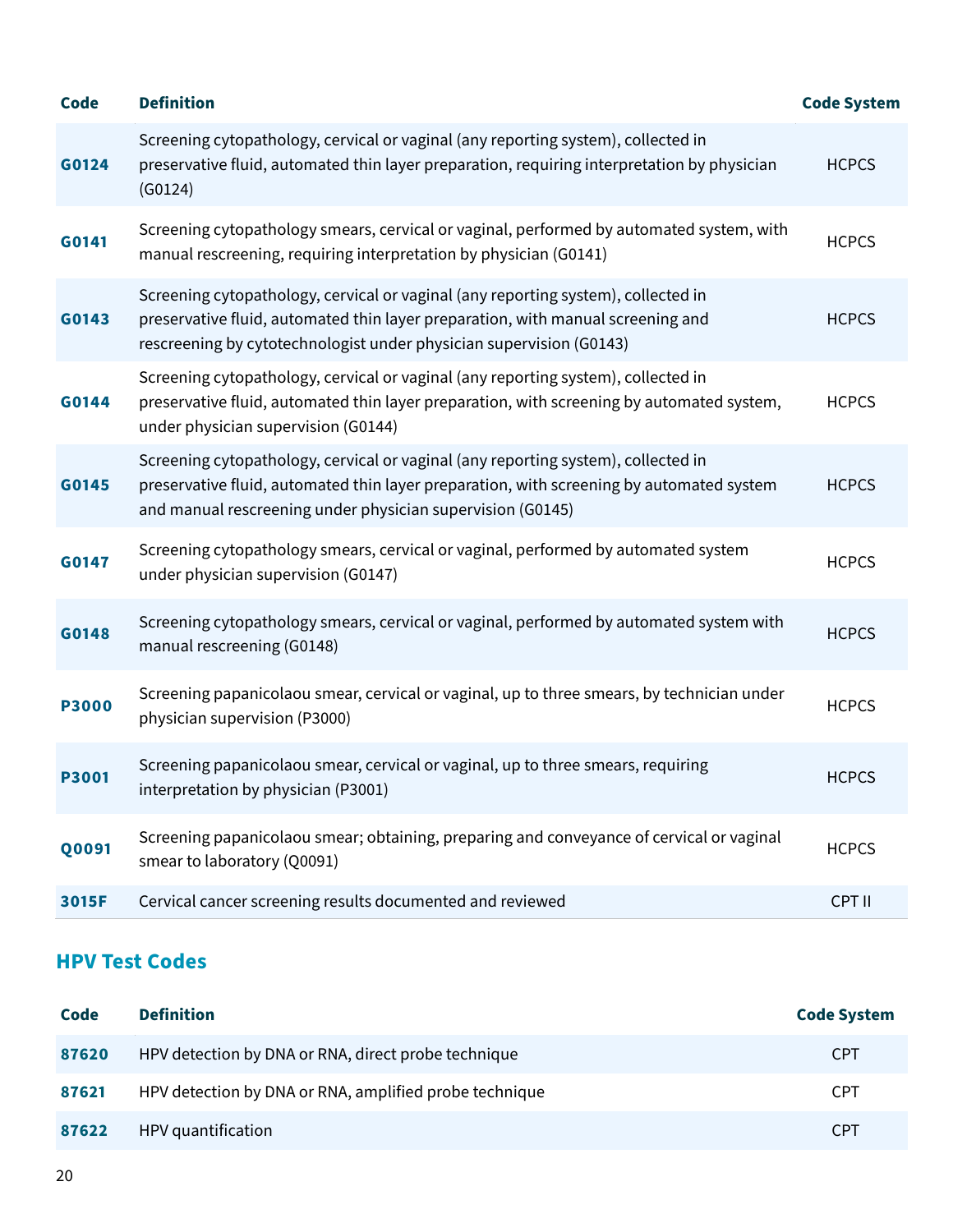| Code  | <b>Definition</b>                                                                                                                                                                                                                                       | <b>Code System</b> |
|-------|---------------------------------------------------------------------------------------------------------------------------------------------------------------------------------------------------------------------------------------------------------|--------------------|
| 87624 | Human Papillomavirus (HPV), high-risk types                                                                                                                                                                                                             | <b>CPT</b>         |
| 87625 | Human Papillomavirus (HPV)                                                                                                                                                                                                                              | <b>CPT</b>         |
| G0476 | Infectious agent detection by nucleic acid (dna or rna); human papillomavirus (hpv), high-<br>risk types (e.g., 16, 18, 31, 33, 35, 39, 45, 51, 52, 56, 58, 59, 68) for cervical cancer screening,<br>must be performed in addition to pap test (G0476) | <b>HCPCS</b>       |

### <span id="page-20-0"></span>**Cervical Cancer Exclusion Codes**

In order for patients to be excluded from the cervical cancer screening performance measure calculation HPSM must have documented evidence of a complete hysterectomy. For new patients, we do not always have this data. If you believe a patient is listed as eligible for this service in the P4P member detail report in error please submit one of the following diagnosis codes with the claim for the patient's next primary care visit;

| Code           | <b>Definition</b>                                                              | <b>Code System</b> |
|----------------|--------------------------------------------------------------------------------|--------------------|
| Q51.5          | [Q51.5] Agenesis and aplasia of cervix                                         | ICD10CM            |
| Z90.710        | [Z90.710] Acquired absence of both cervix and uterus                           | ICD10CM            |
| Z90.712        | [Z90.712] Acquired absence of cervix with remaining uterus                     | ICD10CM            |
| <b>OUTCOZZ</b> | [OUTC0ZZ] Resection of Cervix, Open Approach                                   | ICD10PCS           |
| <b>OUTC4ZZ</b> | [OUTC4ZZ] Resection of Cervix, Percutaneous Endoscopic Approach                | ICD10PCS           |
| <b>OUTC7ZZ</b> | [OUTC7ZZ] Resection of Cervix, Via Natural or Artificial Opening               | ICD10PCS           |
| <b>OUTC8ZZ</b> | [OUTC8ZZ] Resection of Cervix, Via Natural or Artificial Opening Endoscopic    | ICD10PCS           |
| 3015F          | <b>Modifier 1P</b> Cervical cancer screening not performed for Medical Reasons | CPT II             |

#### **Members who meet any of the following criteria are excluded:**

Members who have had a hysterectomy with no residual cervix, cervical agenesis or acquired absence of cervix any time during their history through December 31, 2020 may be excluded.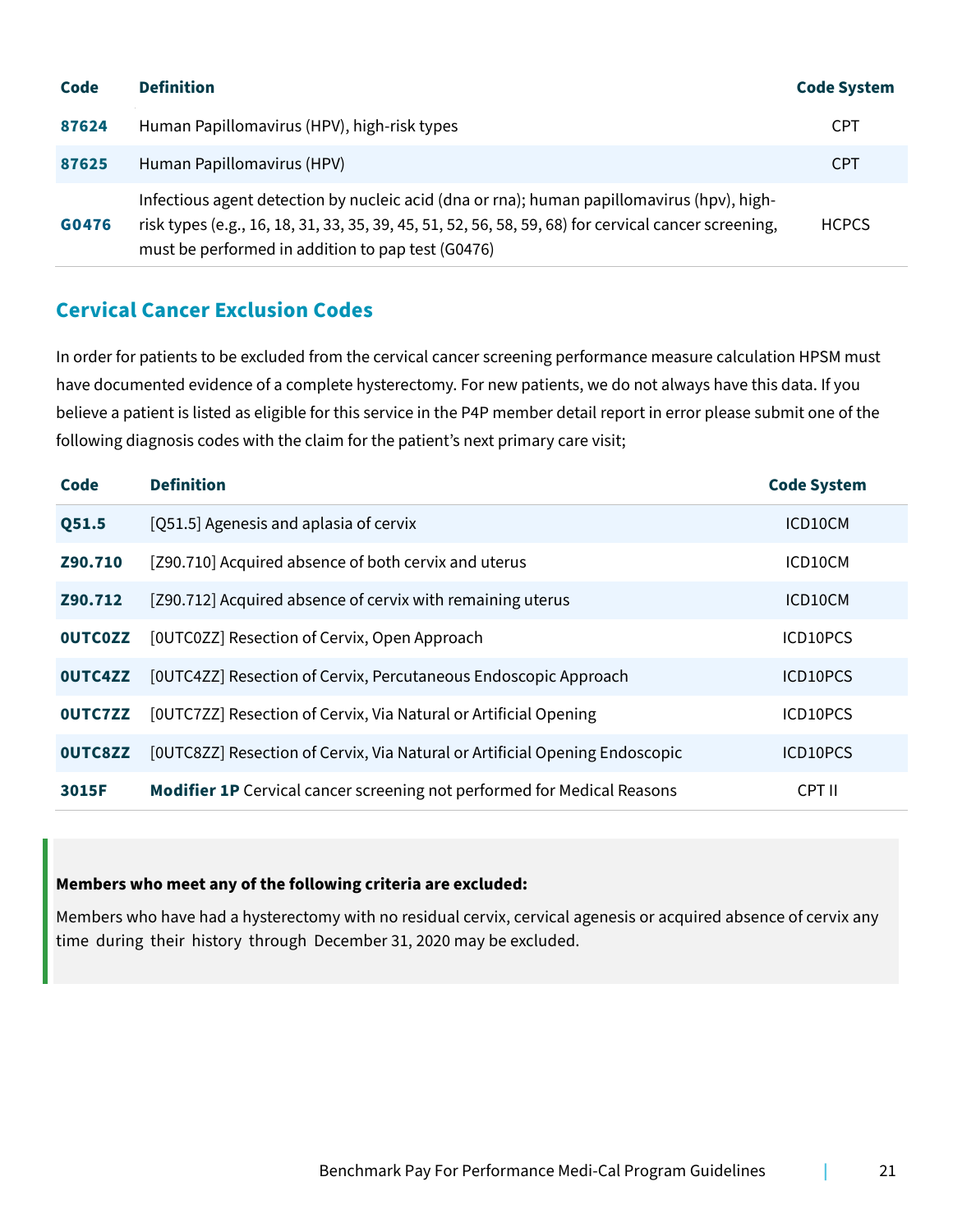## <span id="page-21-0"></span>7. Chlamydia Screening (CHL)

**Patient Eligibility:** Women 16-24 years old who are sexually active

**Full Credit Benchmark:** 71.6%

**Partial Credit Benchmark:** 66.2%

**Measure Definition:** The percentage of women 16–24 years of age who were identified as sexually active and who had at least one test for chlamydia during the measurement year.

## <span id="page-21-1"></span>**Chlamydia Testing Codes**

| <b>Code</b> | <b>Definition</b> | <b>Code System</b> |
|-------------|-------------------|--------------------|
| 87110       | Chlamydia Test    | <b>CPT</b>         |
| 87270       | Chlamydia Test    | <b>CPT</b>         |
| 87320       | Chlamydia Test    | <b>CPT</b>         |
| 87490       | Chlamydia Test    | <b>CPT</b>         |
| 87491       | Chlamydia Test    | <b>CPT</b>         |
| 87492       | Chlamydia Test    | <b>CPT</b>         |
| 87810       | Chlamydia Test    | <b>CPT</b>         |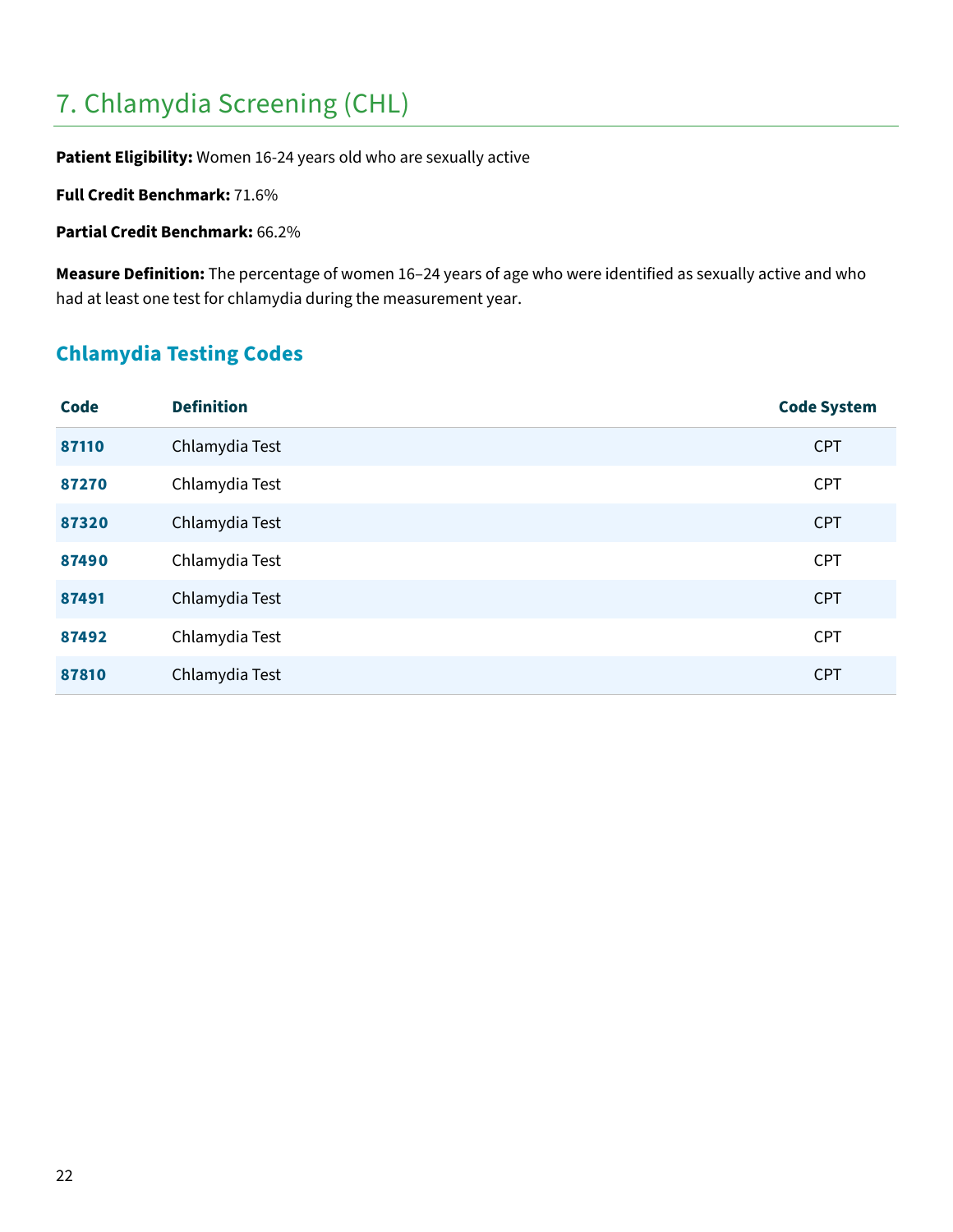## <span id="page-22-0"></span>8. Comprehensive Diabetes Care (CDC)

### **Patient Eligibility:** Patients 18 years old and up with a diagnosis of diabetes

#### **Exclusion Criteria:**

- Members who have not had a diagnosis of diabetes *and* had a diagnosis of gestational diabetes or steroid-induced diabetes during the current or prior measurement year
- Members 66 years and older as of December 31 of the measurement year with frailty *and* advanced illness

#### **Full Credit:** 60%

#### **Partial Credit:** 50%

**Measure Definition:** Percent of assigned diabetic patients who had at least one HbA1c test and result submitted to HPSM, an eye exam, blood pressure reading, and medical attention for nephropathy or screening in the current program (calendar) year.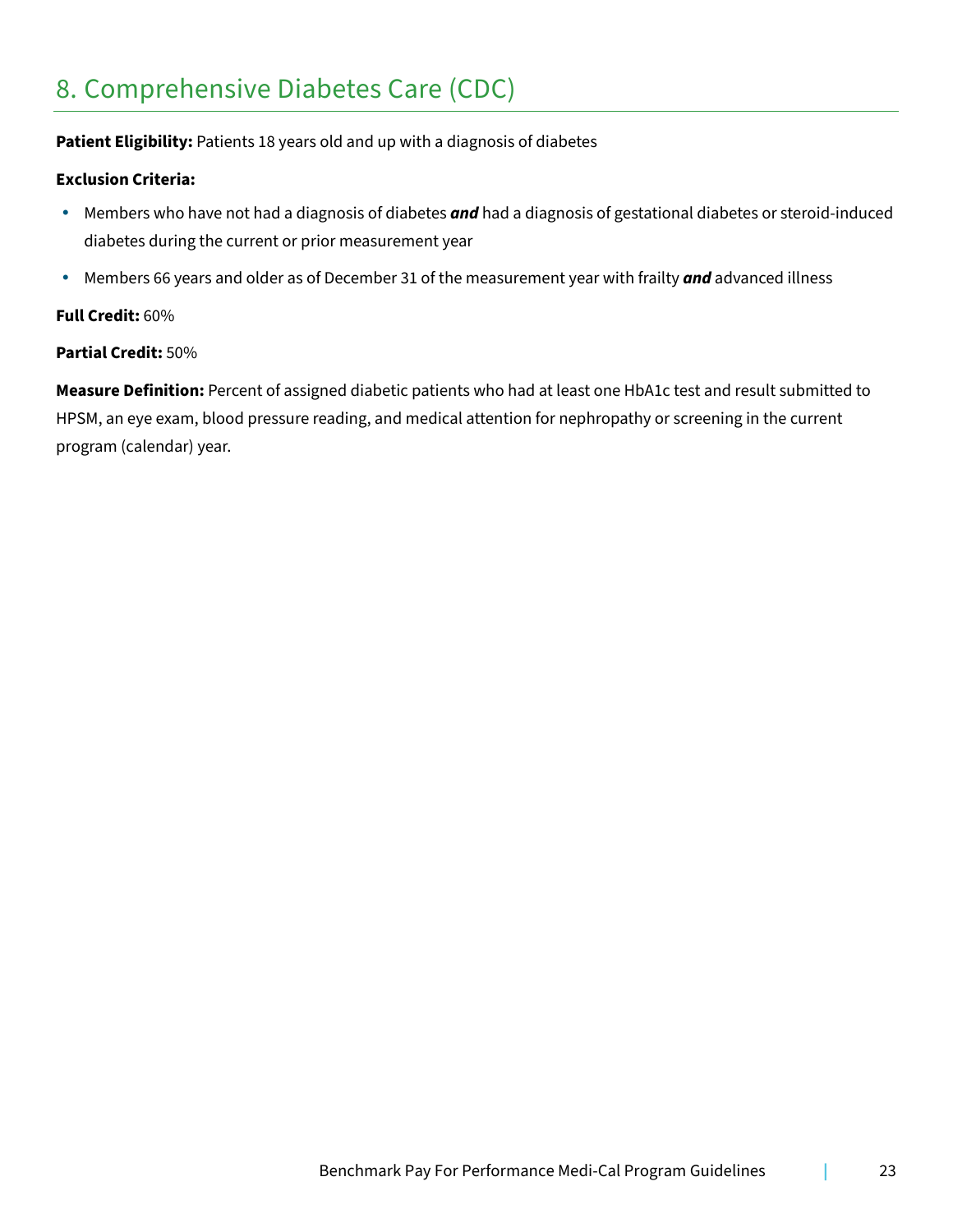## <span id="page-23-0"></span>9. Controlling High Blood Pressure (CBP)

**Patient Eligibility:** Members 18-85 years old who had at least two visits and a diagnosis of hypertension during the measurement year or the year prior to the measurement year.

#### **Exclusion criteria:**

- Members 66-80 years old with both frailty **and** advanced illness;
- Members 81 years of age and older as of December 31 of the measurement year with frailty
- Members with evidence of end-stage renal disease (ESRD), dialysis, nephrectomy or kidney transplant on or prior to December 31 of the measurement year;
- Members with a diagnosis of pregnancy during the measurement year;
- Members who had a nonacute inpatient admission during the measurement year.

#### **Full Credit:** 72.3%

#### **Partial Credit:** 66.9%

**Measure Definition:** The percentage of members 18–85 years of age who had a diagnosis of hypertension and whose BP was adequately controlled (<140/90 mm Hg) during the measurement year.

**Representative BP** The most recent BP reading during the measurement year on or after the second diagnosis of hypertension

### <span id="page-23-1"></span>**ICD10 Diagnosis Code for Hypertension**

| Code       | Definition                             | <b>Code System</b> |
|------------|----------------------------------------|--------------------|
| <b>110</b> | [110] Essential (primary) hypertension | ICD10CM            |

### <span id="page-23-2"></span>**Codes for Blood Pressure Reading**

| Code         | <b>Definition</b>                                                         | <b>Code System</b> |
|--------------|---------------------------------------------------------------------------|--------------------|
| 3079F        | Most recent diastolic blood pressure 80-89 mm Hg                          | CPT-CAT-II         |
| <b>3080F</b> | Most recent diastolic blood pressure greater than or equal to 90 mm<br>Hg | CPT-CAT-II         |
| 3078F        | Most recent diastolic blood pressure less than 80 mm Hg                   | CPT-CAT-II         |
| 3077F        | Most recent systolic blood pressure greater than or equal to 140 mm<br>Hg | CPT-CAT-II         |
| 3074F        | Most recent systolic blood pressure less than 130 mm Hg                   | CPT-CAT-II         |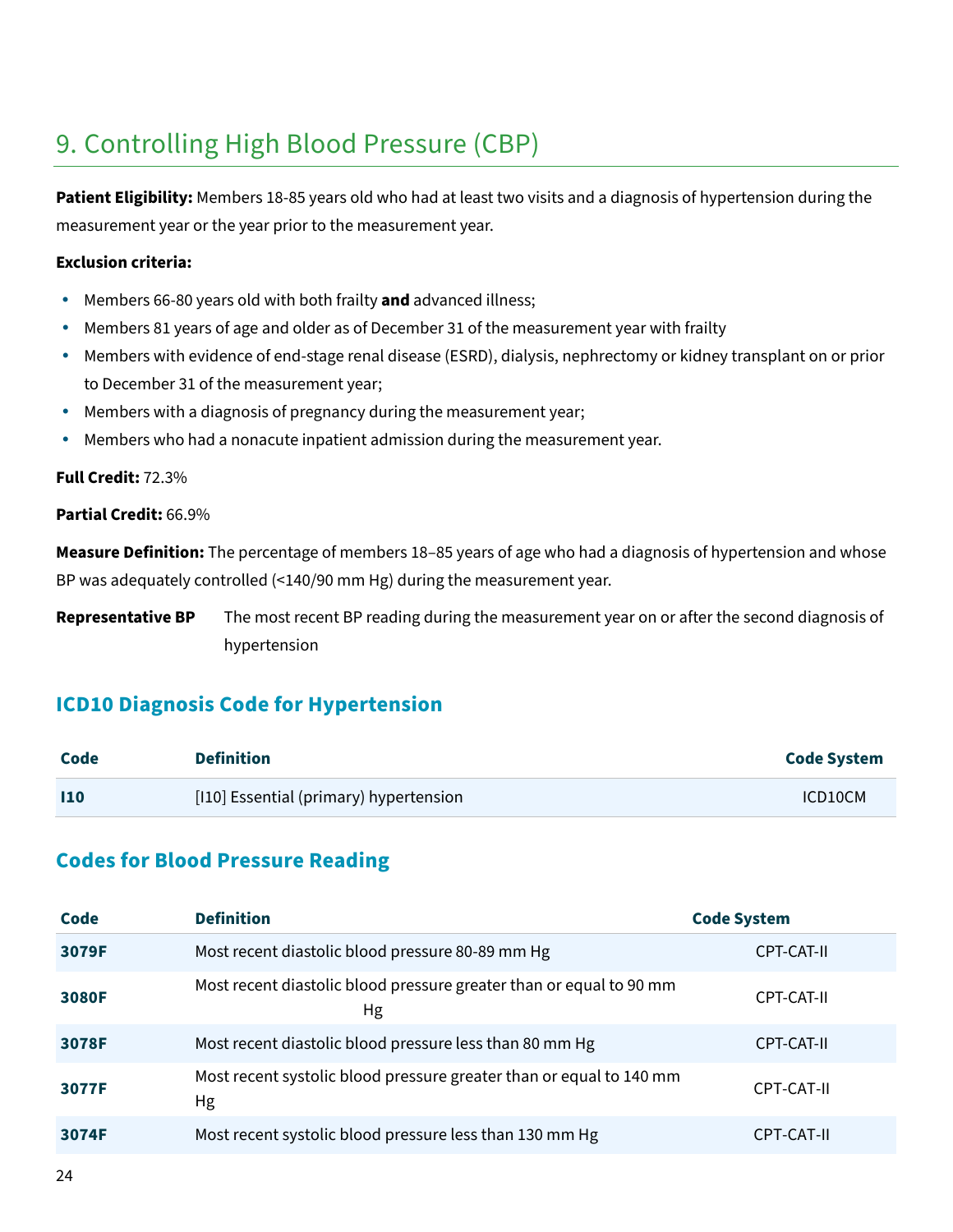## <span id="page-24-0"></span>10. Developmental Screening

**Patient Eligibility:** Children 30 months of age

**Full Credit:** 75%

**Partial Credit:** 60%

**Measure Definition:** Percentage of children 30 months of age who have received developmental screening by 9 months, 18 months and 30 months of age.

### **Developmental Screening Procedure Code**

| Code  | <b>Definition</b>                                                                      | Code System |  |
|-------|----------------------------------------------------------------------------------------|-------------|--|
| 96110 | Developmental screening with scoring and documentation, per<br>standardized instrument | <b>CPT</b>  |  |

## <span id="page-24-1"></span>11. Depression Screening and Follow-up (ages 12+) (CDF)

**Patient Eligibility:** Patients 12 years old and up (patients who will turn 13 years of age as of December 31<sup>st</sup> of the measurement year) who had a[n](https://www.hpsm.org/docs/default-source/provider-services/outpatient-visit-codes.pdf?sfvrsn=7b3976c1_22) **[outpatient visit](https://www.hpsm.org/docs/default-source/provider-services/outpatient-visit-codes.pdf?sfvrsn=7b3976c1_22) during the measurement period**.

A patient is not eligible if they have a documented active diagnosis or depression or bipolar disorder.

**Full Credit:** 75%

#### **Partial Credit:** 60%

**Measure Definition:** The percentage of patients 12 year of age and older who had an annual depression screening on the date of the encounter using a standard depression screening tool (including HPSM Behavioral Health Screening tool available at:  $hpsm.org/p4p$ , which includes PHQ-2 standard screening questions)

Screening must be documented in patient's medical record If screening is positive, follow-up plan must be documented on the date of the positive screen

### <span id="page-24-2"></span>**Depression Screening Procedure Codes**

**Code Definition Code System**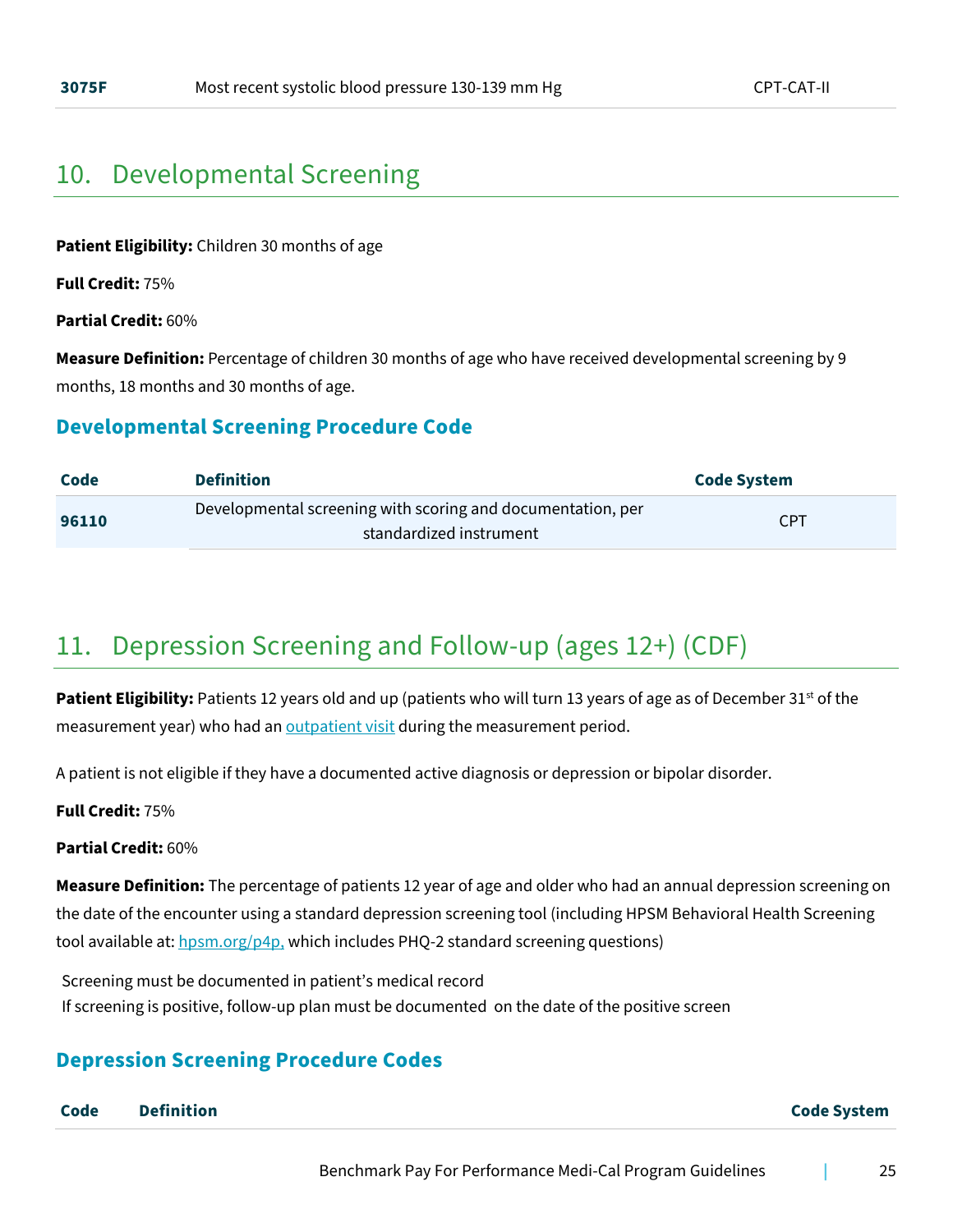| 96127 | Brief emotional/behavioral assessment with scoring and documentation using as<br>standardized instrument                        | <b>CPT</b>    |
|-------|---------------------------------------------------------------------------------------------------------------------------------|---------------|
| G8431 | Screening for depression is documented as being positive and a follow-up plan is<br>documented (G8431)                          | <b>HCPCS</b>  |
| G8433 | Screening for clinical depression using a standardized tool not documented patient not<br>eligible/appropriate                  | <b>HCPCS</b>  |
| G0444 | Annual depression screening administration                                                                                      | <b>HCPCS</b>  |
| G8510 | Screening for depression is documented as negative, a follow-up plan is not required<br>(G8510)                                 | <b>HCPCS</b>  |
| G8511 | Screening for depression documented as positive, follow-up plan not documented, reason<br>not given (G8511)                     | <b>HCPCS</b>  |
| 3351F | Negative screen for depressive symptoms as categorized by using a standardized<br>depression screening/assessment tool (MDD)    | <b>CPT II</b> |
| 3352F | No significant depressive symptoms as categorized by using a standardized depression<br>assessmenttool(MDD)                     | CPT II        |
| 3353F | Mild to moderate depressive symptoms as categorized by using a standardized depression<br>/assessment tool (MDD)                | CPT II        |
| 3354F | Clinically significant depressive symptoms as categorized by using a standardized<br>depression screening/assessment tool (MDD) | <b>CPT II</b> |
| 1220F | Patient screened for depression (SUD)                                                                                           | <b>CPT II</b> |
| 0545F | Plan for follow-up care for major depressive disorder documented (MDD ADOL)                                                     | <b>CPT II</b> |

## **ICD-10 Depressive Disorder Diagnosis Codes**

| Code  | <b>Definition</b>                                                                  | <b>Code System</b> |
|-------|------------------------------------------------------------------------------------|--------------------|
| F32.0 | Major depressive disorder, single episode, mild                                    | $ICD-10$           |
| F32.1 | Major depressive disorder, single episode, moderate                                | $ICD-10$           |
| F32.2 | Major depressive disorder, single episode, severe without psychotic features       | $ICD-10$           |
| F32.3 | Major depressive disorder, single episode, severe with psychotic features          | $ICD-10$           |
| F32.4 | Major depressive disorder, single episode, in partial remission                    | $ICD-10$           |
| F32.5 | Major depressive disorder, single episode, in full remission                       | $ICD-10$           |
| F32.8 | Other depressive episodes (eg, atypical depression, post-schizophrenic depression) | $ICD-10$           |
| F32.9 | Major depressive disorder, single episode, unspecified                             | $ICD-10$           |
| F33.0 | Major depressive disorder, recurrent, mild                                         | $ICD-10$           |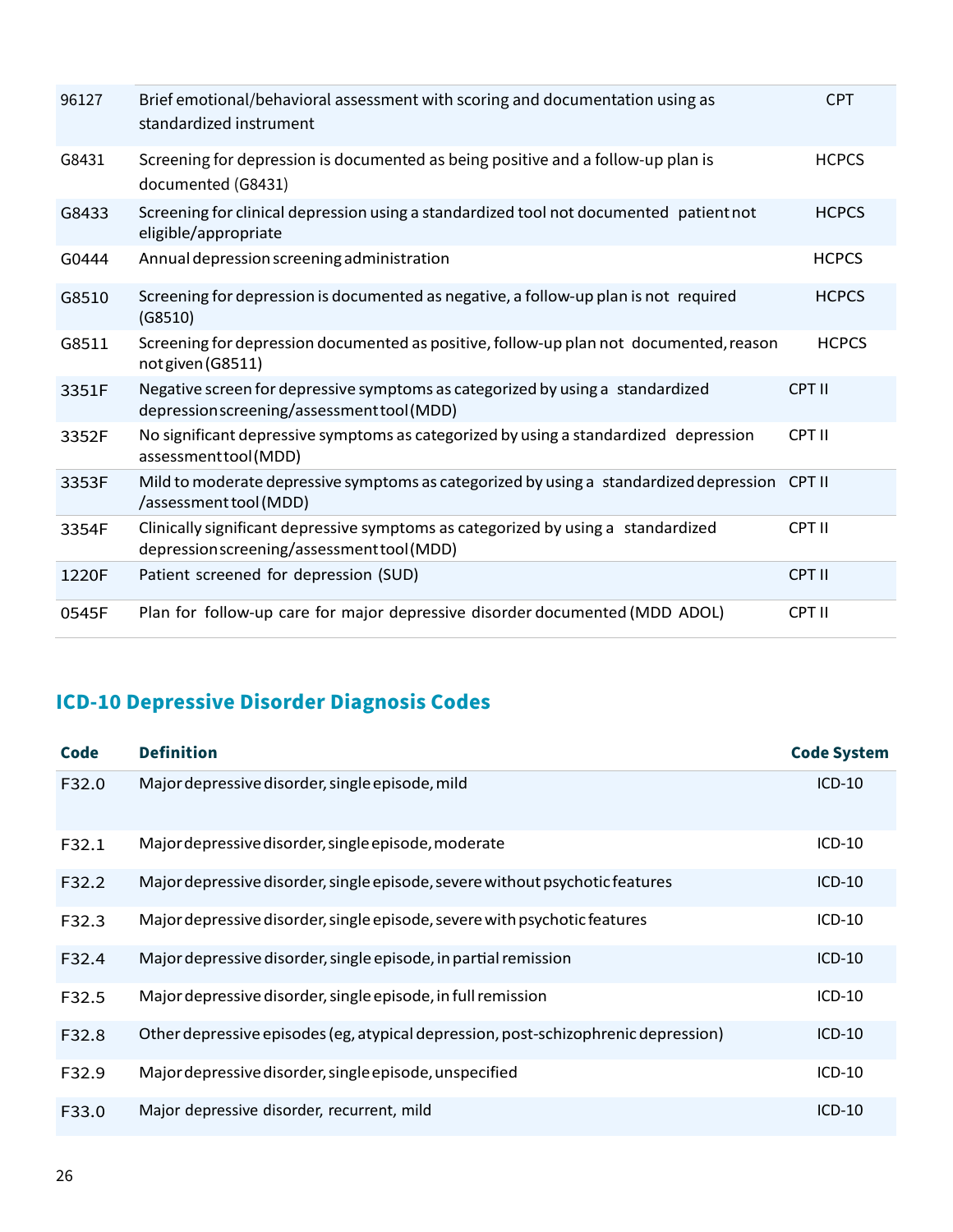| F33.1  | Major depressive disorder, recurrent, moderate                                      | ICD-10   |
|--------|-------------------------------------------------------------------------------------|----------|
| F33.2  | Major depressive disorder, recurrent severe without psychotic features              | $ICD-10$ |
| F33.3  | Major depressive disorder, recurrent, severe with psychotic symptoms                | ICD-10   |
| F33.40 | Major depressive disorder, recurrent, in remission, unspecified                     | $ICD-10$ |
| F33.41 | Major depressive disorder, recurrent, in partial remission                          | ICD-10   |
| F33.42 | Major depressive disorder, recurrent, in full remission                             | $ICD-10$ |
| F33.8  | Other recurrent depressive disorders                                                | ICD-10   |
| F33.9  | Major depressive disorder, recurrent, unspecified                                   | $ICD-10$ |
| F34.1  | Dysthymic disorder (depressive personality disorder, dysthymia neurotic depression) | ICD-10   |
| F39    | Mood (affective) disorder, unspecified                                              | ICD-10   |
| Z13.89 | Encounter for screening for other (eg, depression, anxiety) disorder                | $ICD-10$ |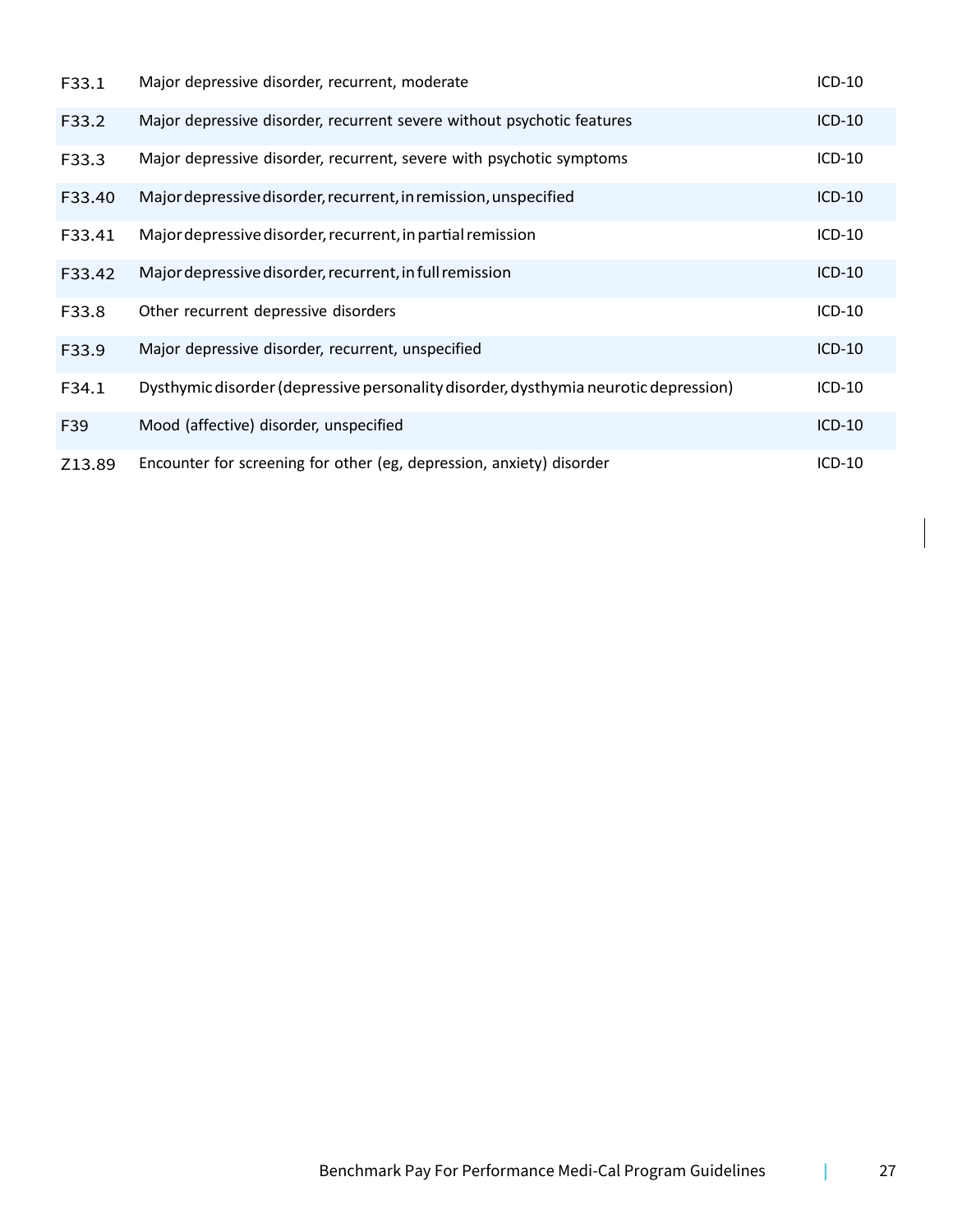## <span id="page-27-0"></span>12. Diabetes Blood Pressure Control (CDC)

Patient Eligibility: Patients 18-75 years old with a diagnosis of diabetes

#### **Exclusion Criteria:**

- Members who have not had a diagnosis of diabetes *and* had a diagnosis of gestational diabetes or steroidinduced diabetes during the current or prior measurement year
- Members 66 years and older as of December 31 of the measurement year with frailty *and* advanced illness

**Full Credit:** 77.2%

#### **Partial Credit:** 71.3%

**Measure Definition:** The percent of diabetic patients who had a blood pressure reading and are in control for the most recent blood pressure reading. Must include both systolic and diastolic blood pressure results as documented through administrative data.

**BP Control <140/90 mm Hg** The most recent BP level (taken during the current calendar year) is <140/90 mm Hg, as documented through administrative data or medical record review.

### <span id="page-27-1"></span>**Diabetes Blood Pressure Procedure Codes**

| <b>Code</b>  | <b>Definition</b>         | <b>Code System</b> |
|--------------|---------------------------|--------------------|
| 3079F        | DIAST BP 80-89 MM HG      | <b>CPTII</b>       |
| <b>3080F</b> | DIAST BP $>$ /= 90 MM HG  | <b>CPTII</b>       |
| 3078F        | DIAST BP <80 MM HG        | <b>CPTII</b>       |
| 3077F        | SYST BP $>$ /= 140 MM HG  | <b>CPTII</b>       |
| 3074F        | SYST BP LT 130 MM HG      | <b>CPTII</b>       |
| 3075F        | SYST BP GE 130 - 139MM HG | <b>CPTII</b>       |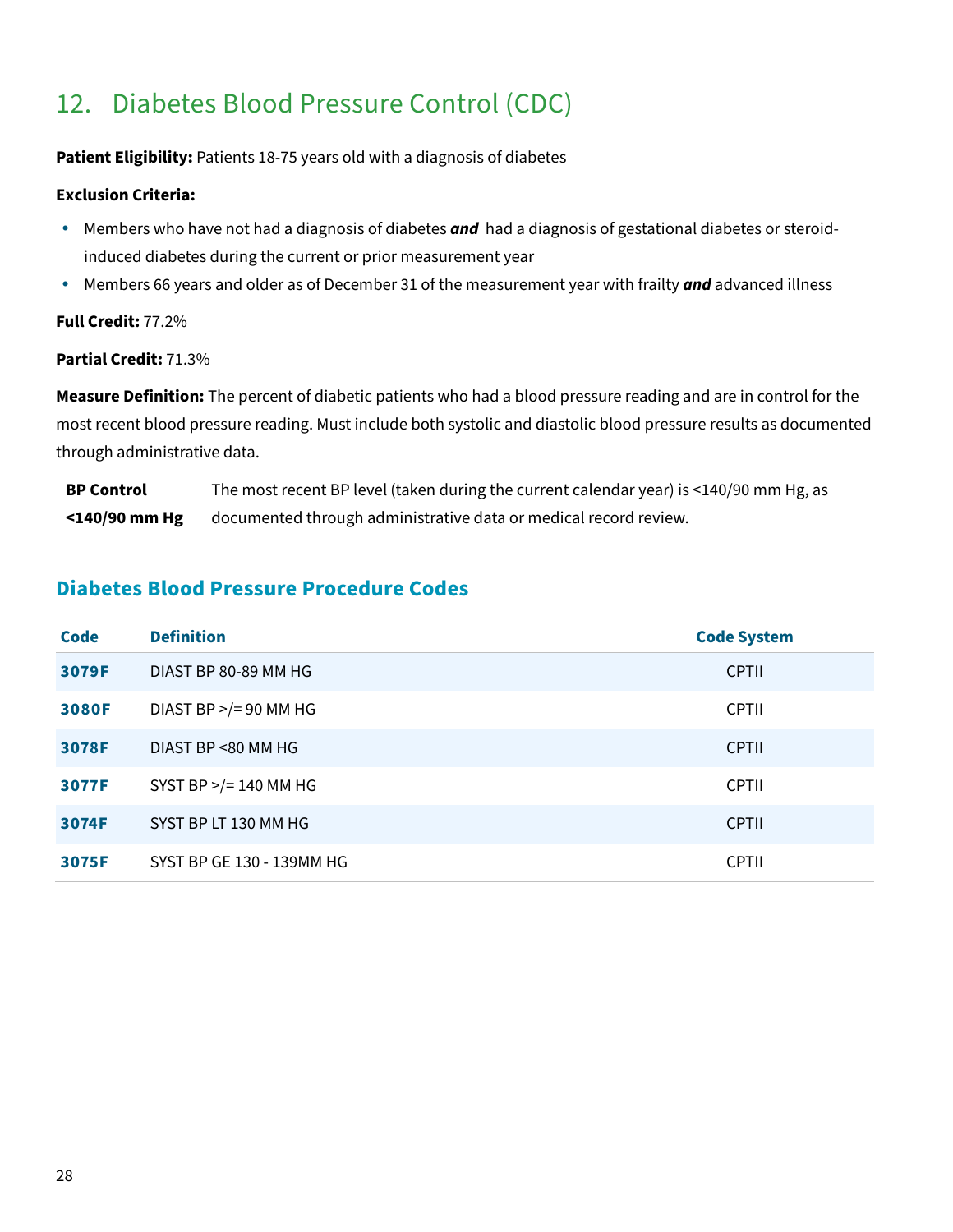## <span id="page-28-0"></span>13. Diabetes HbA1c Testing (CDC)

#### **Patient Eligibility:** Patients 18-75 years old with a diagnosis of diabetes

Exclusion Criteria:

- Members who have not had a diagnosis of diabetes *and* had a diagnosis of gestational diabetes or steroidinduced diabetes during the current or prior measurement year
- Members 66 years and older as of December 31 of the measurement year with frailty *and* advanced illness

**Full Credit:** 92.9%

#### **Partial Credit:** 90.5%

**Measure Definition:** The percentage of members 18–75 years of age with diabetes (type 1 and type 2) who had Hemoglobin A1c (HbA1c) testing.

### <span id="page-28-1"></span>**Diabetes HbA1c Testing Codes**

| 83036 | <b>HbA1c Lab Test</b>                                                                                    | <b>CPT</b> |
|-------|----------------------------------------------------------------------------------------------------------|------------|
| 83037 | <b>HbA1c Lab Test</b>                                                                                    | <b>CPT</b> |
| 3044F | Most recent hemoglobin A1c (HbA1c) level less than 7.0%<br>(DM)                                          | CPT-CAT-II |
| 3045F | Most recent hemoglobin A1c (HbA1c) level 7.0-9.0% (DM)                                                   | CPT-CAT-II |
| 3046F | Most recent hemoglobin A1c level greater than 9.0% (DM)                                                  | CPT-CAT-II |
| 3051F | Most recent hemoglobin A1c (HbA1c) level greater than or<br>equal to 7.0% and less than 8.0%             | CPT-CAT-II |
| 3052F | Most recent hemoglobin A1c (HbA1c) level greater than or<br>equal to 8.0% and less than or equal to 9.0% | CPT-CAT-II |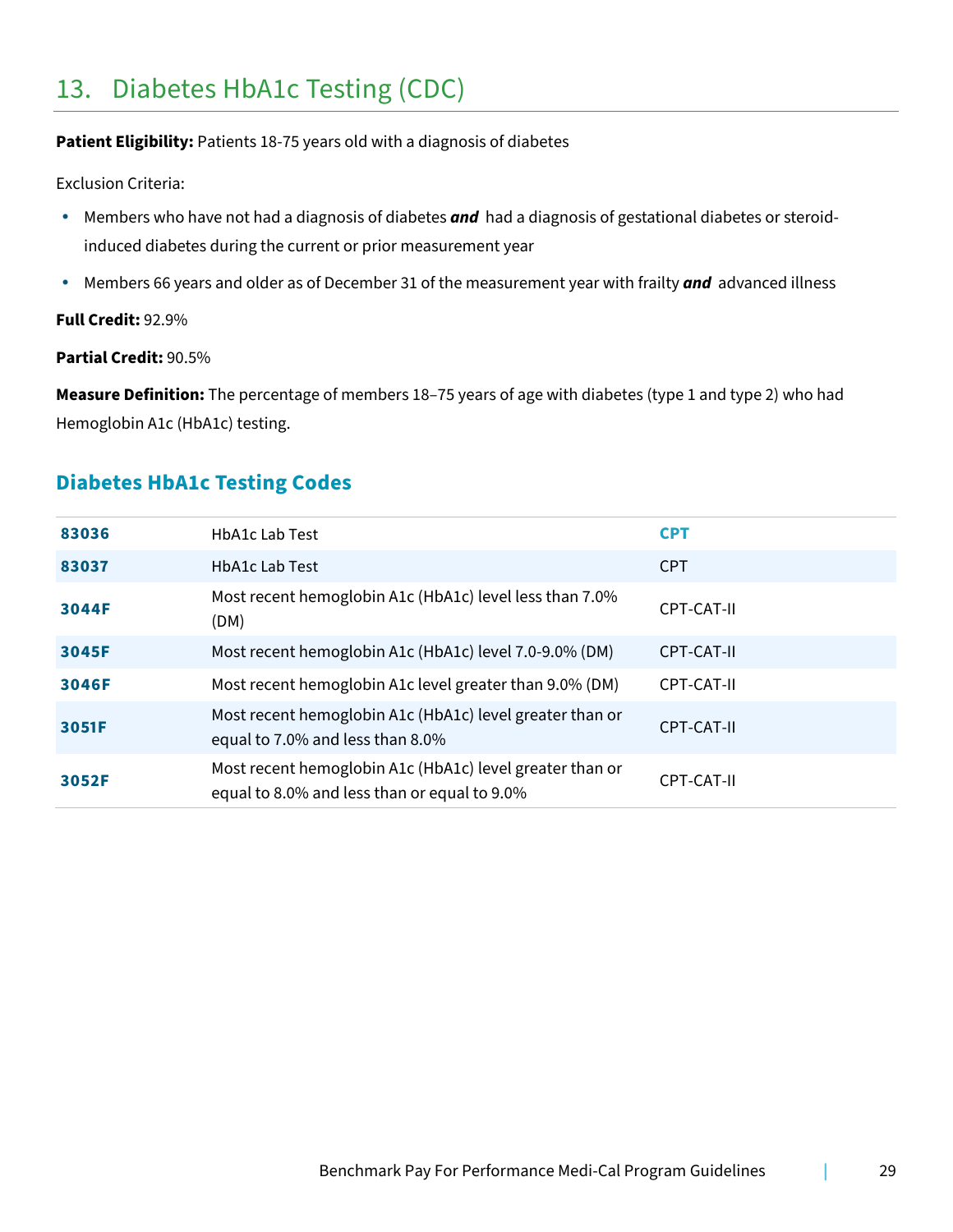## <span id="page-29-0"></span>14. Diabetes Eye Exam (CDC)

#### **Patient Eligibility:** Patients 18 -75 years old with a diagnosis of diabetes

#### **Exclusion Criteria:**

- **Members who have not had a diagnosis of diabetes <b>and** had a diagnosis of gestational diabetes or steroidinduced diabetes during the current or prior measurement year
- Members 66 years and older as of December 31 of the measurement year with frailty *and* advanced illness

#### **Full Credit:** 69.5%

#### **Partial Credit:** 64.7%

**Measure Definition:** Percent of diabetic patients who had screening or monitoring for diabetic retinal disease as identified by administrative data. This includes diabetics who had one of the following:

- A retinal or dilated eye exam by an eye care professional (optometrist or ophthalmologist) in the current calendar year.
- A negative retinal or dilated exam (negative for retinopathy) by an eye care professional (optometrist or ophthalmologist) in the year prior to the current calendar year.
- Bilateral eye enucleation anytime during the member's history through December 31 of the current calendar year.

### <span id="page-29-1"></span>**Diabetic Retinal Eye Exam Procedure Codes**

| <b>Code</b> | <b>Definition</b>                 | <b>Code System</b> |
|-------------|-----------------------------------|--------------------|
| 67028       | <b>Diabetic Retinal Screening</b> | <b>CPT</b>         |
| 67030       | <b>Diabetic Retinal Screening</b> | <b>CPT</b>         |
| 67031       | Diabetic Retinal Screening        | <b>CPT</b>         |
| 67036       | <b>Diabetic Retinal Screening</b> | <b>CPT</b>         |
| 67039       | <b>Diabetic Retinal Screening</b> | <b>CPT</b>         |
| 67040       | <b>Diabetic Retinal Screening</b> | <b>CPT</b>         |
| 67041       | <b>Diabetic Retinal Screening</b> | <b>CPT</b>         |
| 67042       | <b>Diabetic Retinal Screening</b> | <b>CPT</b>         |
| 67043       | <b>Diabetic Retinal Screening</b> | <b>CPT</b>         |
| 67101       | <b>Diabetic Retinal Screening</b> | <b>CPT</b>         |
| 67105       | <b>Diabetic Retinal Screening</b> | <b>CPT</b>         |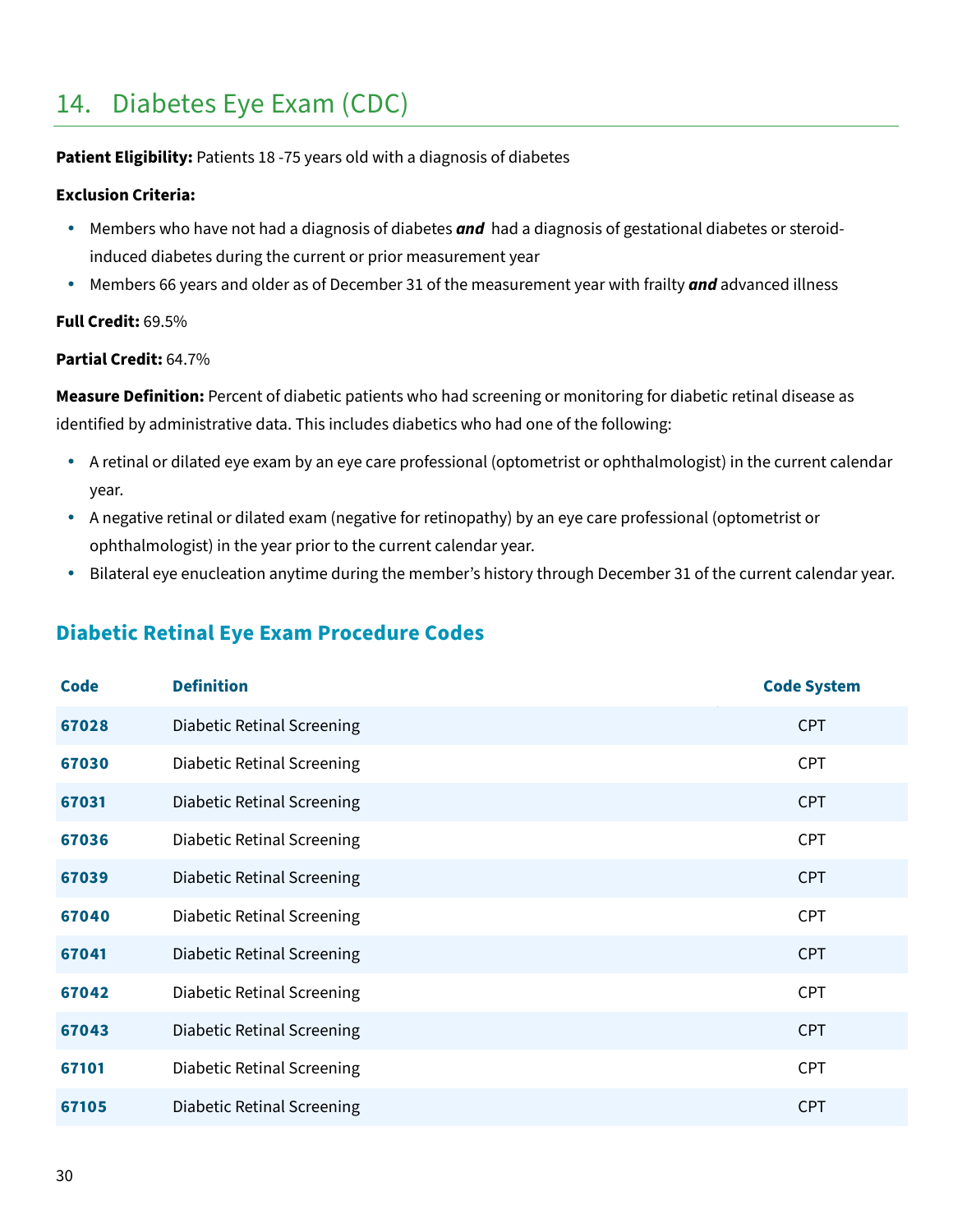| <b>Code</b> | <b>Definition</b>                 | <b>Code System</b> |
|-------------|-----------------------------------|--------------------|
| 67107       | <b>Diabetic Retinal Screening</b> | <b>CPT</b>         |
| 67108       | <b>Diabetic Retinal Screening</b> | <b>CPT</b>         |
| 67110       | <b>Diabetic Retinal Screening</b> | <b>CPT</b>         |
| 67113       | <b>Diabetic Retinal Screening</b> | <b>CPT</b>         |
| 67121       | <b>Diabetic Retinal Screening</b> | <b>CPT</b>         |
| 67141       | <b>Diabetic Retinal Screening</b> | <b>CPT</b>         |
| 67145       | <b>Diabetic Retinal Screening</b> | <b>CPT</b>         |
| 67208       | <b>Diabetic Retinal Screening</b> | <b>CPT</b>         |
| 67210       | <b>Diabetic Retinal Screening</b> | <b>CPT</b>         |
| 67218       | <b>Diabetic Retinal Screening</b> | <b>CPT</b>         |
| 67220       | <b>Diabetic Retinal Screening</b> | <b>CPT</b>         |
| 67221       | <b>Diabetic Retinal Screening</b> | <b>CPT</b>         |
| 67227       | <b>Diabetic Retinal Screening</b> | <b>CPT</b>         |
| 67228       | <b>Diabetic Retinal Screening</b> | <b>CPT</b>         |
| 92002       | <b>Diabetic Retinal Screening</b> | <b>CPT</b>         |
| 92004       | <b>Diabetic Retinal Screening</b> | <b>CPT</b>         |
| 92012       | <b>Diabetic Retinal Screening</b> | <b>CPT</b>         |
| 92014       | <b>Diabetic Retinal Screening</b> | <b>CPT</b>         |
| 92018       | <b>Diabetic Retinal Screening</b> | <b>CPT</b>         |
| 92019       | <b>Diabetic Retinal Screening</b> | <b>CPT</b>         |
| 92134       | <b>Diabetic Retinal Screening</b> | <b>CPT</b>         |
| 92225       | <b>Diabetic Retinal Screening</b> | <b>CPT</b>         |
| 92226       | <b>Diabetic Retinal Screening</b> | <b>CPT</b>         |
| 92227       | <b>Diabetic Retinal Screening</b> | <b>CPT</b>         |
| 92228       | <b>Diabetic Retinal Screening</b> | <b>CPT</b>         |
| 92230       | <b>Diabetic Retinal Screening</b> | <b>CPT</b>         |
| 92235       | <b>Diabetic Retinal Screening</b> | <b>CPT</b>         |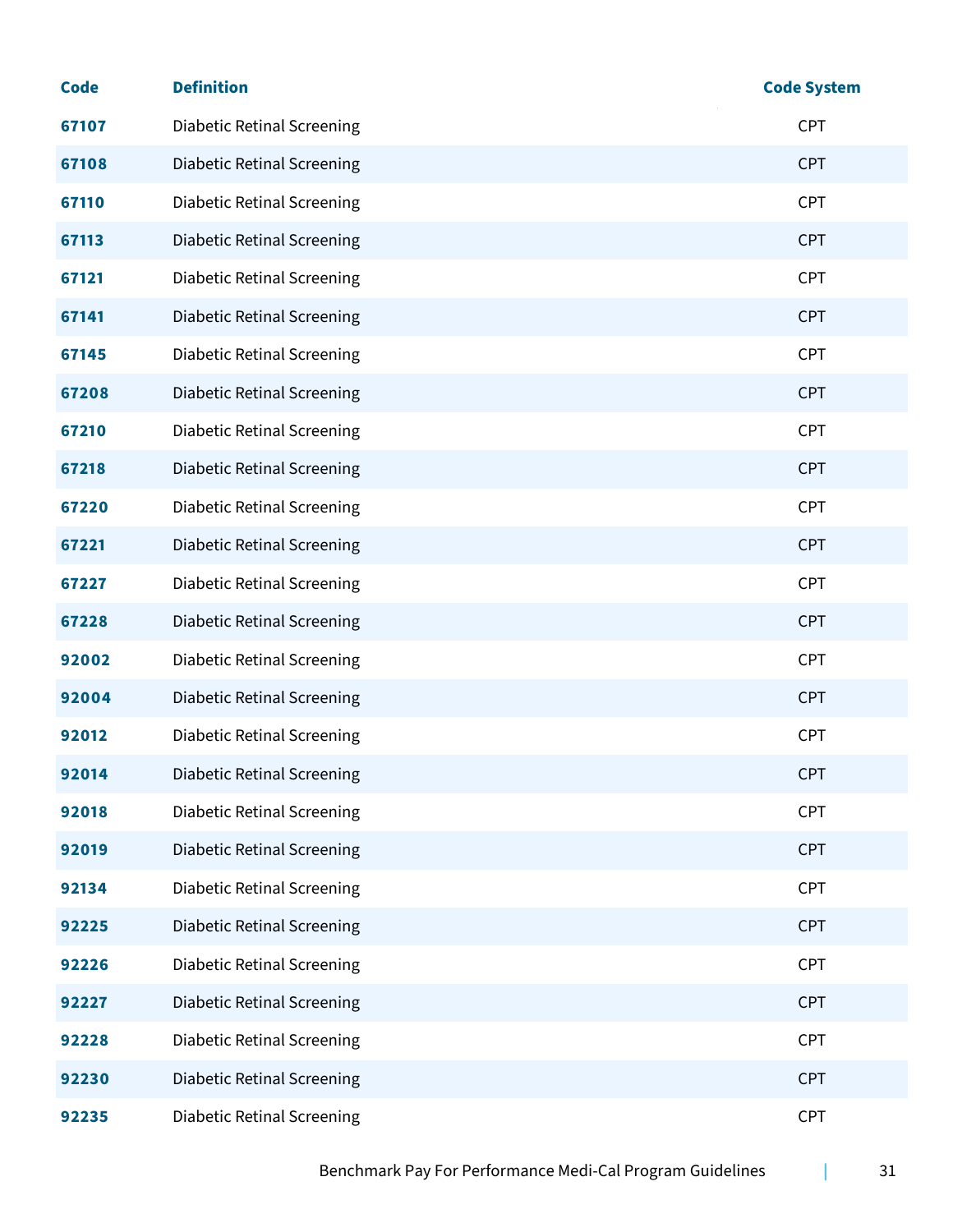| <b>Code</b>  | <b>Definition</b>                                     | <b>Code System</b> |
|--------------|-------------------------------------------------------|--------------------|
| 92240        | <b>Diabetic Retinal Screening</b>                     | <b>CPT</b>         |
| 92250        | <b>Diabetic Retinal Screening</b>                     | <b>CPT</b>         |
| 92260        | <b>Diabetic Retinal Screening</b>                     | <b>CPT</b>         |
| 99203        | <b>Diabetic Retinal Screening</b>                     | <b>CPT</b>         |
| 99204        | <b>Diabetic Retinal Screening</b>                     | <b>CPT</b>         |
| 99205        | <b>Diabetic Retinal Screening</b>                     | <b>CPT</b>         |
| 99213        | <b>Diabetic Retinal Screening</b>                     | <b>CPT</b>         |
| 99214        | <b>Diabetic Retinal Screening</b>                     | <b>CPT</b>         |
| 99215        | <b>Diabetic Retinal Screening</b>                     | <b>CPT</b>         |
| 99242        | <b>Diabetic Retinal Screening</b>                     | <b>CPT</b>         |
| 99243        | <b>Diabetic Retinal Screening</b>                     | <b>CPT</b>         |
| 99244        | <b>Diabetic Retinal Screening</b>                     | <b>CPT</b>         |
| 99245        | <b>Diabetic Retinal Screening</b>                     | <b>CPT</b>         |
| <b>SO620</b> | <b>Diabetic Retinal Screening</b>                     | <b>HCPCS</b>       |
| <b>S0621</b> | <b>Diabetic Retinal Screening</b>                     | <b>HCPCS</b>       |
| <b>S3000</b> | <b>Diabetic Retinal Screening</b>                     | <b>HCPCS</b>       |
| 3072F        | <b>Diabetic Retinal Screening Negative</b>            | CPT II             |
| <b>2022F</b> | Diabetic Retinal Screening With Eye Care Professional | CPT II             |
| 2023F        | Diabetic Retinal Screening With Eye Care Professional | CPT II             |
| <b>2024F</b> | Diabetic Retinal Screening With Eye Care Professional | CPT II             |
| <b>2025F</b> | Diabetic Retinal Screening With Eye Care Professional | CPTII              |
| <b>2026F</b> | Diabetic Retinal Screening With Eye Care Professional | CPTII              |
| 2033F        | Diabetic Retinal Screening With Eye Care Professional | CPT II             |
| 65091        | Unilateral Eye Enucleation                            | <b>CPT</b>         |
| 65093        | Unilateral Eye Enucleation                            | <b>CPT</b>         |
| 65101        | Unilateral Eye Enucleation                            | <b>CPT</b>         |
| 65103        | Unilateral Eye Enucleation                            | <b>CPT</b>         |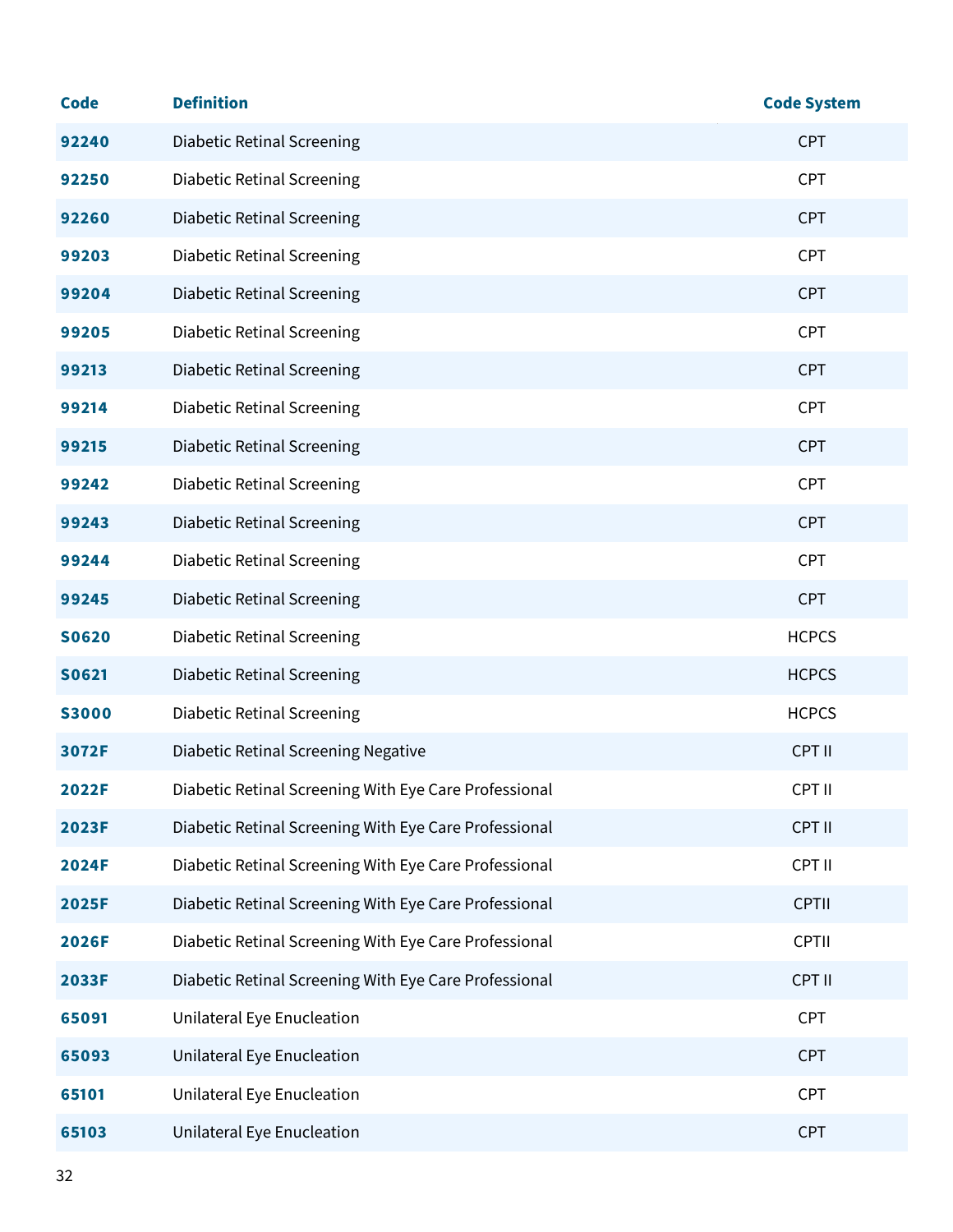| <b>Code</b>    | <b>Definition</b>                | <b>Code System</b> |
|----------------|----------------------------------|--------------------|
| 65105          | Unilateral Eye Enucleation       | <b>CPT</b>         |
| 65110          | Unilateral Eye Enucleation       | <b>CPT</b>         |
| 65112          | Unilateral Eye Enucleation       | <b>CPT</b>         |
| 65114          | Unilateral Eye Enucleation       | <b>CPT</b>         |
| <b>08B10ZX</b> | Unilateral Eye Enucleation Left  | ICD10PCS           |
| 08B10ZZ        | Unilateral Eye Enucleation Left  | ICD10PCS           |
| <b>08B13ZX</b> | Unilateral Eye Enucleation Left  | ICD10PCS           |
| 08B13ZZ        | Unilateral Eye Enucleation Left  | ICD10PCS           |
| 08B1XZX        | Unilateral Eye Enucleation Left  | ICD10PCS           |
| <b>08B1XZZ</b> | Unilateral Eye Enucleation Left  | ICD10PCS           |
| <b>08B00ZX</b> | Unilateral Eye Enucleation Right | ICD10PCS           |
| 08B00ZZ        | Unilateral Eye Enucleation Right | ICD10PCS           |
| <b>08B03ZX</b> | Unilateral Eye Enucleation Right | ICD10PCS           |
| 08B03ZZ        | Unilateral Eye Enucleation Right | ICD10PCS           |
| 08B0XZX        | Unilateral Eye Enucleation Right | ICD10PCS           |
| 08B0XZZ        | Unilateral Eye Enucleation Right | ICD10PCS           |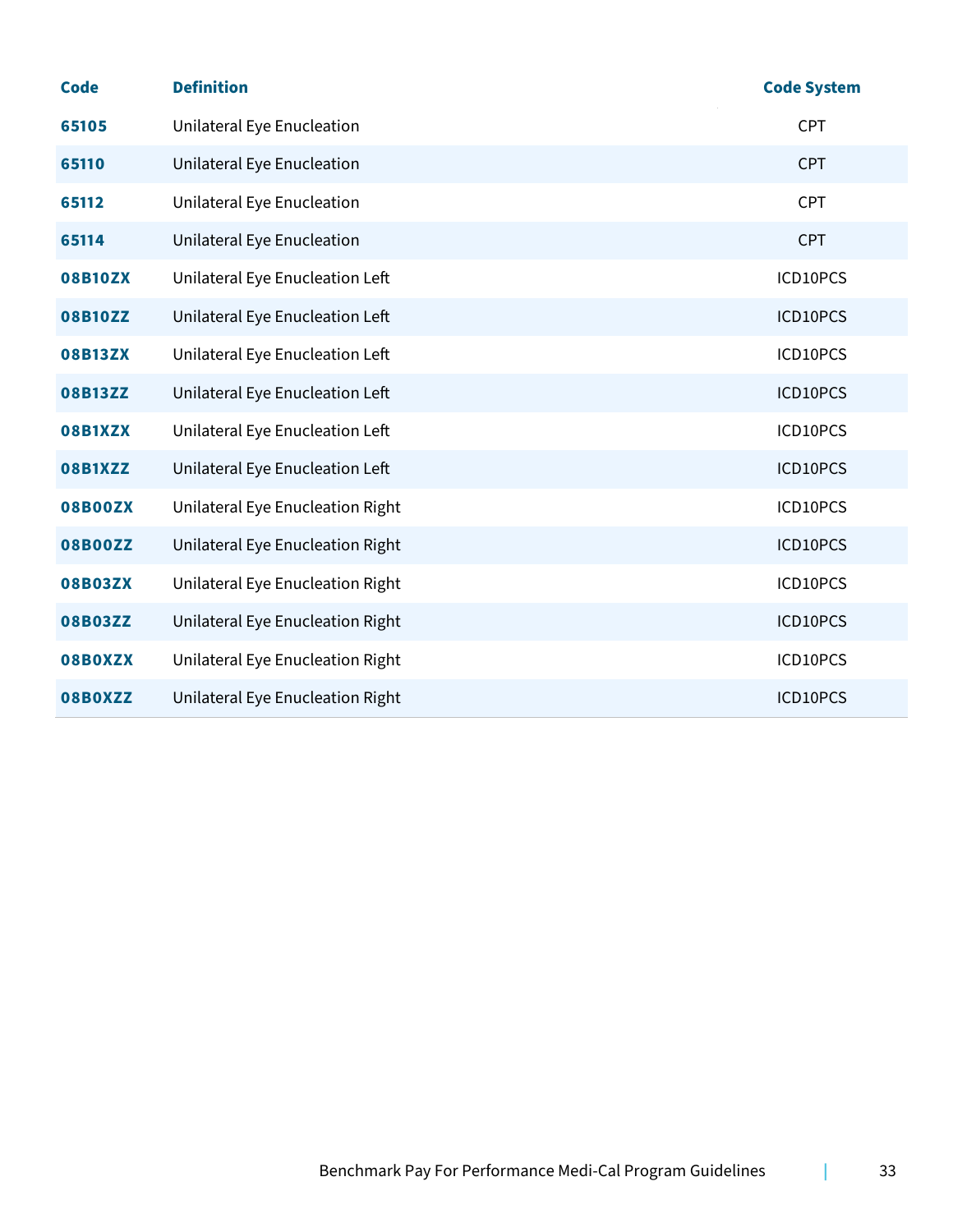## <span id="page-33-0"></span>15. Diabetes HbA1c Control (CDC)

### **Patient Eligibility:** Patients 18 -75 years old with a diagnosis of diabetes

#### **Exclusion Criteria:**

- **Members who have not had a diagnosis of diabetes <b>and** had a diagnosis of gestational diabetes or steroidinduced diabetes during the current or prior measurement year
- Members 66 years and older as of December 31 of the measurement year with frailty *and* advanced illness

#### **Full Credit:** 60.8%

### **Partial Credit:** 56%

**Measure Definition:** Percent of diabetic patients whose most recent HbA1c level (performed during the current calendar year) is <8.0% as identified by automated laboratory data or administrative data if laboratory data is not received.

\*Labs who currently send data directly to HPSM on a monthly basis:

- Seton
- San Mateo Medical Center
- LabCorp

• Stanford

North East Medical Services

Sutter

• Quest

\*Lab data sent directly to HPSM by the sources listed above might still not be 100% complete. It is important to check your monthly reports and follow up with the lab provider to obtain any results for your patients.

### <span id="page-33-1"></span>**Diabetes HbA1c Procedure Codes**

| Code  | <b>Definition</b>                                                                                        | <b>Code System</b> |
|-------|----------------------------------------------------------------------------------------------------------|--------------------|
| 3044F | HbA1c Level Less Than 7.0                                                                                | CPT II             |
| 3051F | HbA1c Level greater than or equal to 7.0% and less than 8.0%                                             | CPT II             |
| 3045F | Most recent hemoglobin A1c (HbA1c) level 7.0-9.0% (DM)                                                   | <b>CPTII</b>       |
| 3046F | Most recent hemoglobin A1c level greater than 9.0% (DM)                                                  | CPT II             |
| 3052F | Most recent hemoglobin A1c (HbA1c) level greater than or equal to 8.0% and less than or<br>equal to 9.0% | CPT II             |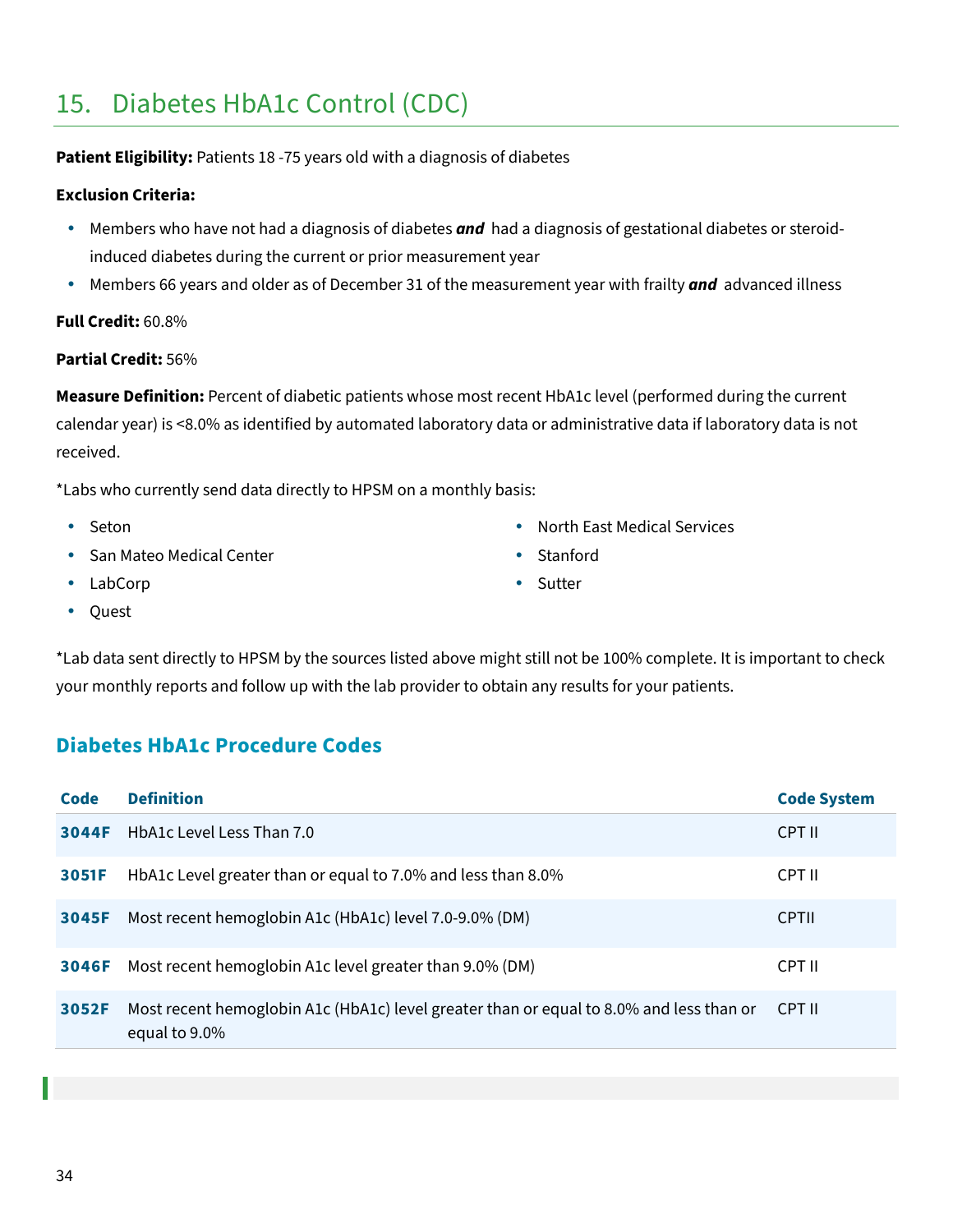\*To get credit towards this performance measure lab data must be received directly or a CPT Category II Code must be submitted by the participating provider office once the lab result has been reviewed and documented in the patient's medical record.

## <span id="page-34-0"></span>16. Diabetes Medical Attention for Nephropathy (CDC)

**Patient Eligibility:** Patients 18 years old and up with a diagnosis of diabetes

#### **Exclusion Criteria:**

- Members who have not had a diagnosis of diabetes *and* had a diagnosis of gestational diabetes or steroidinduced diabetes during the current or prior measurement year
- Members 66 years and older as of December 31 of the measurement year with frailty *and* advanced illness

#### **Full Credit:** 93.4%

#### **Partial Credit:** 91.9%

**Measure Definition:** Percent of diabetic patients for whom a nephropathy screening or monitoring test during the current calendar year **or** evidence of nephropathy during the current calendar year, as documented through administrative data.

A nephropathy screening or monitoring test **or** evidence of nephropathy, as documented through administrative data includes diabetics who had one of the following during the current calendar year:

- A nephropathy screening or monitoring test
- Evidence of treatment for nephropathy or ACE/ARB therapy
- Evidence of stage 4 chronic kidney disease
- Evidence of ESRD or dialysis
- Evidence of nephrectomy or kidney transplant
- A visit with a nephrologist, as identified by the organization's specialty provider codes (no restriction on the diagnosis or procedure code submitted)
- At least one ACE inhibitor or ARB dispensing event

Download [Nephropathy Procedure Codes](https://www.hpsm.org/docs/default-source/provider-services/nephropathy-procedure-codes.pdf) (PDF Document, 287 kbs.)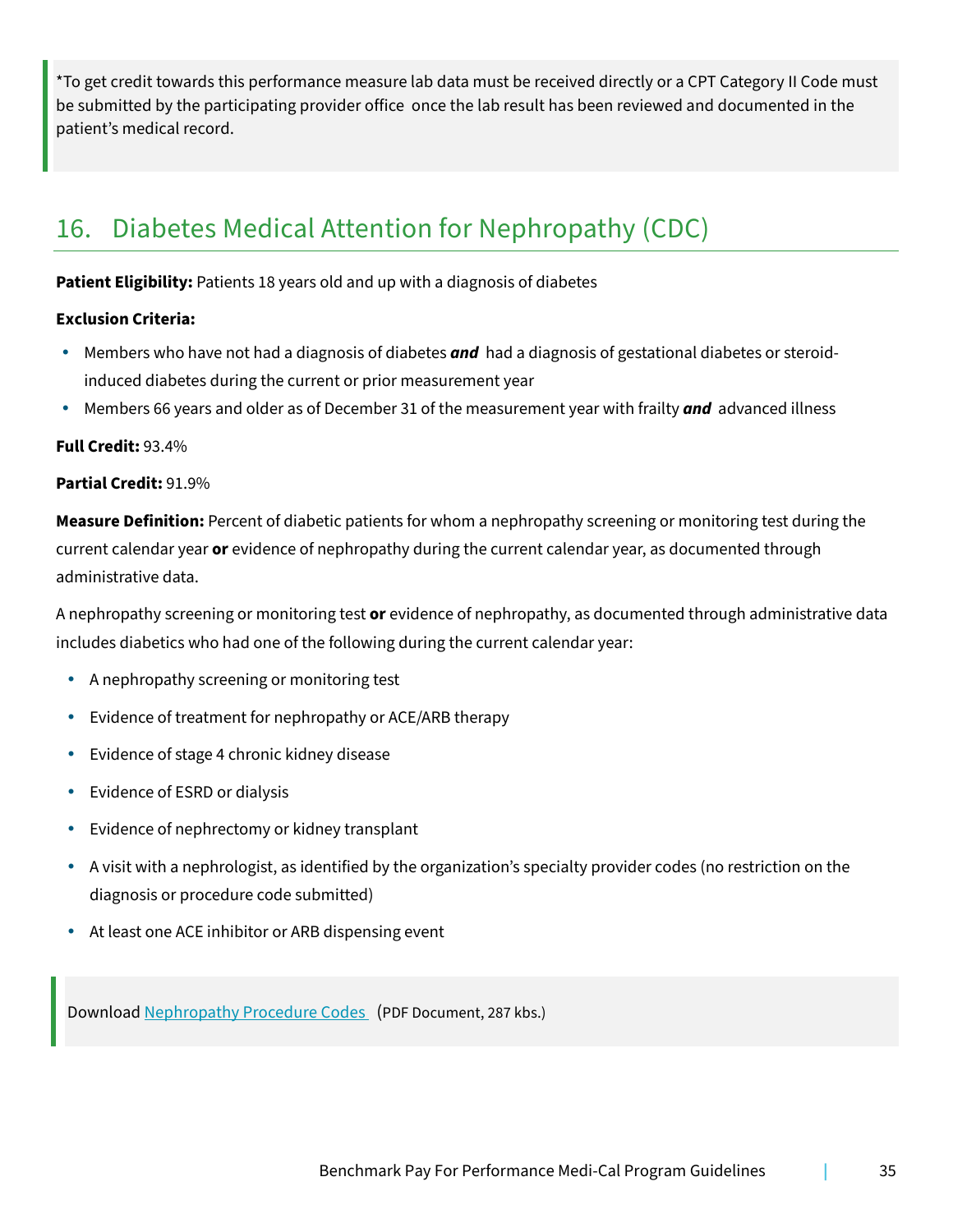## <span id="page-35-0"></span>17. Fluoride Varnish

**Patient Eligibility:** Ages 0-5

**Full Credit:** 90%

**Partial Credit:** 70%

**Measure Definition:** Percentage of patients 0-5 who have received fluoride varnish at least 2 times during the measurement period.

### <span id="page-35-1"></span>**Fluoride Varnish Procedure Codes**

| Code  | <b>Definition</b>                                    | <b>Code System</b> |
|-------|------------------------------------------------------|--------------------|
| 99188 | Topical application of fluoride varnish              | <b>CPT</b>         |
|       | <b>D1206</b> Topical application of fluoride varnish | <b>HCPCS</b>       |

## <span id="page-35-2"></span>18. Encounter Threshold

**Patient Eligibility:** All age ranges

**Full Credit:** 1.75 encounters per member month per year

**Partial Credit:** 1.5 encounters per member month per year

**Measure Definition:** Average number of total primary care encounters\* for eligible members during the measurement period.

*Example:* 5 patients assigned to your practice for the month of January = 5 ʻmember months'

### **\*Primary care encounter definition:**

Jump to [Engagement Benchmark primary care visit definition](#page-7-1)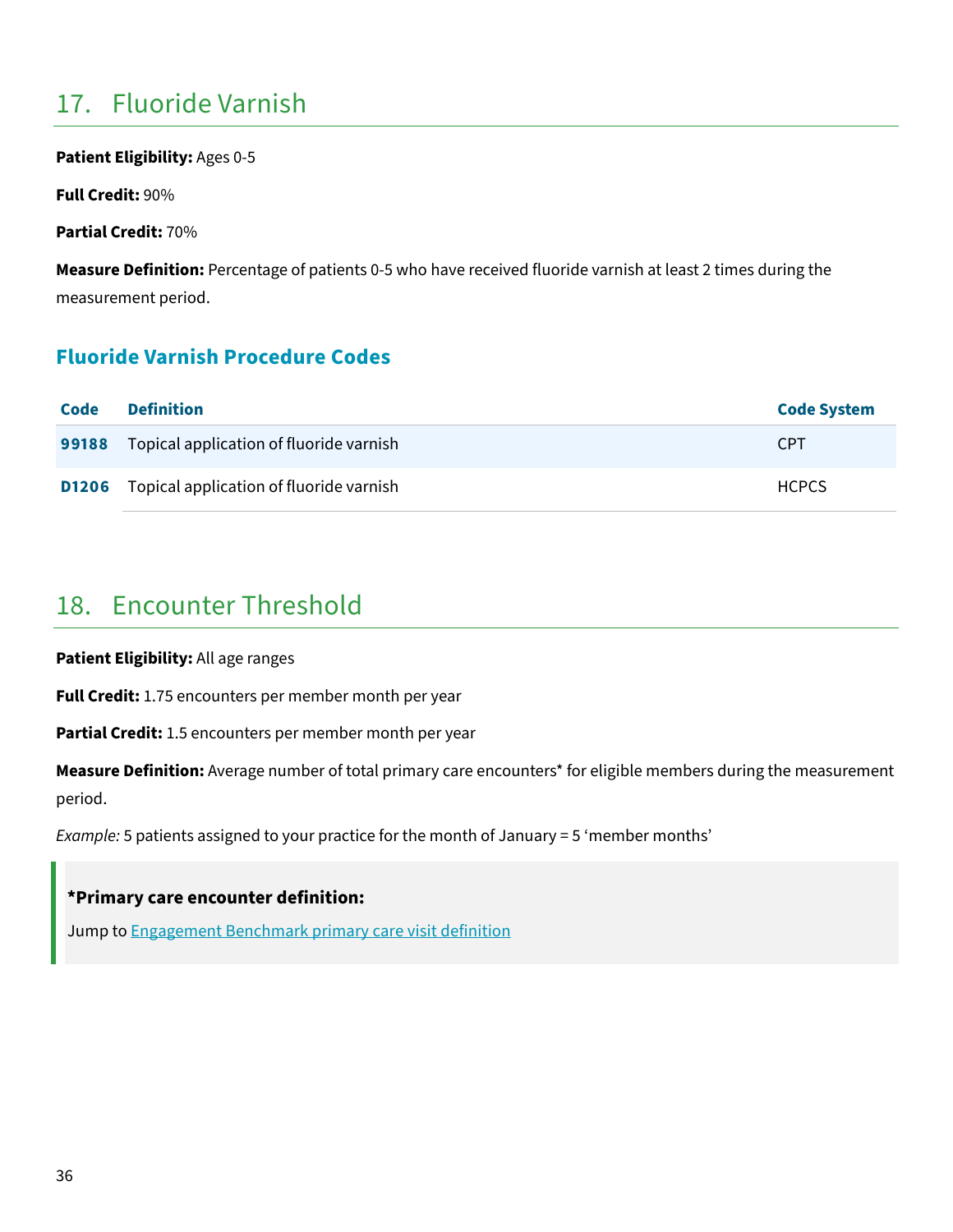## <span id="page-36-0"></span>19. Immunization for Adolescents (IMA) – Combo 2

Patient Eligibility: Adolescents who turn 13 years of age during the current calendar year.

Exclude adolescents who had a contraindication for a specific vaccine from the denominator for all antigen rates and the combination rates

**Full Credit Benchmark:** 47.2%

**Partial Credit Benchmark:** 40.4%

**Measure Definition:** The percentage of adolescents 13 years of age who had one dose of meningococcal conjugate vaccine, one tetanus, diphtheria toxoids and acellular pertussis (Tdap) vaccine, and have completed the human papillomavirus (HPV) vaccine series by their 13th birthday.

### <span id="page-36-1"></span>**Procedure Codes**

| Code  | <b>Definition</b>                  | <b>Code System</b> |
|-------|------------------------------------|--------------------|
| 90649 | <b>HPV Vaccine Administered</b>    | <b>CPT</b>         |
| 90650 | <b>HPV Vaccine Administered</b>    | <b>CPT</b>         |
| 90651 | <b>HPV Vaccine Administered</b>    | <b>CPT</b>         |
| 90734 | Meningococcal Vaccine Administered | <b>CPT</b>         |
| 90715 | <b>Tdap Vaccine Administered</b>   | <b>CPT</b>         |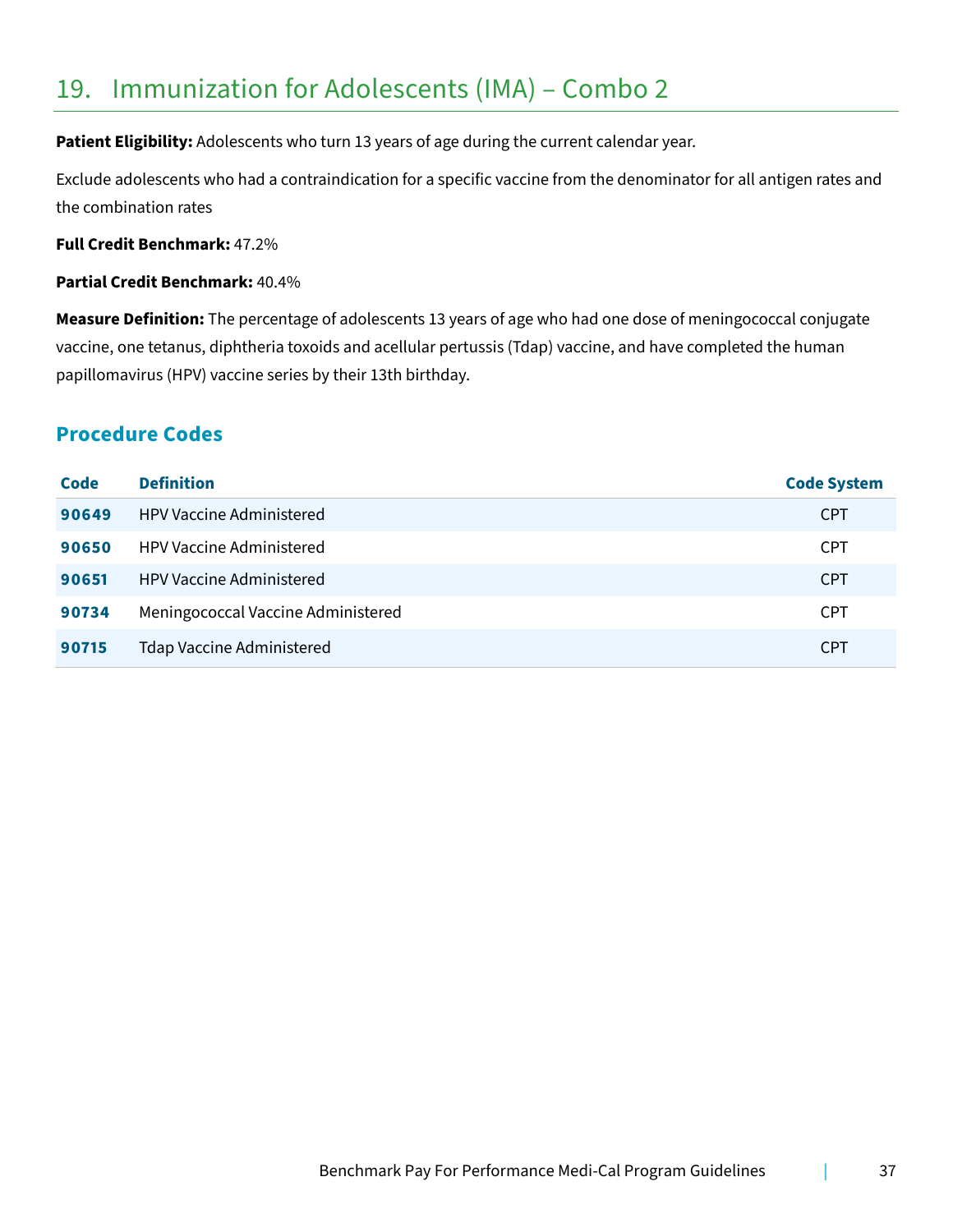## <span id="page-37-0"></span>20. Immunizations for Children (CIS)– Combo 10

#### **Patient Eligibility:** Children who turn 2 years old during the current calendar year

Exclude children who had a contraindication for a specific vaccine from the denominator for all antigen rates and the combination rates. The denominator for all rates must be the same. The exclusion must have occurred by the member's second birthday. Exclude contraindicated children only if administrative data do not indicate that the contraindicated immunization was rendered in its entirety.

#### **Full Credit:** 49.3 %

### **Partial Credit:** 42 %

**Measure Definition:** The percentage of children 2 years of age who had four diphtheria, tetanus and acellular pertussis (DTaP); three polio (IPV); one measles, mumps and rubella (MMR); three haemophilus influenza type B (HiB); three hepatitis B (HepB), one chicken pox (VZV); four pneumococcal conjugate (PCV); one hepatitis A (HepA); two or three rotavirus (RV); and two influenza (flu) vaccines by their second birthday. The measure calculates a rate for each vaccine and nine separate combination rates.

### <span id="page-37-1"></span>**Vaccine Procedure Codes**

| <b>Code</b>  | <b>Definition</b>                                     | <b>Code System</b> |
|--------------|-------------------------------------------------------|--------------------|
| 90698        | DTaP Vaccine Procedure                                | <b>CPT</b>         |
| 90700        | DTaP Vaccine Procedure                                | <b>CPT</b>         |
| 90721        | DTaP Vaccine Procedure                                | <b>CPT</b>         |
| 90723        | <b>DTaP Vaccine Procedure</b>                         | <b>CPT</b>         |
| 90644        | Haemophilus Influenzae Type B (HiB) Vaccine Procedure | <b>CPT</b>         |
| 90645        | Haemophilus Influenzae Type B (HiB) Vaccine Procedure | <b>CPT</b>         |
| 90646        | Haemophilus Influenzae Type B (HiB) Vaccine Procedure | <b>CPT</b>         |
| 90647        | Haemophilus Influenzae Type B (HiB) Vaccine Procedure | <b>CPT</b>         |
| 90648        | Haemophilus Influenzae Type B (HiB) Vaccine Procedure | <b>CPT</b>         |
| 90698        | Haemophilus Influenzae Type B (HiB) Vaccine Procedure | <b>CPT</b>         |
| 90721        | Haemophilus Influenzae Type B (HiB) Vaccine Procedure | <b>CPT</b>         |
| 90748        | Haemophilus Influenzae Type B (HiB) Vaccine Procedure | <b>CPT</b>         |
| <b>B15.0</b> | [B15.0] Hepatitis A with hepatic coma                 | ICD10CM            |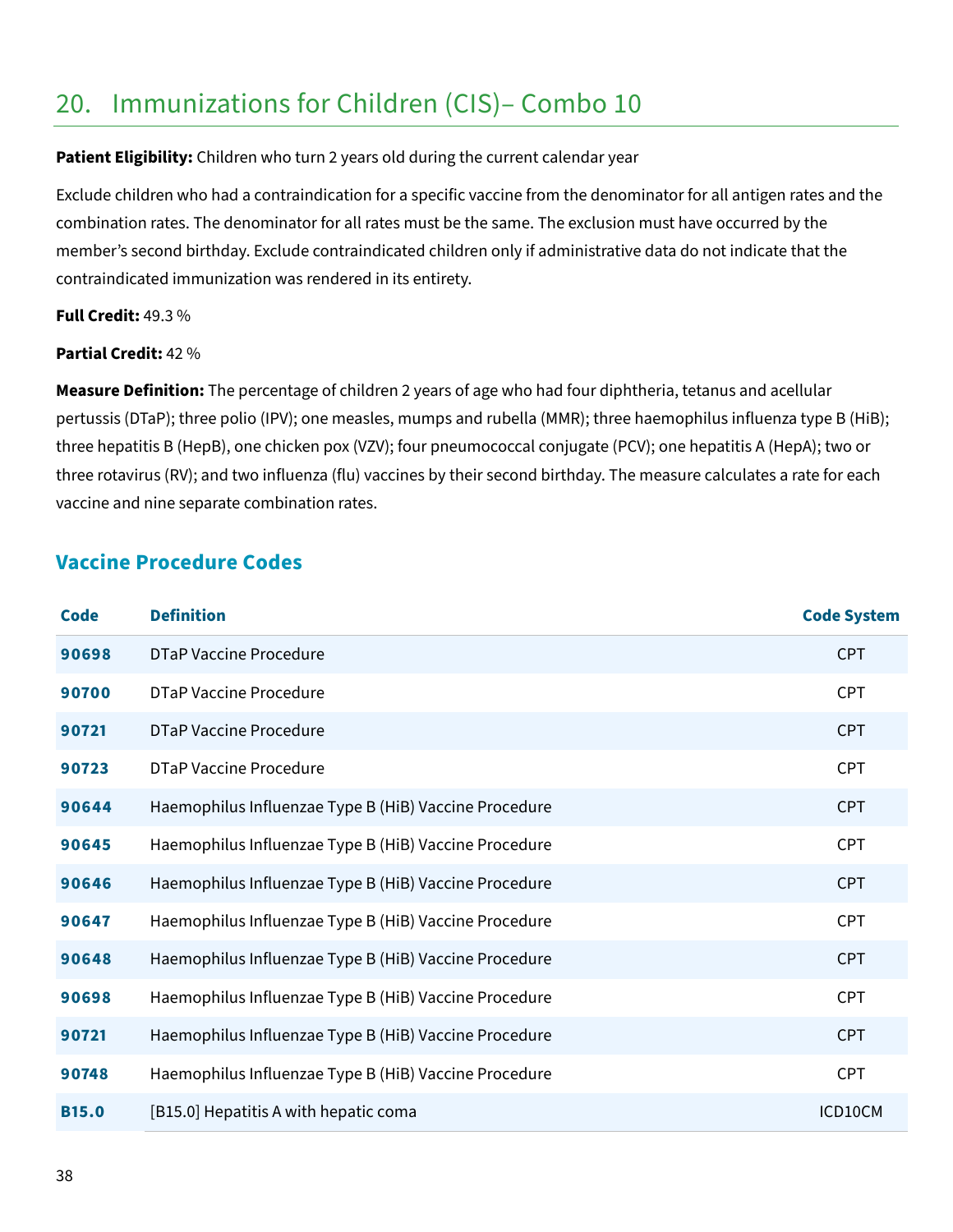| <b>Code</b>   | <b>Definition</b>                                                            | <b>Code System</b> |
|---------------|------------------------------------------------------------------------------|--------------------|
| <b>B15.9</b>  | [B15.9] Hepatitis A without hepatic coma                                     | ICD10CM            |
| 90633         |                                                                              | <b>CPT</b>         |
| <b>B16.0</b>  | [B16.0] Acute hepatitis B with delta-agent with hepatic coma                 | ICD10CM            |
| <b>B16.1</b>  | [B16.1] Acute hepatitis B with delta-agent without hepatic coma              | ICD10CM            |
| <b>B16.2</b>  | [B16.2] Acute hepatitis B without delta-agent with hepatic coma              | ICD10CM            |
| <b>B16.9</b>  | [B16.9] Acute hepatitis B without delta-agent and without hepatic coma       | ICD10CM            |
| <b>B17.0</b>  | [B17.0] Acute delta-(super) infection of hepatitis B carrier                 | ICD10CM            |
| <b>B18.0</b>  | [B18.0] Chronic viral hepatitis B with delta-agent                           | ICD10CM            |
| <b>B18.1</b>  | [B18.1] Chronic viral hepatitis B without delta-agent                        | ICD10CM            |
| <b>B19.10</b> | [B19.10] Unspecified viral hepatitis B without hepatic coma                  | ICD10CM            |
| <b>B19.11</b> | [B19.11] Unspecified viral hepatitis B with hepatic coma                     | ICD10CM            |
| Z22.51        | [Z22.51] Carrier of viral hepatitis B                                        | ICD10CM            |
| 08            | hepatitis B vaccine, pediatric or pediatric/adolescent dosage                | <b>CVX</b>         |
| 90723         | <b>Hepatitis B Vaccine Procedure</b>                                         | <b>CPT</b>         |
| 90740         | <b>Hepatitis B Vaccine Procedure</b>                                         | <b>CPT</b>         |
| 90744         | <b>Hepatitis B Vaccine Procedure</b>                                         | <b>CPT</b>         |
| 90747         | <b>Hepatitis B Vaccine Procedure</b>                                         | <b>CPT</b>         |
| 90748         | <b>Hepatitis B Vaccine Procedure</b>                                         | <b>CPT</b>         |
| G0010         | Administration of hepatitis b vaccine (G0010)                                | <b>HCPCS</b>       |
| 3E0234Z       | Introduction of Serum, Toxoid and Vaccine into Muscle, Percutaneous Approach | ICD10PCS           |
| 90670         | Pneumococcal Conjugate Vaccine Procedure                                     | <b>CPT</b>         |
| G0009         | Administration of pneumococcal vaccine (G0009)                               | <b>HCPCS</b>       |
| 90681         | Rotavirus Vaccine (2 Dose Schedule) Procedure                                | <b>CPT</b>         |
| 90680         | Rotavirus Vaccine (3 Dose Schedule) Procedure                                | <b>CPT</b>         |
| <b>B06.00</b> | [B06.00] Rubella with neurological complication, unspecified                 | ICD10CM            |
| <b>B06.01</b> | [B06.01] Rubella encephalitis                                                | ICD10CM            |
| <b>B06.02</b> | [B06.02] Rubella meningitis                                                  | ICD10CM            |
| <b>B06.09</b> | [B06.09] Other neurological complications of rubella                         | ICD10CM            |
| <b>B06.81</b> | [B06.81] Rubella pneumonia                                                   | ICD10CM            |
| <b>B06.82</b> | [B06.82] Rubella arthritis                                                   | ICD10CM            |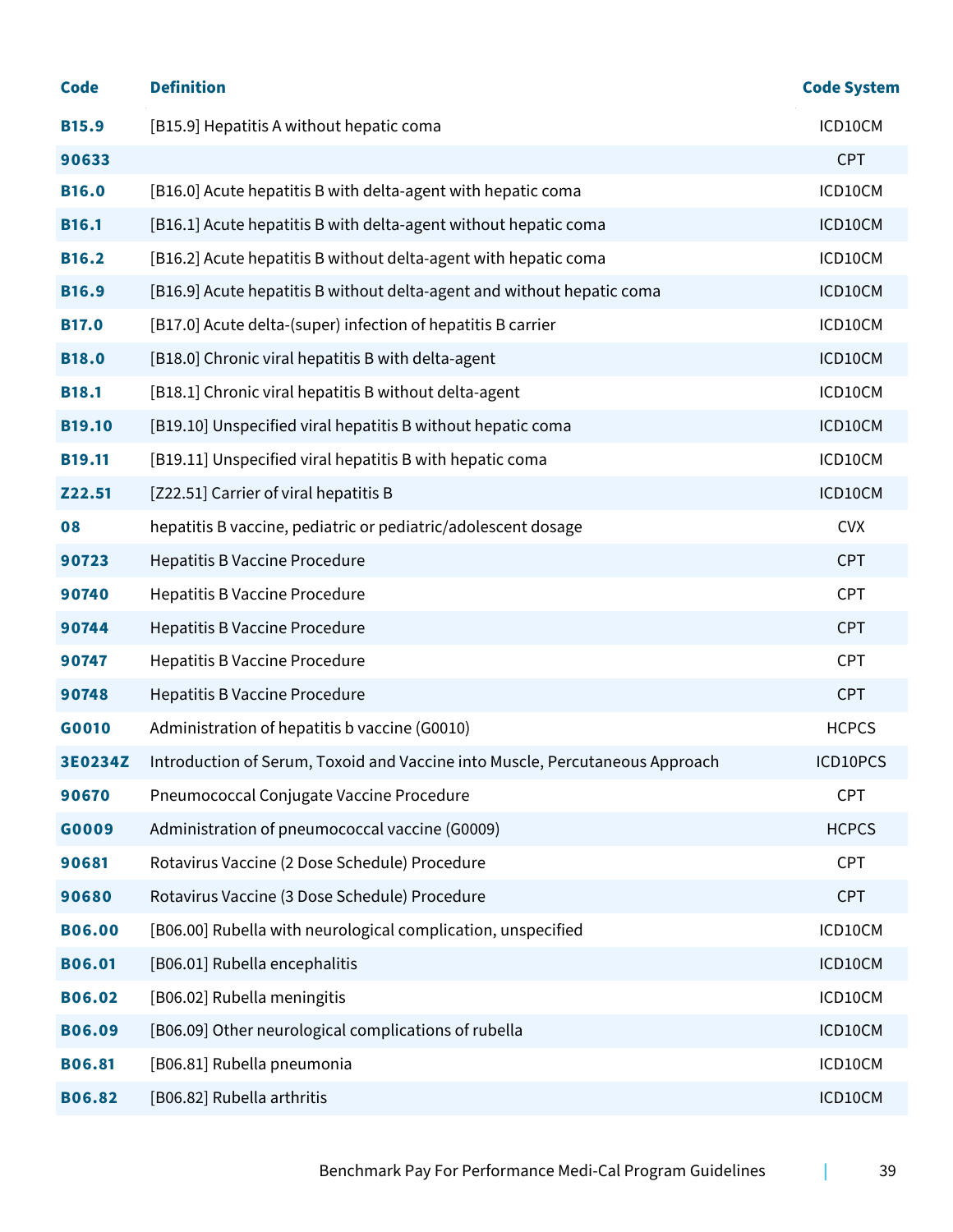| Code          | <b>Definition</b>                    | <b>Code System</b> |
|---------------|--------------------------------------|--------------------|
| <b>B06.89</b> | [B06.89] Other rubella complications | ICD10CM            |
| <b>B06.9</b>  | [B06.9] Rubella without complication | ICD10CM            |
| 90706         | Rubella Vaccine Procedure            | <b>CPT</b>         |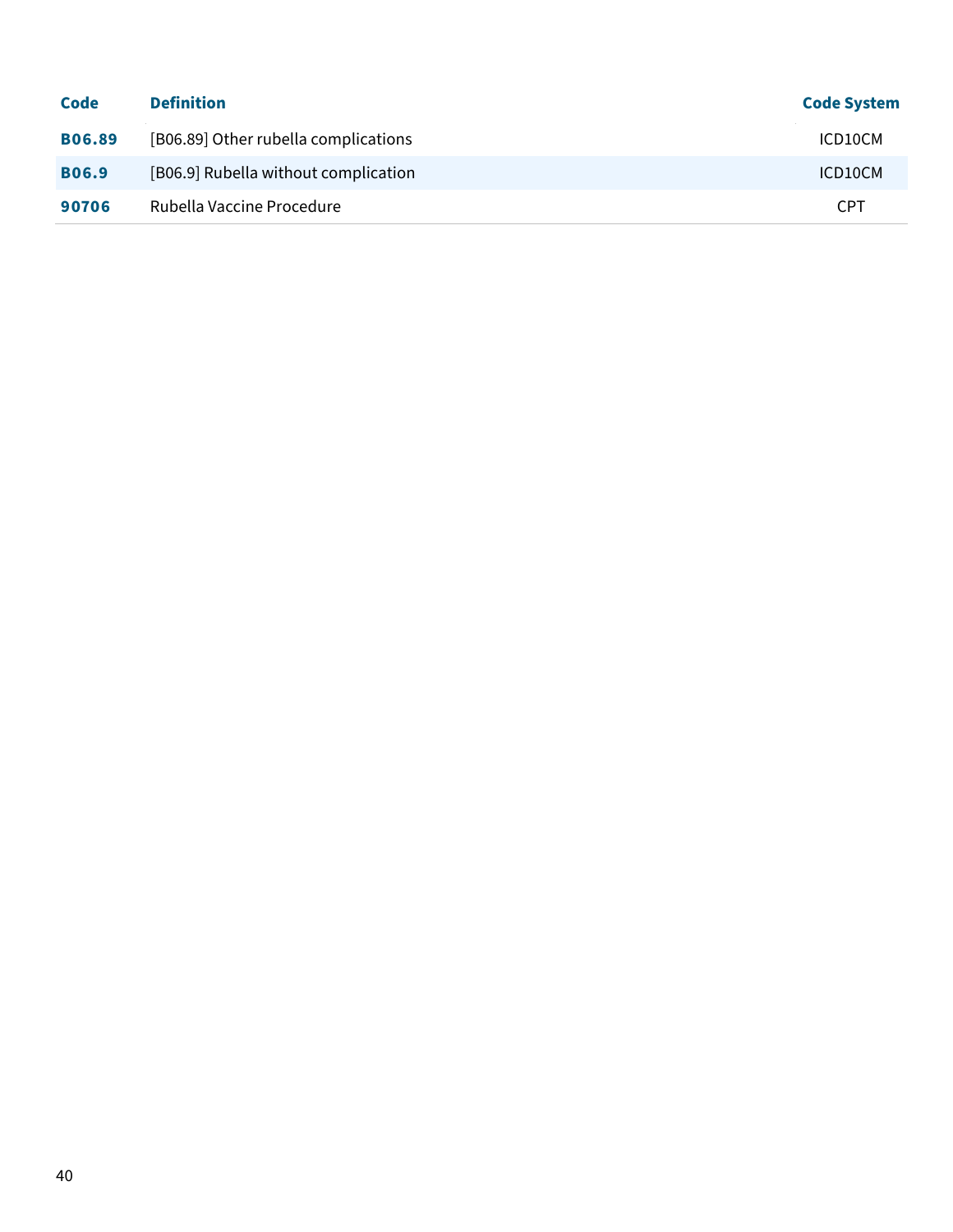## <span id="page-40-0"></span>21. Initial Health Assessments (IHA)

Patient Eligibility: Newly enrolled HPSM member (within 120 days of Health Plan enrollment)

**Full Credit:** 75%

#### **Partial Credit:** 60%

**Measure Definition:** Percent of newly enrolled and assigned patients who had an initial health assessment within 120 days of HPSM enrollment (generally within 90 days of panel assignment) or the submission of an IHA procedure code listed below in the 12 months prior to re-enrollment with HPSM. The Active Engagement report sent monthly through the HPSM eReports system can help conduct outreach to newly enrolled HPSM members who are newly assigned to your panel.

IHAs must utilize the Staying Healthy Assessment (SHA) Tool. See the tool and Instruction Guide found here: [hpsm.org/providers-forms](https://www.hpsm.org/providers-forms)

### <span id="page-40-1"></span>**Procedure Codes**

| <b>Code</b> | <b>System</b> | <b>Definition</b>             |
|-------------|---------------|-------------------------------|
| 99201       | <b>CPT</b>    | Office/Outpt E&M New Minor 10 |
| 99202       | <b>CPT</b>    | Office/Outpt E&M New Low-Mod  |
| 99203       | <b>CPT</b>    | Office/Outpt E&M New Mod Seve |
| 99204       | <b>CPT</b>    | Office/Outpt E&M New Mod-Hi 4 |
| 99205       | <b>CPT</b>    | Office/Outpt E&M New Mod-Hi 6 |
| 99211       | <b>CPT</b>    | Office/Outpt E&M Estab 5 Min  |
| 99212       | <b>CPT</b>    | Office/Outpt E&M Estab Minor  |
| 99213       | <b>CPT</b>    | Office/Outpt E&M Estab Low-Mo |
| 99214       | <b>CPT</b>    | Office/Outpt E&M Estab Mod-Hi |
| 99215       | <b>CPT</b>    | Office/Outpt E&M Estab Mod-Hi |
| 99241       | <b>CPT</b>    | Office Cons New/Estab Minor 1 |
| 99242       | <b>CPT</b>    | Office Cons New/Est Lo Sever  |
| 99243       | <b>CPT</b>    | Office Cons New/Estab Mod 40  |
| 99244       | <b>CPT</b>    | Office Cons New/Estab Mod-Hi  |
| 99245       | <b>CPT</b>    | Office Cons New/Estab Mod-Hi  |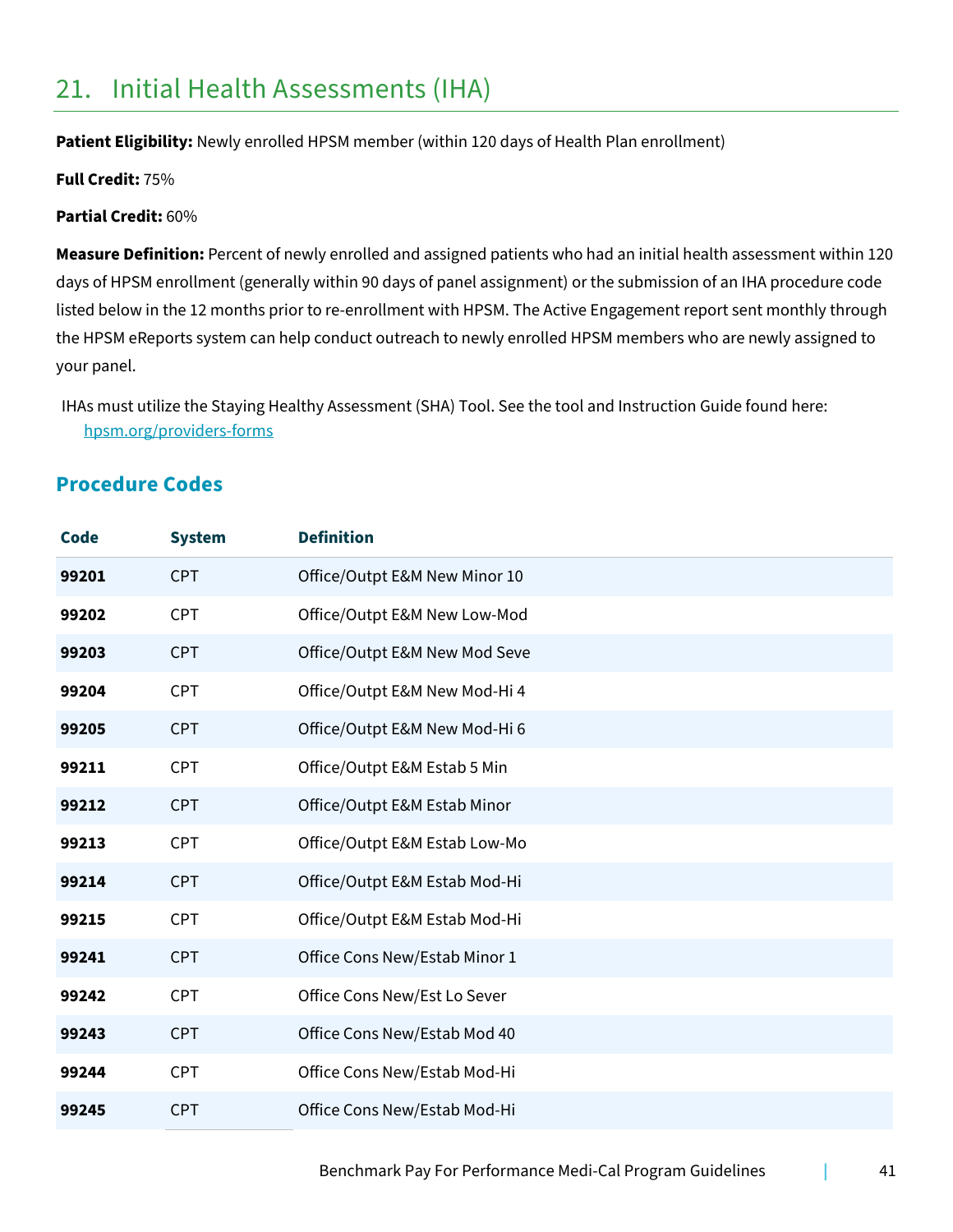| <b>Code</b> | <b>System</b> | <b>Definition</b>                   |
|-------------|---------------|-------------------------------------|
| 99304       | <b>CPT</b>    | <b>Nursing Facility Care Init</b>   |
| 99305       | <b>CPT</b>    | <b>Nursing Facility Care Init</b>   |
| 99306       | <b>CPT</b>    | <b>Nursing Facility Care Init</b>   |
| 99307       | <b>CPT</b>    | <b>Nursing Fac Care Subseq</b>      |
| 99308       | <b>CPT</b>    | <b>Nursing Fac Care Subseq</b>      |
| 99309       | <b>CPT</b>    | <b>Nursing Fac Care Subseq</b>      |
| 99310       | <b>CPT</b>    | <b>Nursing Fac Care Subseq</b>      |
| 99315       | <b>CPT</b>    | Nurs Facil D/C Da Mgmt; 30 M        |
| 99316       | <b>CPT</b>    | Nurs Facil D/C Da Mgmt; > 30        |
| 99318       | <b>CPT</b>    | <b>Annual Nursing Fac Assessmnt</b> |
| 99324       | <b>CPT</b>    | Domicil/R-Home Visit New Pat        |
| 99325       | <b>CPT</b>    | Domicil/R-Home Visit New Pat        |
| 99326       | <b>CPT</b>    | Domicil/R-Home Visit New Pat        |
| 99327       | <b>CPT</b>    | Domicil/R-Home Visit New Pat        |
| 99328       | <b>CPT</b>    | Domicil/R-Home Visit New Pat        |
| 99334       | <b>CPT</b>    | Domicil/R-Home Visit Est Pat        |
| 99335       | <b>CPT</b>    | Domicil/R-Home Visit Est Pat        |
| 99336       | <b>CPT</b>    | Domicil/R-Home Visit Est Pat        |
| 99337       | <b>CPT</b>    | Domicil/R-Home Visit Est Pat        |
| 99341       | <b>CPT</b>    | Home Visit E&M New Pt Lo Sev        |
| 99342       | <b>CPT</b>    | Home Visit E&M New Pt Mod Se        |
| 99343       | <b>CPT</b>    | Home Visit E&M New Pt Mod-Hi        |
| 99344       | <b>CPT</b>    | Home Visit E&M New Pt Hi Sev        |
| 99345       | <b>CPT</b>    | Home Visit E&M New Pt Unstbl        |
| 99347       | <b>CPT</b>    | Home Visit E&M Estab Minor-1        |
| 99348       | <b>CPT</b>    | Home Visit E&M Estab Low-Mod        |
| 99349       | <b>CPT</b>    | Home Visit E&M Estab Mod-Hi         |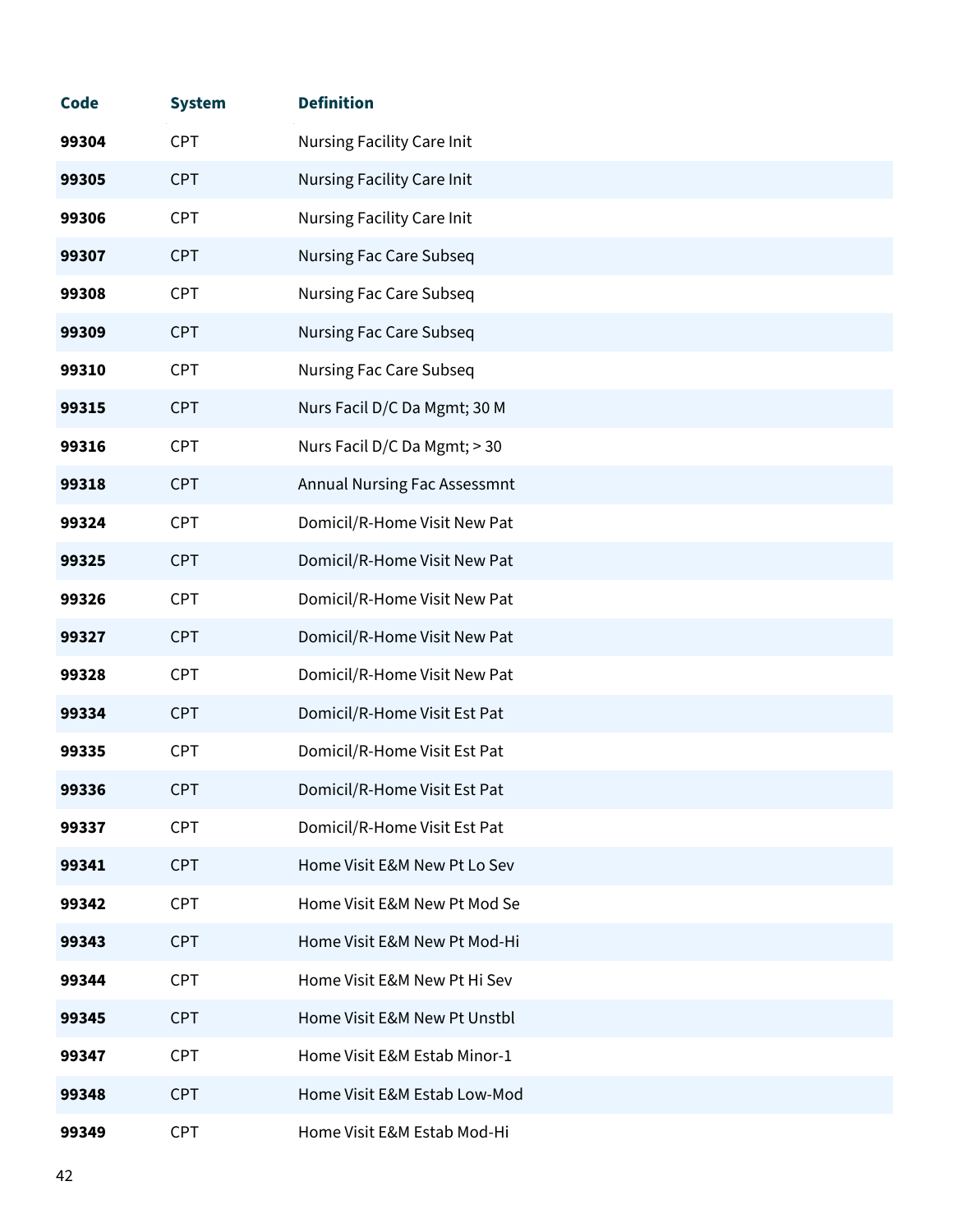| <b>Code</b> | <b>System</b> | <b>Definition</b>            |
|-------------|---------------|------------------------------|
| 99350       | <b>CPT</b>    | Home Visit E&M Estab Mod-Hi  |
| 99354       | <b>CPT</b>    | Prolong Md Serv Outpt W/Pt;  |
| 99355       | <b>CPT</b>    | Prolong Md Serv Outpt W/Pt;  |
| 99381       | <b>CPT</b>    | Init Preven Meds E&M New Pt; |
| 99382       | <b>CPT</b>    | Init Preven Meds E&M New Pt; |
| 99383       | <b>CPT</b>    | Init Preven Meds E&M New Pt; |
| 99384       | <b>CPT</b>    | Init Preven Meds E&M New Pt; |
| 99385       | <b>CPT</b>    | Init Preven Meds E&M New Pt; |
| 99386       | <b>CPT</b>    | Init Preven Meds E&M New Pt; |
| 99387       | <b>CPT</b>    | Init Preven Meds E&M New Pt; |
| 99391       | <b>CPT</b>    | Preven Meds E&M Estab Pt; In |
| 99392       | <b>CPT</b>    | Preven Meds E&M Estab Pt; 1- |
| 99393       | <b>CPT</b>    | Preven Meds E&M Estab Pt; 5- |
| 99394       | <b>CPT</b>    | Preven Meds E&M Estab Pt; 12 |
| 99395       | <b>CPT</b>    | Preven Meds E&M Estab Pt; 18 |
| 99396       | <b>CPT</b>    | Preven Meds E&M Estab Pt; 40 |
| 99397       | <b>CPT</b>    | Preven Meds E&M Estab Pt; 65 |
| 99401       | <b>CPT</b>    | Preven Med Counsl (Sep Pro); |
| 99402       | <b>CPT</b>    | Preven Med Counsl (Sep Pro); |
| 99403       | <b>CPT</b>    | Preven Med Counsl (Sep Pro); |
| 99404       | <b>CPT</b>    | Preven Med Counsl (Sep Pro); |
| 99411       | <b>CPT</b>    | Preven Med Counsl Grp (Sep P |
| 99412       | <b>CPT</b>    | Preven Med Counsl Grp (Sep P |
| 99420       | <b>CPT</b>    | Admin/Intrpt Health Risk Ass |
| 99429       | <b>CPT</b>    | Unlisted Preven Meds Serv    |
| 99444       | <b>CPT</b>    | Online E/M By Phys           |
| 99446       | <b>CPT</b>    | Interprof Phone/Online 5-10  |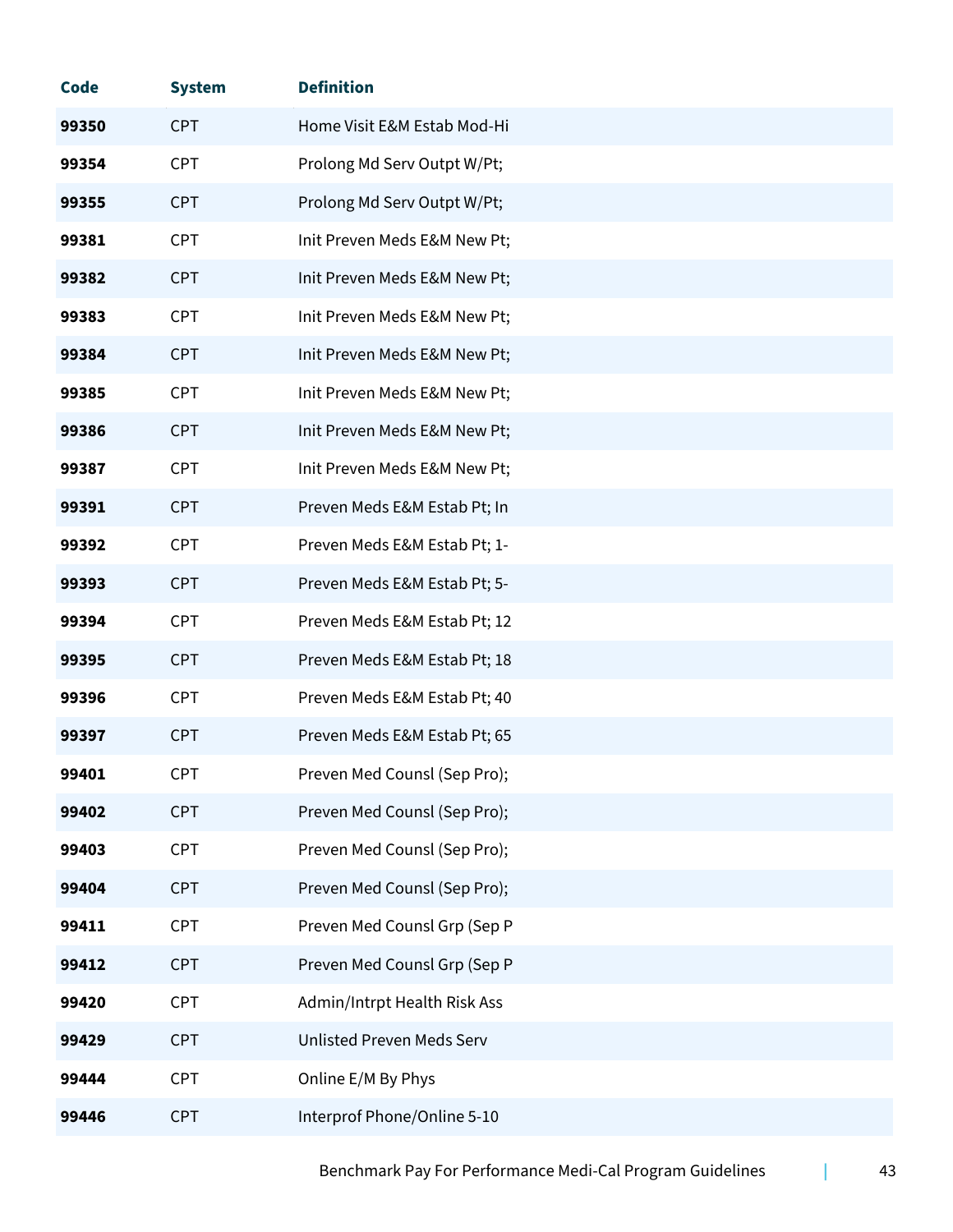| <b>Code</b> | <b>System</b> | <b>Definition</b>            |
|-------------|---------------|------------------------------|
| 99447       | <b>CPT</b>    | Interprof Phone/Online 11-2  |
| 99448       | <b>CPT</b>    | Interprof Phone/Online 21-3  |
| 99449       | <b>CPT</b>    | Interprof Phone/Online 31/>  |
| 99450       | <b>CPT</b>    | Basic Life &/Or Disability E |
| 99455       | <b>CPT</b>    | Work Relat/Disabl Exam-Treat |
| 99456       | <b>CPT</b>    | Work Relat/Disabl Exam-Not T |
| G0402       | <b>HCPCS</b>  | Initial Preventive Exam      |
| G0438       | <b>HCPCS</b>  | Ppps Initial Visit           |
| G0439       | <b>HCPCS</b>  | Ppps Subseq Visit            |
| G0463       | <b>HCPCS</b>  | Hospital Outpt Clinic Visit  |
| T1015       | <b>HCPCS</b>  | <b>Clinic Service</b>        |

## <span id="page-43-0"></span>**ICD-10 IHA Diagnosis Codes**

| Code    | <b>System</b> | <b>Definition</b>                                                         |
|---------|---------------|---------------------------------------------------------------------------|
| Z00.00  | ICD10CM       | Encounter for general adult medical examination without abnormal findings |
| Z00.01  | ICD10CM       | Encounter for general adult medical examination with abnormal findings    |
| Z00.121 | ICD10CM       | Encounter for routine child health examination with abnormal findings     |
| Z00.129 | ICD10CM       | Encounter for routine child health examination without abnormal findings  |
| Z00.5   | ICD10CM       | Encounter for examination of potential donor of organ and tissue          |
| Z00.8   | ICD10CM       | Encounter for other general examination                                   |
| Z02.0   | ICD10CM       | Encounter for examination for admission to educational institution        |
| Z02.1   | ICD10CM       | Encounter for pre-employment examination                                  |
| Z02.2   | ICD10CM       | Encounter for examination for admission to residential institution        |
| Z02.3   | ICD10CM       | Encounter for examination for recruitment to armed forces                 |
| Z02.4   | ICD10CM       | Encounter for examination for driving license                             |
| Z02.5   | ICD10CM       | Encounter for examination for participation in sport                      |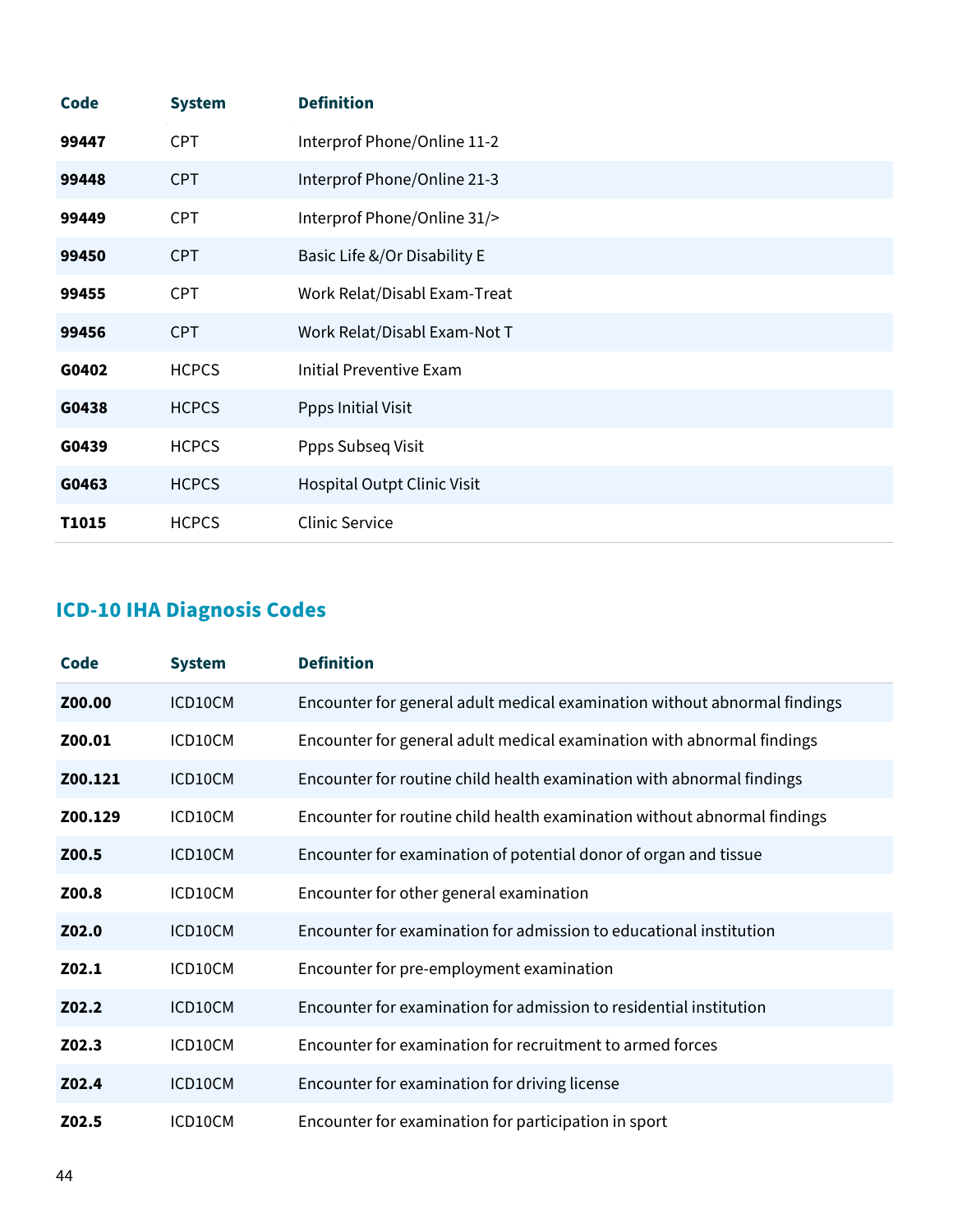| <b>Code</b> | <b>System</b> | <b>Definition</b>                                      |
|-------------|---------------|--------------------------------------------------------|
| Z02.6       | ICD10CM       | Encounter for examination for insurance purposes       |
| Z02.71      | ICD10CM       | Encounter for disability determination                 |
| Z02.79      | ICD10CM       | Encounter for issue of other medical certificate       |
| Z02.81      | ICD10CM       | Encounter for paternity testing                        |
| Z02.82      | ICD10CM       | Encounter for adoption services                        |
| Z02.83      | ICD10CM       | Encounter for blood-alcohol and blood-drug test        |
| Z02.89      | ICD10CM       | Encounter for other administrative examinations        |
| Z02.9       | ICD10CM       | Encounter for administrative examinations, unspecified |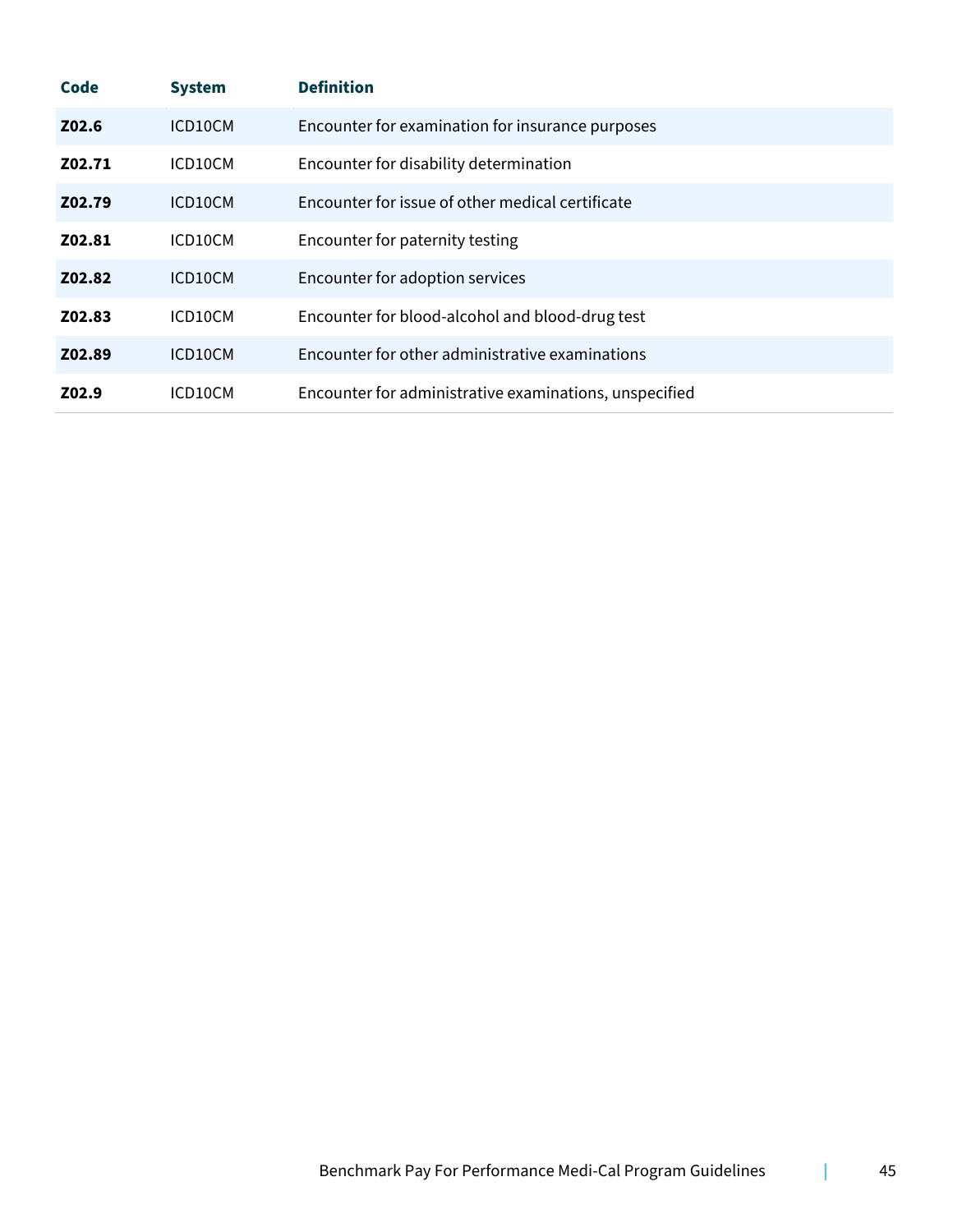## <span id="page-45-0"></span>22. Mammogram for Breast Cancer Screening (BCS)

**Patient Eligibility:** Women age 50-74 years old who have not had a bilateral mastectomy

Exclude members 66 years of age and older by the end of the Measurement Period, with frailty **and** advanced illness

#### **Full Credit:** 69.2%

#### **Partial Credit:** 64%

**Measure Definition:** The percentage of women 50–74 years of age who had a mammogram to screen for breast cancer.

### <span id="page-45-1"></span>**Procedure Codes**

| <b>Code</b> | <b>Definition</b>                                                                                                                  | <b>Code System</b> |
|-------------|------------------------------------------------------------------------------------------------------------------------------------|--------------------|
| 77055       | Mammography                                                                                                                        | <b>CPT</b>         |
| 77056       | Mammography                                                                                                                        | <b>CPT</b>         |
| 77057       | Mammography                                                                                                                        | <b>CPT</b>         |
| 77061       | Mammography                                                                                                                        | <b>CPT</b>         |
| 77062       | Mammography                                                                                                                        | <b>CPT</b>         |
| 77063       | Mammography                                                                                                                        | <b>CPT</b>         |
| 77065       | Mammography                                                                                                                        | <b>CPT</b>         |
| 77066       | Mammography                                                                                                                        | <b>CPT</b>         |
| 77067       | Mammography                                                                                                                        | <b>CPT</b>         |
| G0202       | Screening mammography, bilateral (2-view study of each breast), including<br>computer-aided detection (cad) when performed (G0202) | <b>HCPCS</b>       |
| G0204       | Diagnostic mammography, including computer-aided detection (cad) when<br>performed; bilateral (G0204)                              | <b>HCPCS</b>       |
| G0206       | Diagnostic mammography, including computer-aided detection (cad) when<br>performed; unilateral (G0206)                             | <b>HCPCS</b>       |
| 3014F       | Screening mammography results documented and reviewed                                                                              | CPT II             |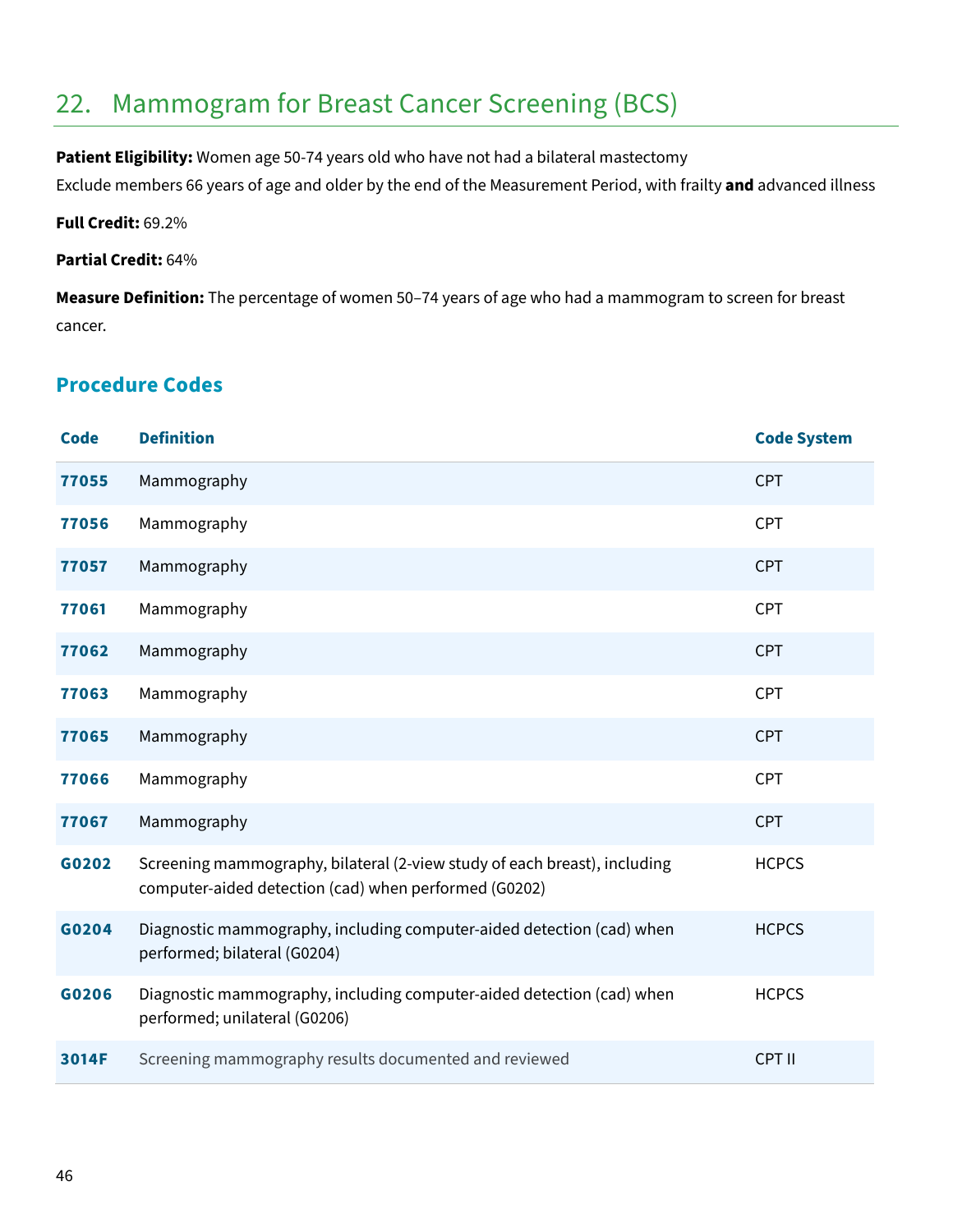### **Mammography Exclusion Codes**

| Code  | <b>Definition</b>                                                          | <b>Code System</b> |
|-------|----------------------------------------------------------------------------|--------------------|
| 3014F | <b>Modifier 1P</b> Screening mammography not performed for medical reasons | CPT II             |

## <span id="page-46-0"></span>23. Plan All-Cause Readmissions (PCR)

#### **Patient Eligibility:** Members 18 and older

Exclude hospital stays for any of the following reasons from the denominator:

- The member died during the stay.
- Female members with a principal diagnosis of pregnancy
- A principal diagnosis for a condition originating in the perinatal period

Exclude hospital stays for any of the following reasons from the numerator:

- Female members with a principal diagnosis of pregnancy
- A principal diagnosis for a condition originating in the perinatal period
- Planned admissions using any of the following:
	- o A principal diagnosis of maintenance chemotherapy
	- o A principal diagnosis of rehabilitation
	- o An organ transplant
	- o A potentially planned procedure without a principal acute diagnosis

### **Full Credit:** 20.6%

#### **Partial Credit:** 17.3%

**Measure Definition:** For members 18 years of age and older, the percentage of acute inpatient and observation stays during the measurement year that were followed by an unplanned acute readmission for any diagnosis within 30 days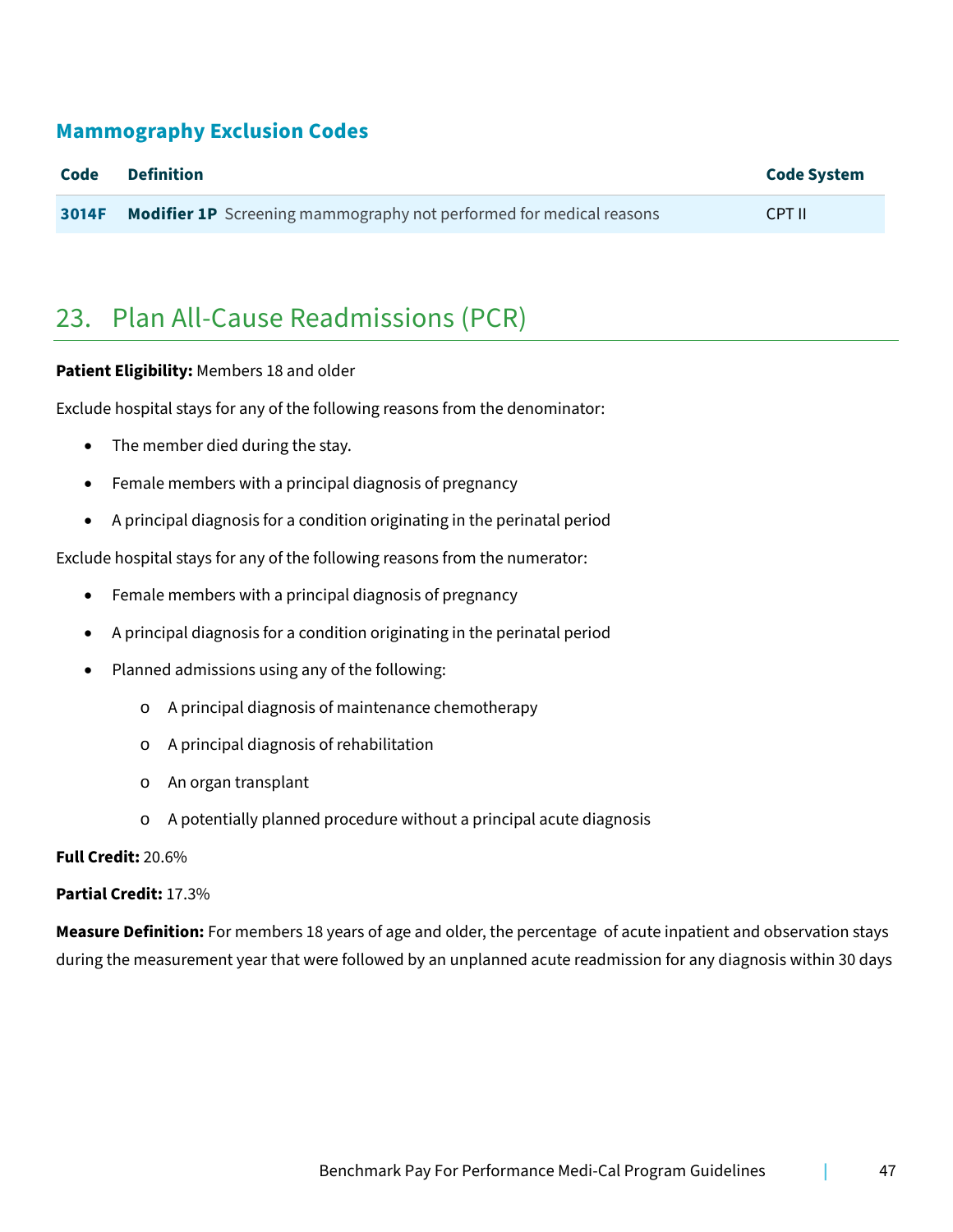## <span id="page-47-0"></span>24. Substance Misuse (SBIRT)

### **Patient Eligibility:** Patients 12 years old and up

**Full Credit:** 75%

**Partial Credit:** 60%

**Measure Definition:** The percentage of patients 12 years old and up who had an outpatient visit and received a substance misuse screening in the current calendar year.

## <span id="page-47-1"></span>**Procedure Codes**

| <b>Code</b>  | <b>Definition</b>                                                                                          | <b>Code System</b> |
|--------------|------------------------------------------------------------------------------------------------------------|--------------------|
| 99408        | Alcohol and/or substance abuse structured screening and brief intervention<br>services; 15 to 30min        | <b>CPT</b>         |
| 99409        | Alcohol and/or substance abuse structured screening and brief intervention<br>services; greater than 30min | <b>CPT</b>         |
| G0396        | Alcohol and/or substance abuse structured screening and brief intervention<br>services; 15 to 30min        | <b>HCPCS</b>       |
| G0397        | Alcohol and/or substance abuse structured screening and brief intervention<br>services; greater than 30min | <b>HCPCS</b>       |
| G0442        | Prevention: Screening for alcohol misuse in adults including pregnant women<br>once per year.              | <b>HCPCS</b>       |
| G0443        | Brief face-to-face behavioral counseling for alcohol misuse, 15 minutes                                    | <b>HCPCS</b>       |
| <b>H0001</b> | Alcohol and/or Drug Assessment                                                                             | <b>HCPCS</b>       |
| <b>H0003</b> | Alcohol and/or Drug Screening; Laboratory analysis of specimens for presence of<br>alcohol and/or drugs    | <b>HCPCS</b>       |
| <b>H0049</b> | Alcohol and/or drug screening                                                                              | <b>HCPCS</b>       |
| 3016F        | Substance misuse screening                                                                                 | CPT CAT II         |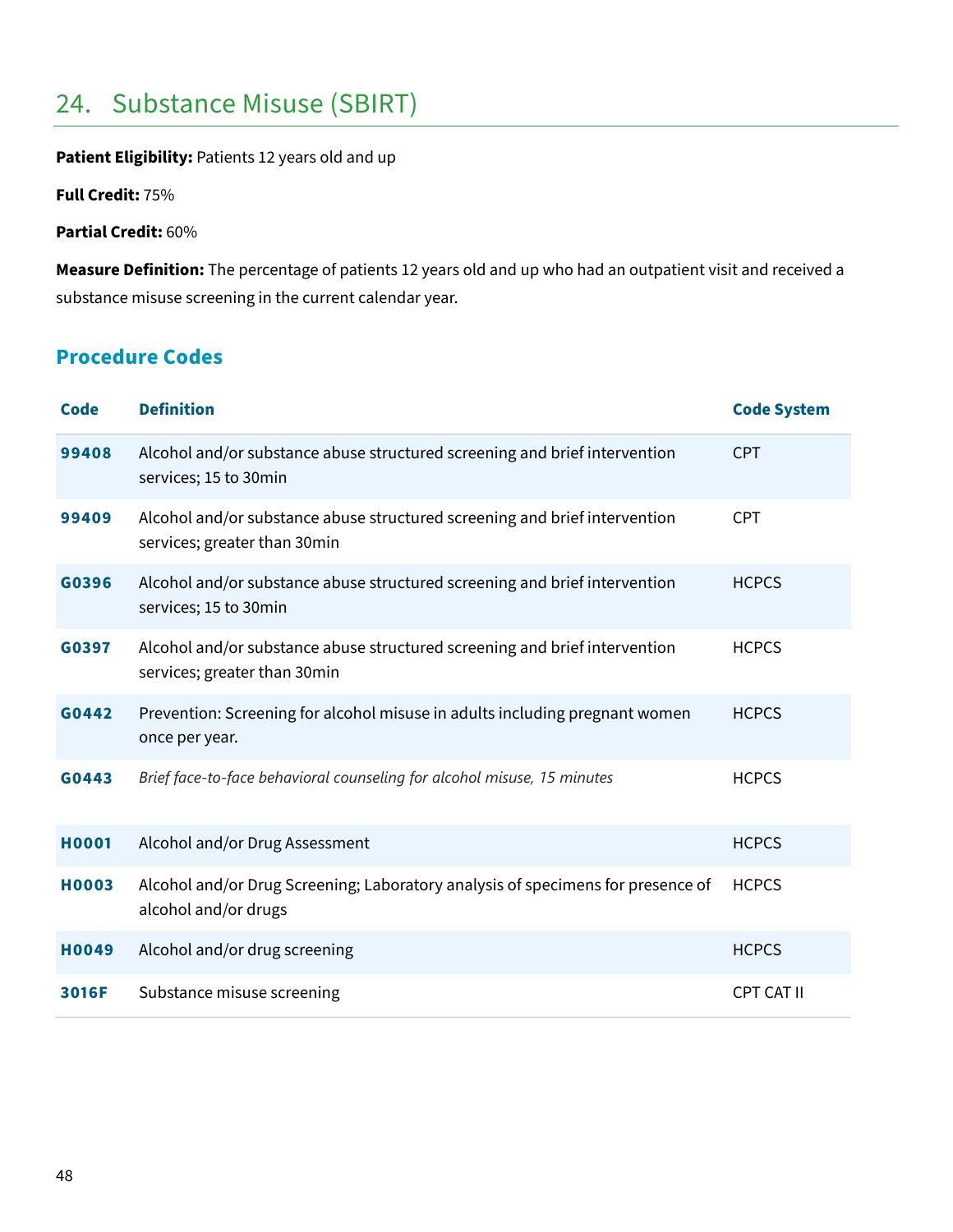## <span id="page-48-0"></span>25. Trauma Screening

**Patient Eligibility:** Patients under age 21

**Full Credit:** 75%

**Partial Credit:** 60%

**Measure Definition:** Percentage of members under age 21 screened for ACEs using the PEARLS tool during the measurement year.

### <span id="page-48-1"></span>**Trauma Screening Procedure Codes**

| Code  | <b>Definition</b>       | <b>Code System</b> |
|-------|-------------------------|--------------------|
| G9919 | <b>Trauma Screening</b> | <b>HCPCS</b>       |
| G9920 | <b>Trauma Screening</b> | <b>HCPCS</b>       |

## <span id="page-48-2"></span>26. Well-child Visit (ages 0-15 mo.) (W15)

**Patient Eligibility:** Patients who turned 15 months old during the measurement year

**Full Credit:** 73.2%

**Partial Credit:** 69.8%

**Measure Definition:** The percentage of members who turned 15 months old during the measurement year and who had six or more well-child visits with a PCP during their first 15 months of life.

Annual well child visit for patients 0-15 months old must include:

- A health, physical developmental, and mental developmental history
- Complete physical exam
- Anticipatory guidance and health education
- Complete the SHA Tool and Instruction Guide found here: [hpsm.org/providers-forms](https://www.hpsm.org/providers-forms)

Do not count visits billed with a telehealth modifier or telehealth POS code.

[\\*See procedure code list for Well-](#page-49-1)child Visits (ages 3-[6\)](#page-49-1)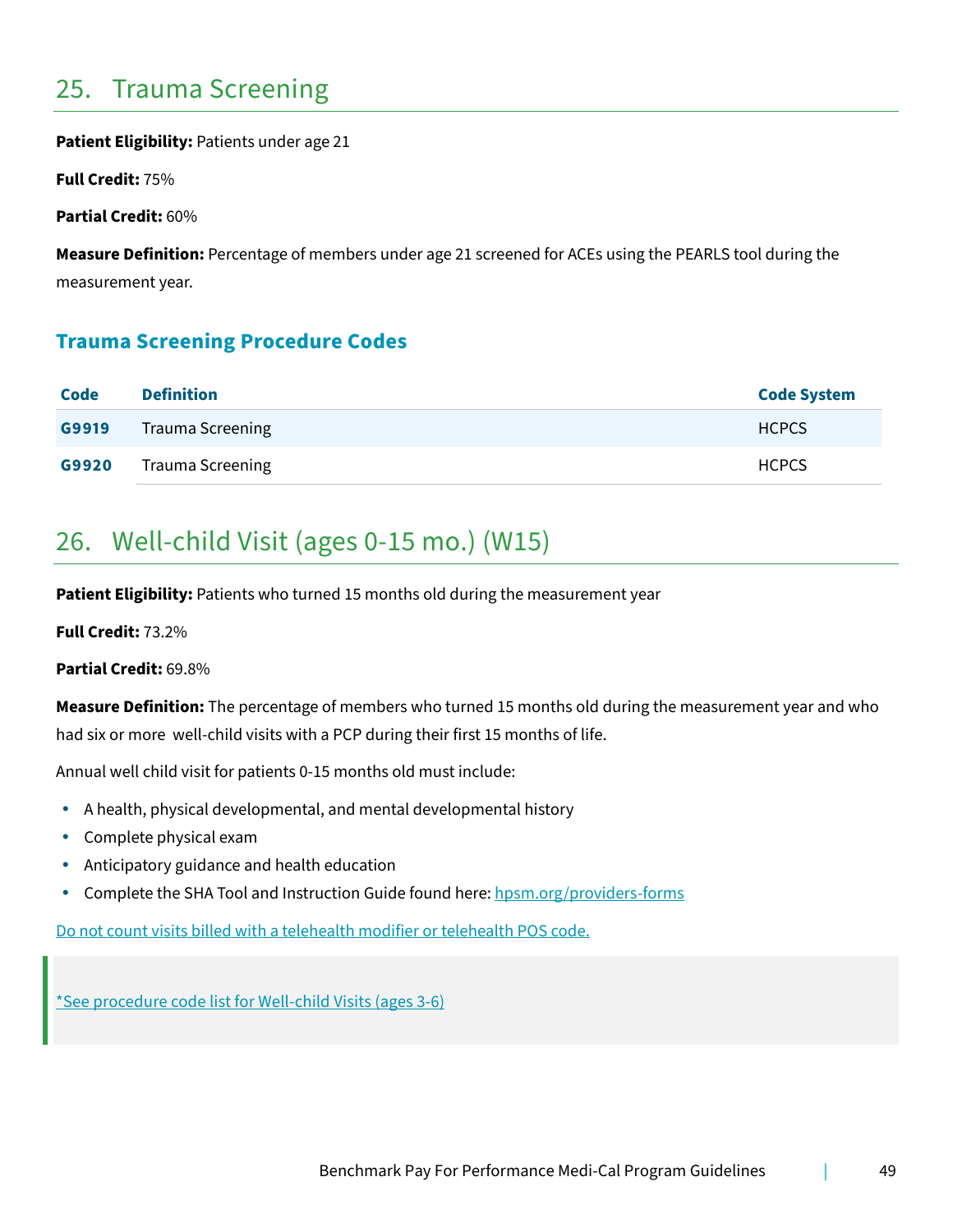## <span id="page-49-0"></span>27. Well-child Visit (ages 3-6) (W34)

Patient Eligibility: Patients age 3-6 years old during the calendar year.

**Full Credit:** 83.9%

#### **Partial Credit:** 78.5%

**Measure Definition:** The percentage of members 3–6 years of age who had one or more well-child visits with a PCP during the current calendar year.

Annual well child visit for patients 3-6 years old must include:

- A health, physical developmental, and mental developmental history
- Complete physical exam
- Anticipatory guidance and health education
- Complete the SHA Tool and Instruction Guide found here: [hpsm.org/providers-forms](https://www.hpsm.org/providers-forms)
- Do not count visits billed with a telehealth modifier or telehealth POS code

### <span id="page-49-1"></span>**Procedure Codes**

| <b>Code</b> | <b>Definition</b>                                                                                                                                                                                                                                                                                                                                | <b>Code System</b> |
|-------------|--------------------------------------------------------------------------------------------------------------------------------------------------------------------------------------------------------------------------------------------------------------------------------------------------------------------------------------------------|--------------------|
| 99382       | Initial comprehensive preventive medicine evaluation and management of an individual, CPT<br>including an age and gender appropriate history, examination, counseling/anticipatory<br>guidance/ risk factor reduction interventions, and the ordering of laboratory/ diagnostic<br>procedures, new patient: early childhood (age 1-4 years)      |                    |
| 99381       |                                                                                                                                                                                                                                                                                                                                                  | <b>CPT</b>         |
| 99383       | Initial comprehensive preventive medicine evaluation and management of an individual,<br>including an age and gender appropriate history, examination, counseling/anticipatory<br>guidance/ risk factor reduction interventions, and the ordering of laboratory/ diagnostic<br>procedures, new patient: late childhood (age 5-11 years)          | <b>CPT</b>         |
| 99384       |                                                                                                                                                                                                                                                                                                                                                  | <b>CPT</b>         |
| 99385       |                                                                                                                                                                                                                                                                                                                                                  | <b>CPT</b>         |
| 99391       |                                                                                                                                                                                                                                                                                                                                                  | <b>CPT</b>         |
| 99392       | Periodic comprehensive preventive medicine reevaluation and management of an<br>individual, including an age and gender appropriate history, examination,<br>counseling/anticipatory guidance/risk factor reduction interventions, and the ordering of<br>laboratory/diagnostic procedures, established patient; early childhood (age 1-4 years) | <b>CPT</b>         |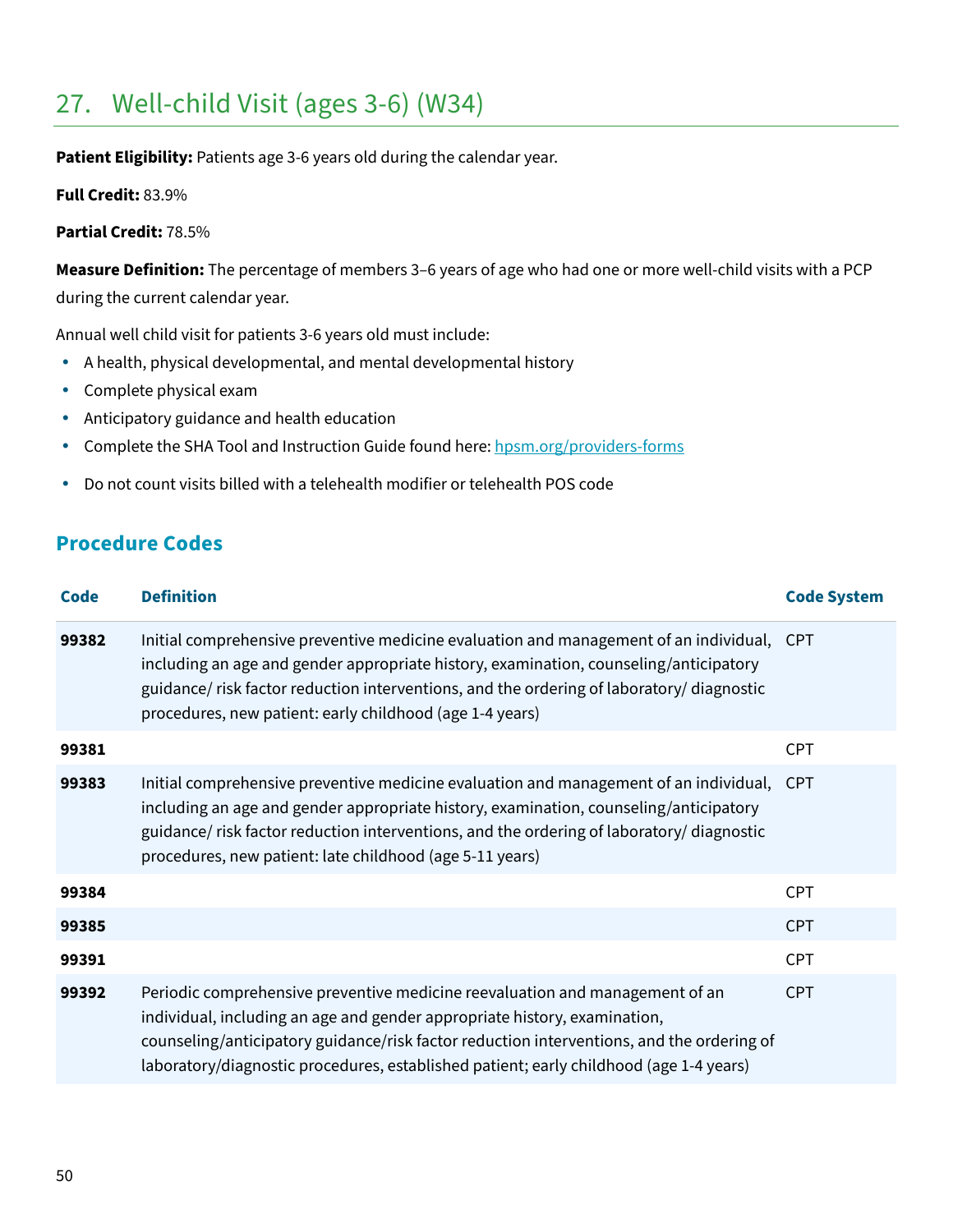| <b>Code</b> | <b>Definition</b>                                                                                                                                                                                                                                                                                                                                | <b>Code System</b> |
|-------------|--------------------------------------------------------------------------------------------------------------------------------------------------------------------------------------------------------------------------------------------------------------------------------------------------------------------------------------------------|--------------------|
| 99393       | Periodic comprehensive preventive medicine reevaluation and management of an<br>individual, including an age and gender appropriate history, examination,<br>counseling/anticipatory guidance/risk factor reduction interventions, and the ordering of<br>laboratory/diagnostic procedures, established patient; late childhood (age 5-11 years) | CPT                |
| 99394       |                                                                                                                                                                                                                                                                                                                                                  | <b>CPT</b>         |
| 99395       |                                                                                                                                                                                                                                                                                                                                                  | CPT                |
| 99461       |                                                                                                                                                                                                                                                                                                                                                  | <b>CPT</b>         |
| G0438       | Annual wellness visit; includes a personalized prevention plan of service (pps), initial visit HCPCS<br>(G0438)                                                                                                                                                                                                                                  |                    |
| G0439       | Annual wellness visit, includes a personalized prevention plan of service (pps),<br>subsequent visit (G0439)                                                                                                                                                                                                                                     | <b>HCPCS</b>       |
| Z00.110     | [Z00.110] Health examination for newborn under 8 days old                                                                                                                                                                                                                                                                                        | ICD10CM            |
| Z00.111     | [Z00.111] Health examination for newborn 8 to 28 days old                                                                                                                                                                                                                                                                                        | ICD10CM            |
| Z00.121     | [Z00.121] Encounter for routine child health examination with abnormal findings                                                                                                                                                                                                                                                                  | ICD10CM            |
| Z00.129     | [Z00.129] Encounter for routine child health examination without abnormal findings                                                                                                                                                                                                                                                               | ICD10CM            |
| Z00.5       | [Z00.5] Encounter for examination of potential donor of organ and tissue                                                                                                                                                                                                                                                                         | ICD10CM            |
| Z00.8       | [Z00.8] Encounter for other general examination                                                                                                                                                                                                                                                                                                  | ICD10CM            |
| Z02.0       | [Z02.0] Encounter for examination for admission to educational institution                                                                                                                                                                                                                                                                       | ICD10CM            |
| Z02.1       | [Z02.1] Encounter for pre-employment examination                                                                                                                                                                                                                                                                                                 | ICD10CM            |
| Z02.2       | [Z02.2] Encounter for examination for admission to residential institution                                                                                                                                                                                                                                                                       | ICD10CM            |
| Z02.3       | [Z02.3] Encounter for examination for recruitment to armed forces                                                                                                                                                                                                                                                                                | ICD10CM            |
| Z02.4       | [Z02.4] Encounter for examination for driving license                                                                                                                                                                                                                                                                                            | ICD10CM            |
| Z02.5       | [Z02.5] Encounter for examination for participation in sport                                                                                                                                                                                                                                                                                     | ICD10CM            |
| Z02.6       | [Z02.6] Encounter for examination for insurance purposes                                                                                                                                                                                                                                                                                         | ICD10CM            |
| Z02.71      | [Z02.71] Encounter for disability determination                                                                                                                                                                                                                                                                                                  | ICD10CM            |
| Z02.82      | [Z02.82] Encounter for adoption services                                                                                                                                                                                                                                                                                                         | ICD10CM            |
| Z76.1       | [Z76.1] Encounter for health supervision and care of foundling                                                                                                                                                                                                                                                                                   | ICD10CM            |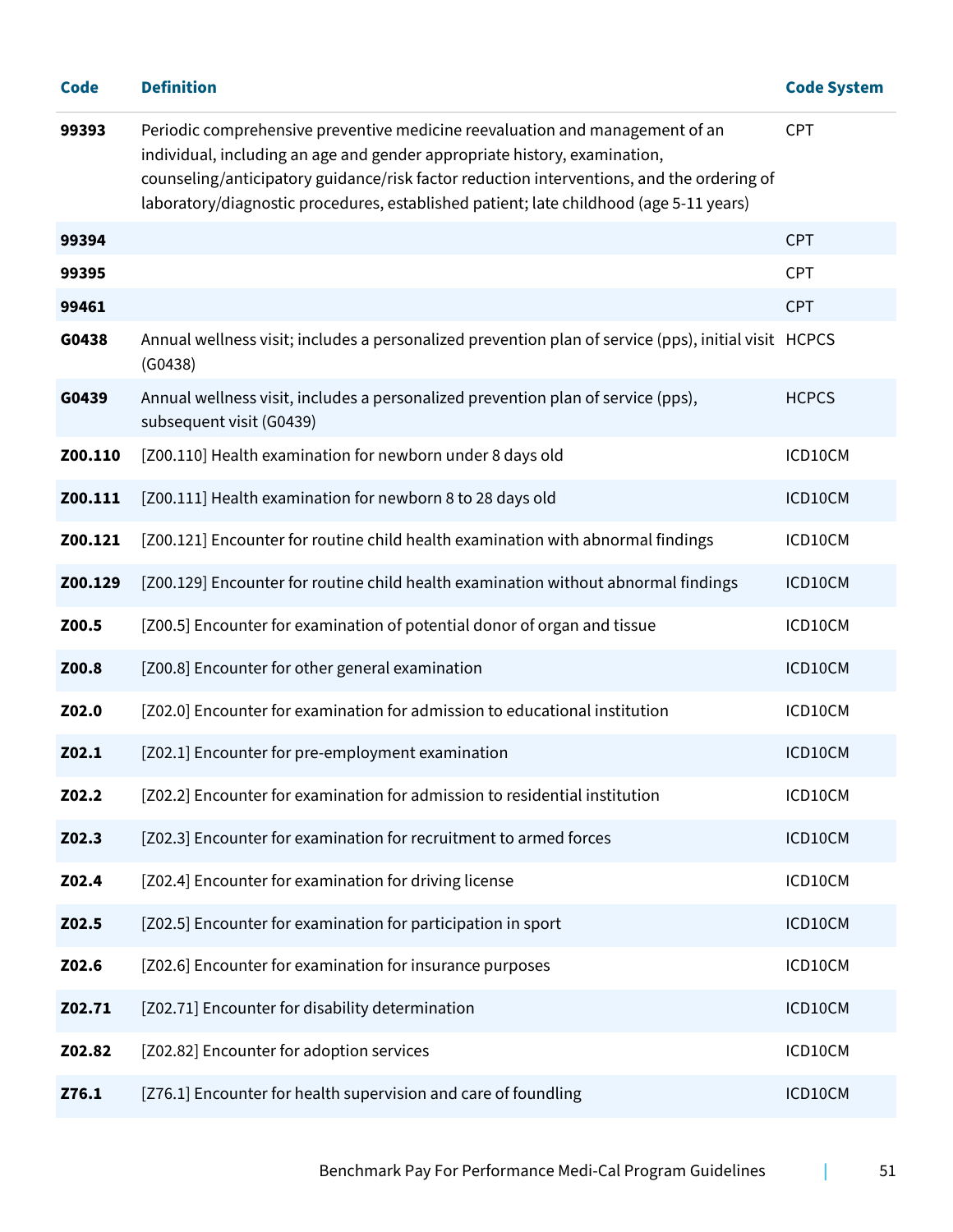| Code  | <b>Definition</b>                                                                   | <b>Code System</b> |
|-------|-------------------------------------------------------------------------------------|--------------------|
| Z76.2 | [Z76.2] Encounter for health supervision and care of other healthy infant and child | ICD10CM            |